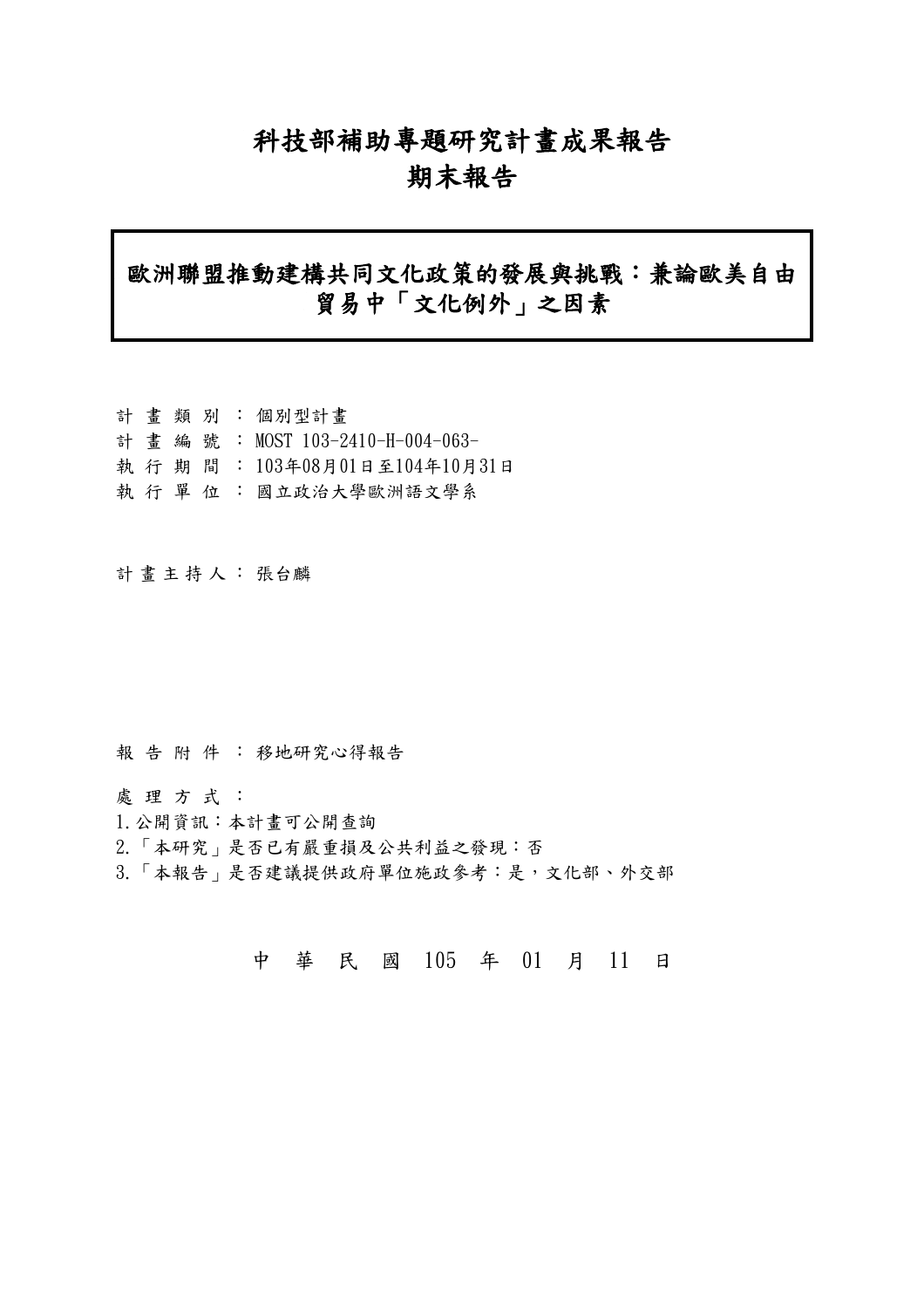## 中 文 摘 要 : 如眾所周知,歐洲聯盟成立初期在推動政經統合的過程當中,文化 事務或政策的範圍並非是考量的重點。雖然,所有的創始會員國在 1954年之時皆有參與「歐洲理事會」這個泛歐國際組織並簽署「歐 洲文化公約」;1957年「歐洲共同體」條約第151條中也提出了文化 合作的內容,但限於各國間認知之差異與時空背景,這個面向一直 受到輕忽,直到1972年開始才有所轉變。1972年起,歐洲議會正式 成立「文化與青年事務委員會」,而部長理事會下也開始設有「文 化事務部長會議」以負責推動文化事務的合作。1992年的「歐洲聯 盟條約」中才開始將文化事務正式納入合作的範圍並設定了若干目 標。2009年的「里斯本條約」可說才真正的將推動共同文化政策的 目標予以法制化及具體化,條約中除了確認文化在歐洲統合的重要 基石之外,同時更提出了建構共同文化政策的實踐策略。事實上 ,歐盟近年來已經由若干「歐洲文化遺產日」、「歐洲文化首都」 以及「歐洲文創計畫」等計畫,積極推動歐盟的文化合作以建構歐 洲文化政策。此外,歐洲議會也於2013年11月19日表決通過了一個 7年期的「創意歐洲2014-2020計畫」的預算,顯示出歐盟建構共同 文化政策的決心。

不過,由於歐盟各會員國之間的歷史文化基礎與特色仍有相當 大的差異,同時歐洲人民對歐洲文化的認同也有相當多元的思維與 理想,因而歐盟在推動建構共同文化政策上仍有許多困難與挑戰。 再者,隨著全球貿易自由化的潮流與衝擊,就在歐盟與美國雙方擬 於2013年7月1日展開簽署「跨大西洋貿易與投資夥伴關係」協定談 判之前夕,在法國的主導且以「文化例外」名義之下,歐盟理事會 (Council of the European Union)於6月14日宣佈有關文化視聽 產業將不納入談判及協議的內容,如此一來似凸顯出文化保護政策 與自由貿易兩者間的矛盾,其中所反應出的問題與影響也值得探討 。在此背景之下,本研究的研究重點包括,第一是歐盟推動文化合 作與建構文化政策的歷史沿革與發展;第二是歐盟在推動建構共同 文化政策上所制定的法理依據與規範;第三是歐盟在推動與執行各 項策略與計畫的成效評估與面臨之挑戰;第四是歐美自由貿易協定 談判中有關「文化例外」的因素與可能產生之影響。最後,本研究 期望經由對歐盟建構共同文化政策的發展與策略之了解以及對「文 化例外」議題之掌握進而對我國未來規劃並推動文化政策上提供具 體且具前瞻性的研析與建議。

中文關鍵詞: 歐洲聯盟、文化多樣性、共同文化政策、文化例外、臺灣

英文摘要:At the beginning of the European integration process in the 1950, the field of culture was not a top priority. With the deepening and broadening of the European Union, the EU has payed more and more attention to the field of cultural cooperations. In 2009, The Treaty of Lisbon has emphasized the importance of culture policy in order to promote the economic growth and competitiveness of the European Union. In fact, The European Union has already contributed a lot of efforts in promoting cultural cooperations and projets, such as European Capitals of Culture, European Days of Culture and Culture 2000. On the Novembre of 2013, the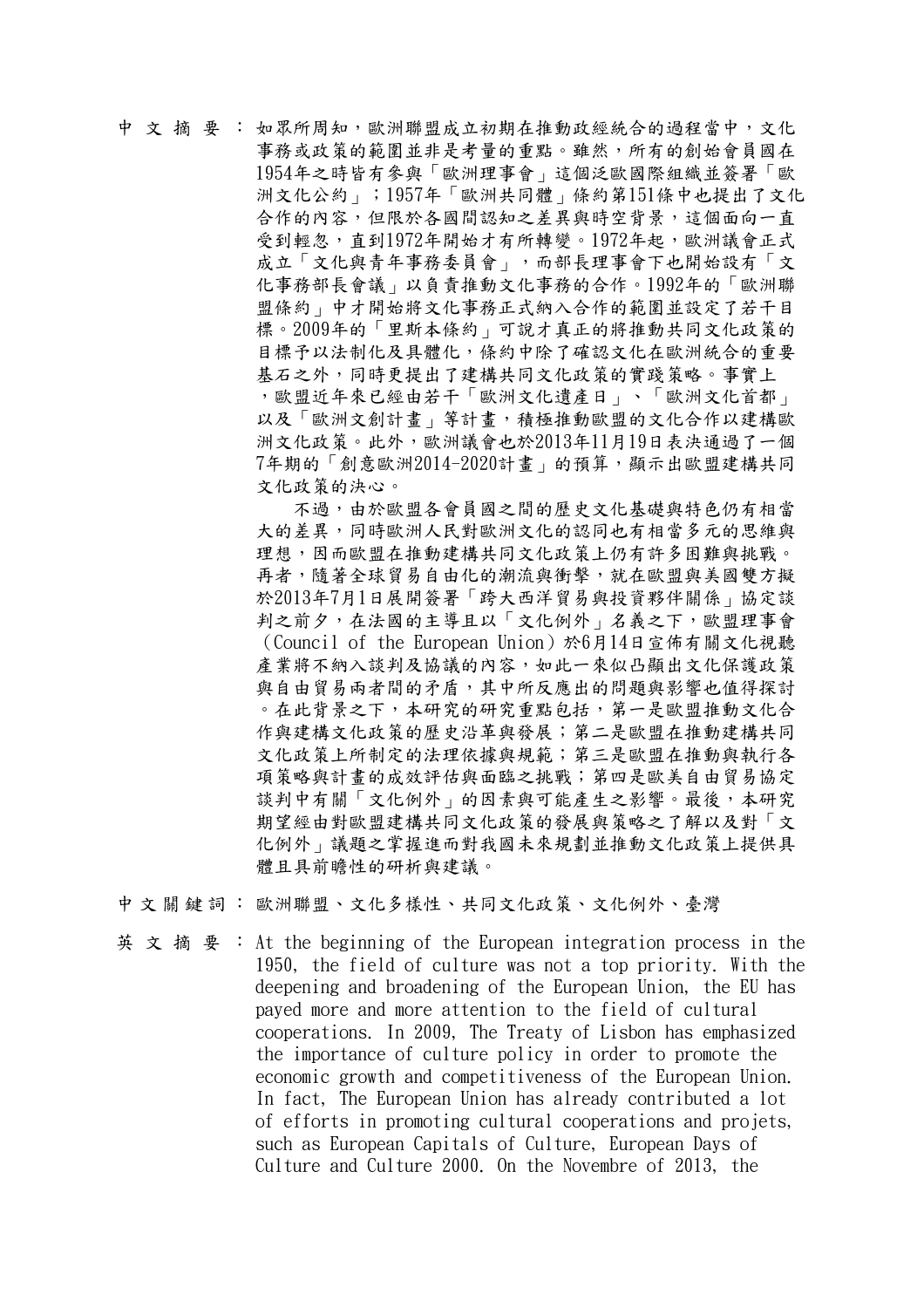European parliament has adopted the " Europe Creative 2014-2020" programme with a budget of 1,5 billion. This shows that the EU tries to enhance the cultural cooperations among the members states in order to establish a common cultural policy in the future. However, the fact that the cooperation in terms of cultural policy is always a privileged domain of each member state, and that each government tried to keep the national identity based on the principle of cultural diversity, and that the "Cutural exception" on the TTIP (Tansatlantic Trade and Investment Partnership) causes the problems into the European Union 's institutions, so the EU's common cultural policy will have a long way to go.

 For Taiwan, with the democratization and liberalization of the political regime during the past 30 years, the Government has paid more and more attention to the issue dealing with the culture. The creation of Minitry of Culture in 2013 represented a new step. However, with the liberalization of commerce and the globalization of cultural industries , Taiwan's cultural policy is also at the crossroad. The purpose of this research project is, firstly, to explore and discuss the history of the EU's cultural cooperation and its structure and strategic basis, then to analyze the EU's actions and results on the push for the common policy in terms of the culture, thirdly to observe the impact of the "cultural exception" on the TTIP's negociation, finally to make a comparison to the current situation of Taiwan and try to give a few concrete and insightful advices on the future of the creative industries and cultural policy.

英文關鍵詞: European Union, Cutural diversity, Common cultural policy, Cultural exception, Taiwan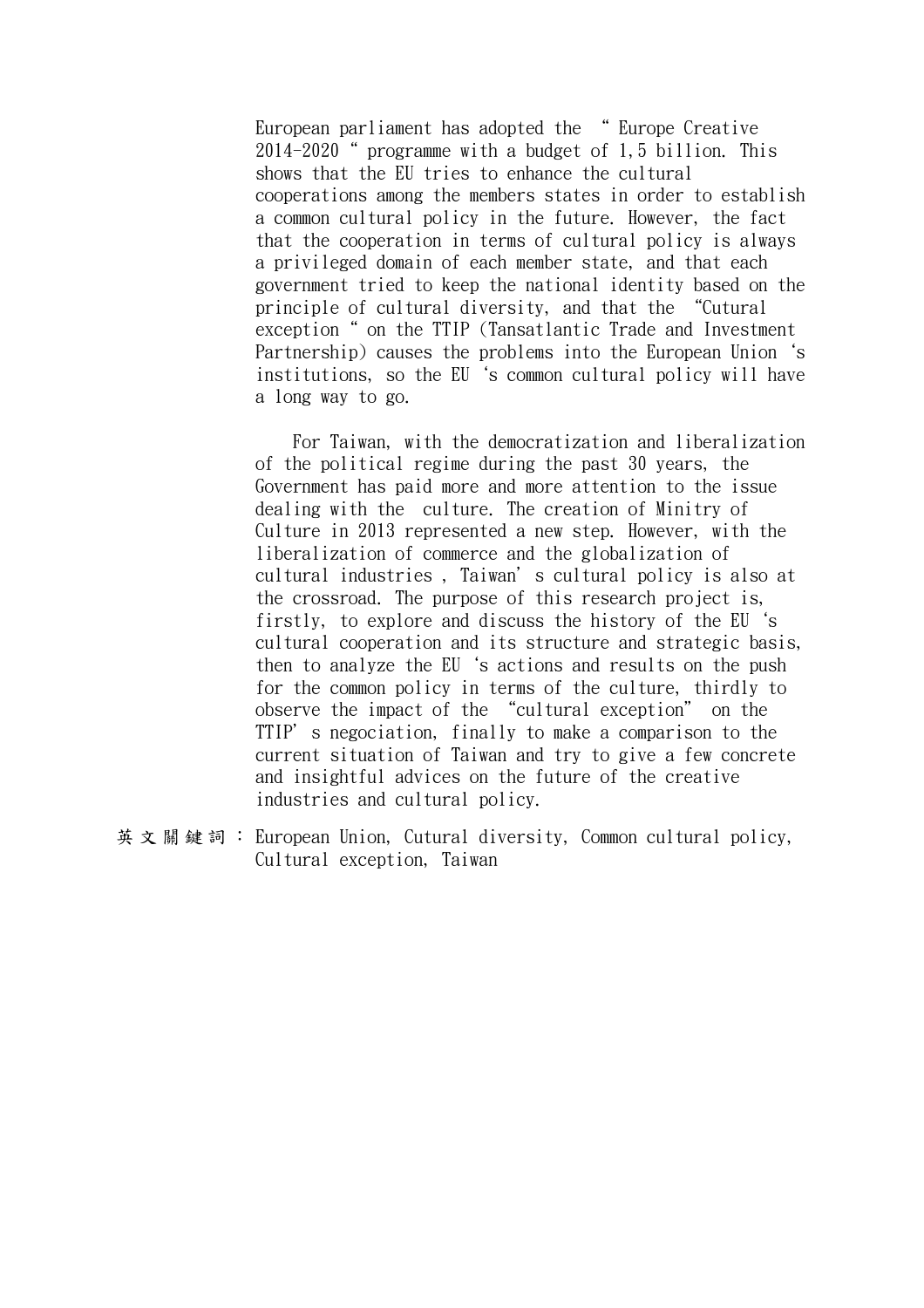科技部補助專題研究計畫成果報告

(□期中進度報告/■期末報告)

歐洲聯盟推動建構共同文化政策的發展與挑戰:

## 兼論歐美自由貿易中「文化例外」之因素

計畫類別:■個別型計畫 □整合型計畫 計書編號: MOST  $103-2410-H-004-063-$ 執行期間:103 年 8 月 1 日至 104 年 10 月 31 日

執行機構及系所:國立政治大學歐洲語文學系

計畫主持人:張台麟

共同主持人:

計畫參與人員:張寧芮

本計書除繳交成果報告外,另含下列出國報告,共 1 份: ■執行國際合作與移地研究心得報告 □出席國際學術會議心得報告

期末報告處理方式:

1. 公開方式:

■非列管計畫亦不具下列情形,立即公開查詢

□涉及專利或其他智慧財產權,□一年□二年後可公開查詢

2.「本研究」是否已有嚴重損及公共利益之發現:■否 □是

3.「本報告」是否建議提供政府單位施政參考: ■是 文化部 (請列舉提供之單位;本部不經審議,依勾選逕予轉送)

中 華 民 國 105 年 1 月 15 日

1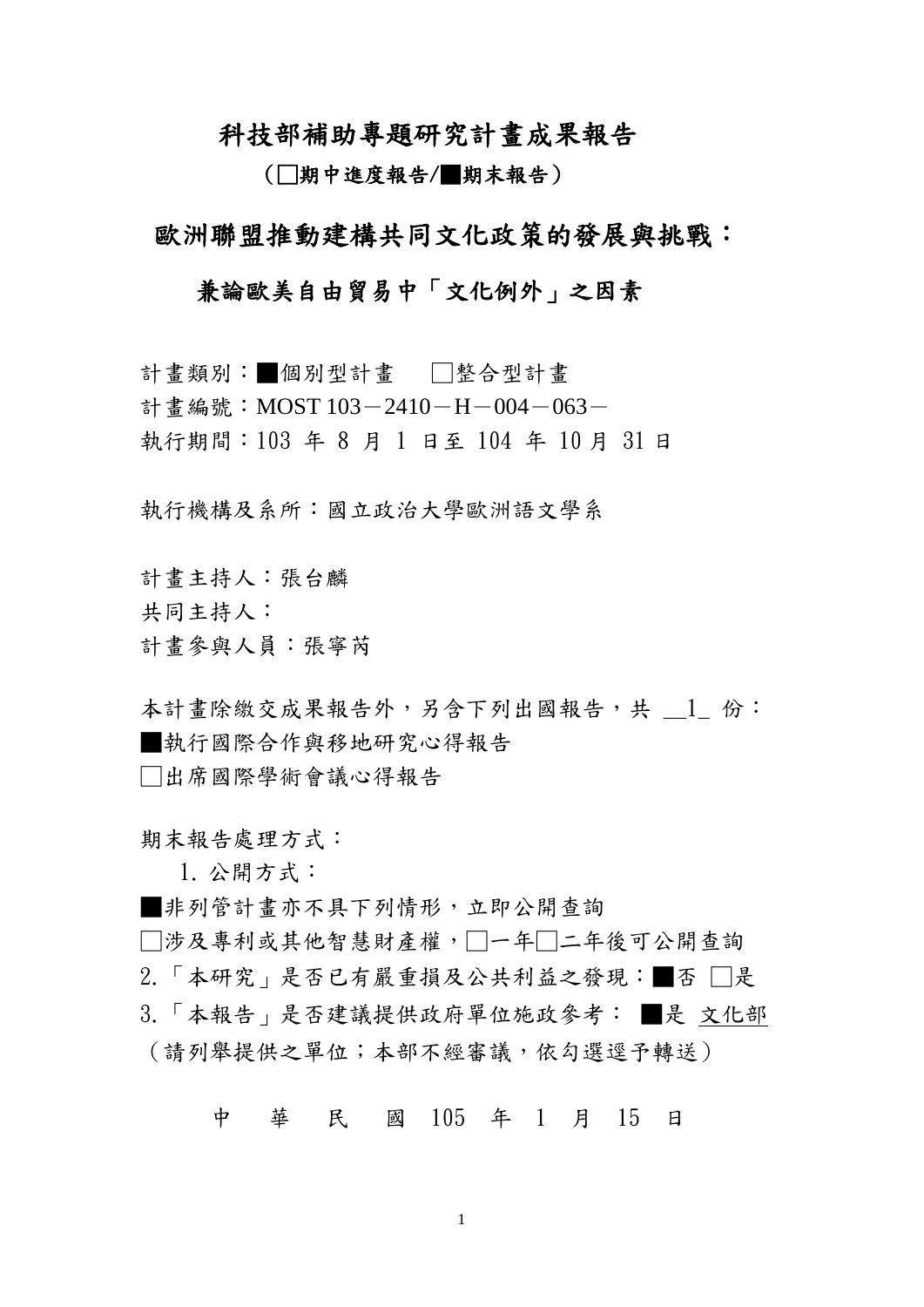歐洲聯盟推動建構共同文化政策的發展與挑戰:

兼論歐美自由貿易中「文化例外」之因素

目 錄

- 壹、 封面 頁1
- 貳、 目錄 頁2
- 參、 中文摘要及關鍵字 頁3
- 肆、 英文摘要及關鍵字 頁4
- 伍、報告內容 頁5
- 陸、 參考文獻 子名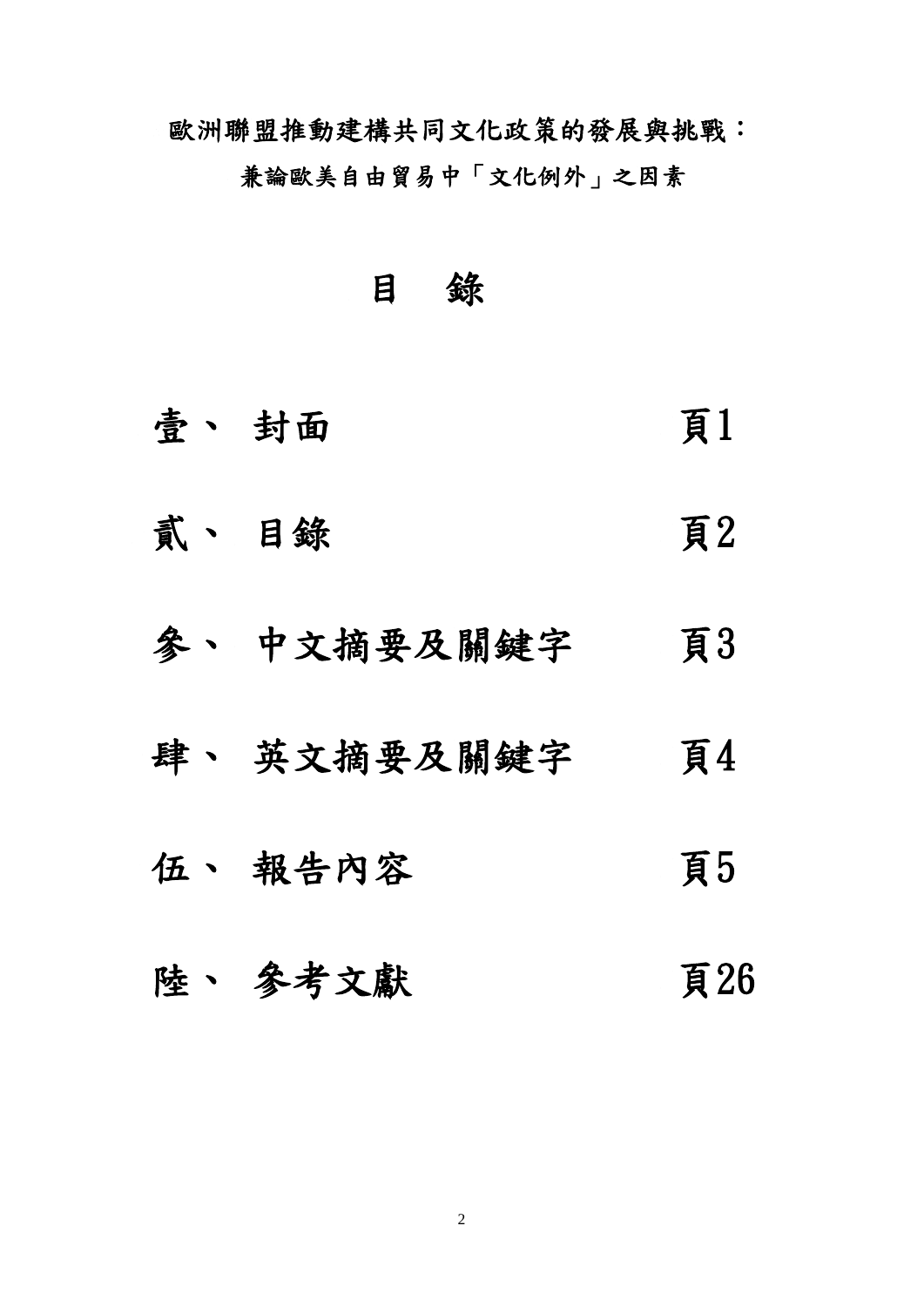### 歐洲聯盟推動建構共同文化政策的發展與挑戰:

#### 兼論歐美自由貿易中「文化例外」之因素

#### 中文摘要及關鍵字

 如眾所周知,歐洲聯盟成立初期在推動政經統合的過程當中,文化事務或政 策的範圍並非是考量的重點。雖然,所有的創始會員國在 1954 年之時皆有參與 「歐洲理事會」這個泛歐國際組織並簽署「歐洲文化公約」;1957 年「歐洲共同 體」條約第 151 條中也提出了文化合作的內容,但限於各國間認知之差異與時空 背景,這個面向一直受到輕忽,直到1972年開始才有所轉變。1972年起,歐洲 議會正式成立「文化與青年事務委員會」,而部長理事會下也開始設有「文化事 務部長會議」以負責推動文化事務的合作。1992 年的「歐洲聯盟條約」中才開 始將文化事務正式納入合作的範圍並設定了若干目標。2009 年的「里斯本條約」 可說才真正的將推動共同文化政策的目標予以法制化及具體化,條約中除了確認 文化在歐洲統合的重要基石之外,同時更提出了建構共同文化政策的實踐策略。 事實上,歐盟近年來已經由若干「歐洲文化遺產日」、「歐洲文化首都」以及「歐 洲文創計書,等計書,積極推動歐盟的文化合作以建構歐洲文化政策。此外,歐 洲議會也於 2013 年 11 月 19 日表決通過了一個 7 年期的「創意歐洲 2014-2020 計書 , 的預算, 顯示出歐盟建構共同文化政策的決心。

不過,由於歐盟各會員國之間的歷史文化基礎與特色仍有相當大的差異,同 時歐洲人民對歐洲文化的認同也有相當多元的思維與理想,因而歐盟在推動建構 共同文化政策上仍有許多困難與挑戰。再者,隨著全球貿易自由化的潮流與衝 擊,就在歐盟與美國雙方擬於 2013 年 7 月 1 日展開簽署「跨大西洋貿易與投資 夥伴關係」協定談判之前夕,在法國的主導且以「文化例外」名義之下,歐盟理 事會(Council of the European Union)於 6 月 14 日宣佈有關文化視聽產業將 不納入談判及協議的內容,如此一來似凸顯出文化保護政策與自由貿易兩者間的 矛盾,其中所反應出的問題與影響也值得探討。在此背景之下,本研究的研究重 點包括,第一是歐盟推動文化合作與建構文化政策的歷史沿革與發展;第二是歐 盟在推動建構共同文化政策上所制定的法理依據與規範;第三是歐盟在推動與執 行各項策略與計畫的成效評估與面臨之挑戰;第四是歐美自由貿易協定談判中有 關「文化例外」的因素與可能產生之影響。最後,本研究期望經由對歐盟建構共 同文化政策的發展與策略之了解以及對「文化例外」議題之掌握進而對我國未來 規劃並推動文化政策上提供具體且具前瞻性的研析與建議。

關鍵字:歐洲聯盟、文化多樣性、共同文化政策、文化例外、臺灣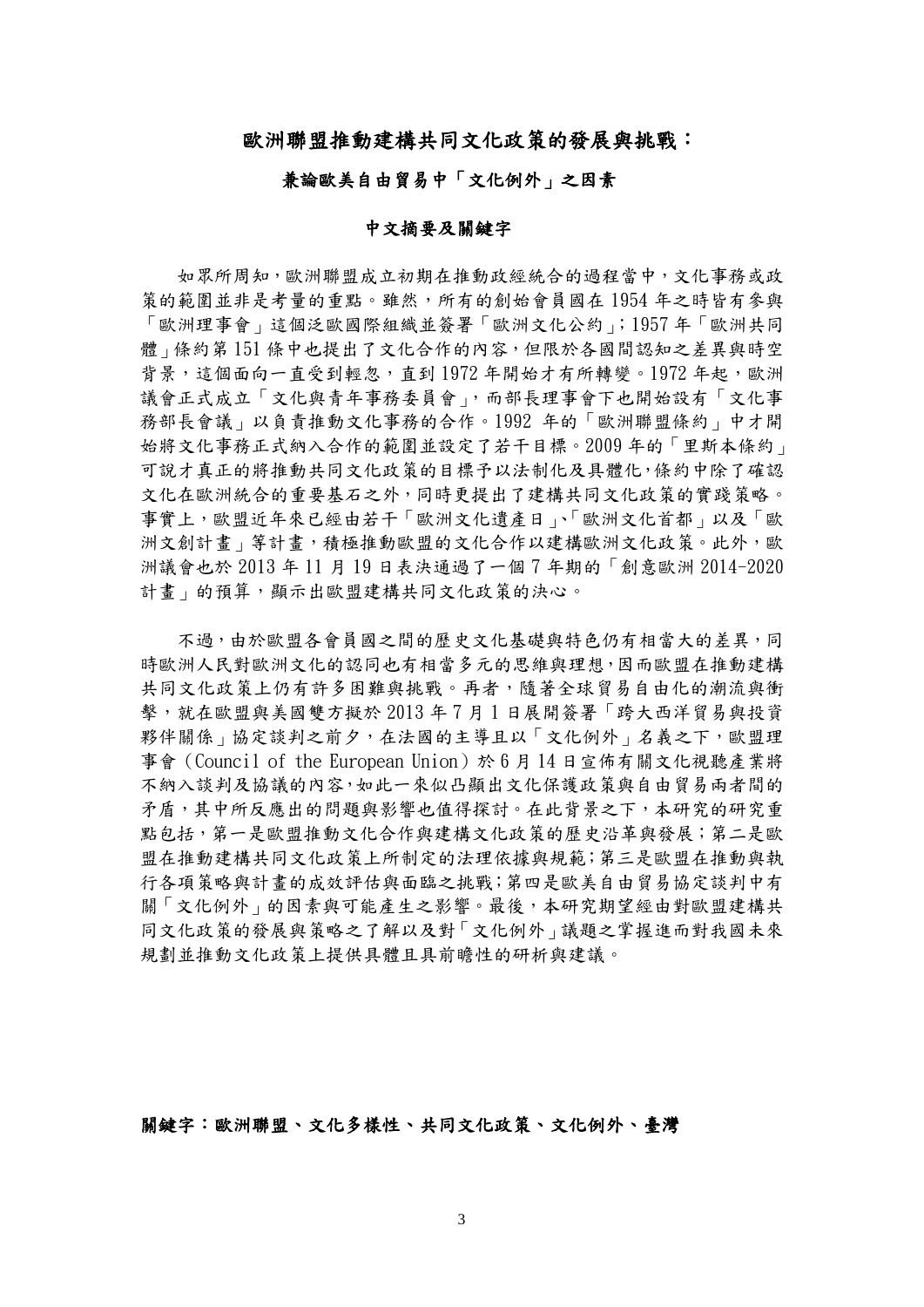## **The Common Cultural Policy of the European Union: The Impact of the Cultural Exception on the TTIP**

#### **Abstract and Keywords**

At the beginning of the European integration process in the 1950, the field of culture was not a top priority. With the deepening and broadening of the European Union, the EU has payed more and more attention to the field of cultural cooperations. In 2009, The Treaty of Lisbon has emphasized the importance of culture policy in order to promote the economic growth and competitiveness of the European Union. In fact, The European Union has already contributed a lot of efforts in promoting cultural cooperations and projets, such as European Capitals of Culture, European Days of Culture and Culture 2000. On the Novembre of 2013, the European parliament has adopted the " Europe Creative 2014-2020" programme with a budget of 1,5 billion. This shows that the EU tries to enhance the cultural cooperations among the members states in order to establish a common cultural policy in the future. However, the fact that the cooperation in terms of cultural policy is always a privileged domain of each member state, and that each government tried to keep the national identity based on the principle of cultural diversity, and that the "Cutural exception" on the TTIP (Tansatlantic Trade and Investment Partnership) causes the problems into the European Union's institutions, so the EU's common cultural policy will have a long way to go.

 For Taiwan, with the democratization and liberalization of the political regime during the past 30 years, the Government has paid more and more attention to the issue dealing with the culture. The creation of Minitry of Culture in 2013 represented a new step. However, with the liberalization of commerce and the globalization of cultural industries , Taiwan's cultural policy is also at the crossroad. The purpose of this research project is, firstly, to explore and discuss the history of the EU's cultural cooperation and its structure and strategic basis, then to analyze the EU's actions and results on the push for the common policy in terms of the culture, thirdly to observe the impact of the "cultural exception" on the TTIP's negociation, finally to make a comparison to the current situation of Taiwan and try to give a few concrete and insightful advices on the future of the creative industries and cultural policy.

## **Keywords: European Union, Cutural diversity, Common cultural policy, Cultural exception, Taiwan**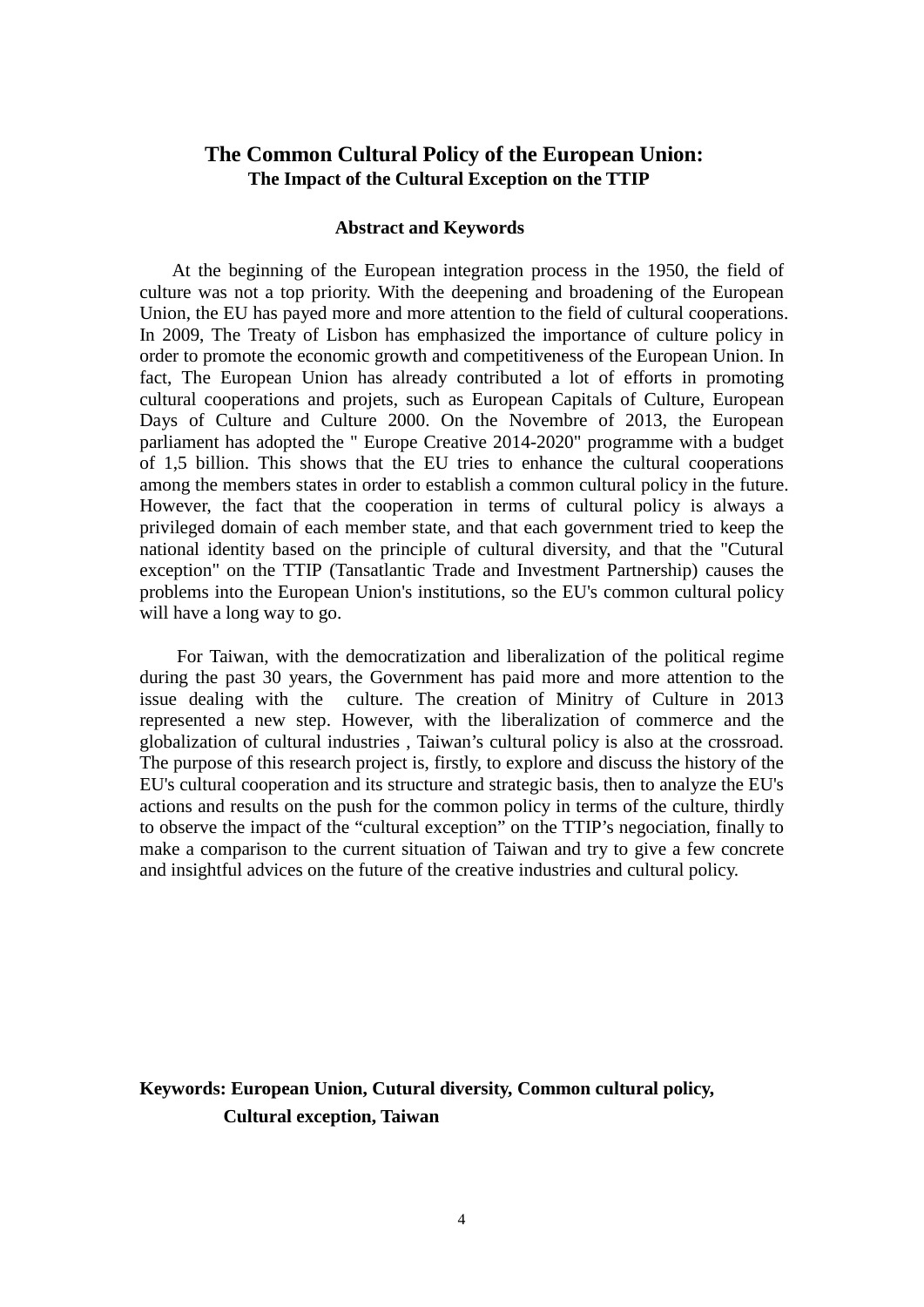## 伍、報告內容

# 歐洲聯盟推動建構共同文化政策的策略與挑戰:

## 兼論歐美自由貿易中「文化例外」之因素

### 一、前言

 如眾所周知,歐洲聯盟成立初期在推動政經統合的過程當中,文化事務或政 策的範圍並非是考量的重點。雖然,所有的創始會員國在 1954 年之時皆有參與 「歐洲理事會」這個泛歐國際組織並簽署「歐洲文化公約」;1957 年「歐洲共同 體」條約第151條中也提出了文化合作的內容,但限於各國間認知之差異與時空 背景,這個面向一直受到輕忽,直到1972年開始才有所轉變。1972年起,歐洲 議會正式成立「文化與青年事務委員會」,而部長理事會下也開始設有「文化事 務部長會議」以負責推動文化事務的合作。1992 年的「歐洲聯盟條約」中才開 始將文化事務正式納入合作的範圍並設定了若干目標。2009 年的「里斯本條約」 可說才真正的將推動共同文化政策的目標予以法制化及具體化,條約中除了確認 文化在歐洲統合的重要基石之外,同時更提出了建構共同文化政策的實踐策略。 事實上,歐盟近年來已經由若干「歐洲文化遺產日」、「歐洲文化首都」以及「歐 洲文創計畫,等計畫,積極推動歐盟的文化合作以建構歐洲文化政策。此外,歐 洲議會也於 2013 年 11 月 19 日表決通過了一個 7 年期的「創意歐洲 2014-2020 計書 的預算,顯示出歐盟建構共同文化政策的決心。

不過,由於歐盟各會員國之間的歷史文化基礎與特色仍有相當大的差異,同 時歐洲人民對歐洲文化的認同也有相當多元的思維與理想,因而歐盟在推動建構 共同文化政策上仍有許多困難與挑戰。再者,隨著全球貿易自由化的潮流與衝 擊,就在歐盟與美國雙方擬於 2013 年 7 月 1 日展開簽署「跨大西洋貿易與投資 夥伴關係」((The Transatlantic Trade and Investment Partnership - TTIP)協定談判之 前夕,在法國的主導且以「文化例外」(Exception culturelle)的名義之下,歐盟理 事會(Council of the European Union)於 6 月 14 日宣佈有關文化視聽產業將不納 入談判及協議的內容,如此一來似凸顯出文化保護政策與自由貿易兩者間的矛 盾,其中所反應出的問題與影響也值得探討。在此背景之下,本研究的研究重點 包括,第一是歐盟推動文化合作與建構文化政策的歷史沿革與發展;第二是歐盟 在推動建構共同文化政策上所制定的法理依據與規範;第三是歐盟在推動與執行 各項策略與計畫的成效評估與面臨之挑戰;第四是歐美自由貿易協定談判中有關 「文化例外」的因素與可能產生之影響。最後,本研究期望經由對歐盟建構共同 文化政策的發展與策略之了解以及對「文化例外」議題之掌握進而對我國未來規 劃並推動文化政策上將提供具體且具前瞻性的研析與建議。

#### 二、研究計畫之背景、目的

 歐洲聯盟成立初期在推動政經統合的過程當中,經濟復甦與安全穩定是當務 之急,而文化事務或政策的範圍並非是考量的重點。雖然,所有的歐洲共同體創 始會員國在 1954 年之時皆有參與「歐洲理事會」(The Council of Europe)這個泛 歐國際組織並簽署「歐洲文化公約」(European Cutural Convention);1957 年「歐 洲共同體」條約第 151 條中也提出了文化合作的內容,但限於各國間認知之差異 與時空背景,這個面向一直受到輕忽,直到 1972 年開始才有所轉變。1972 年起,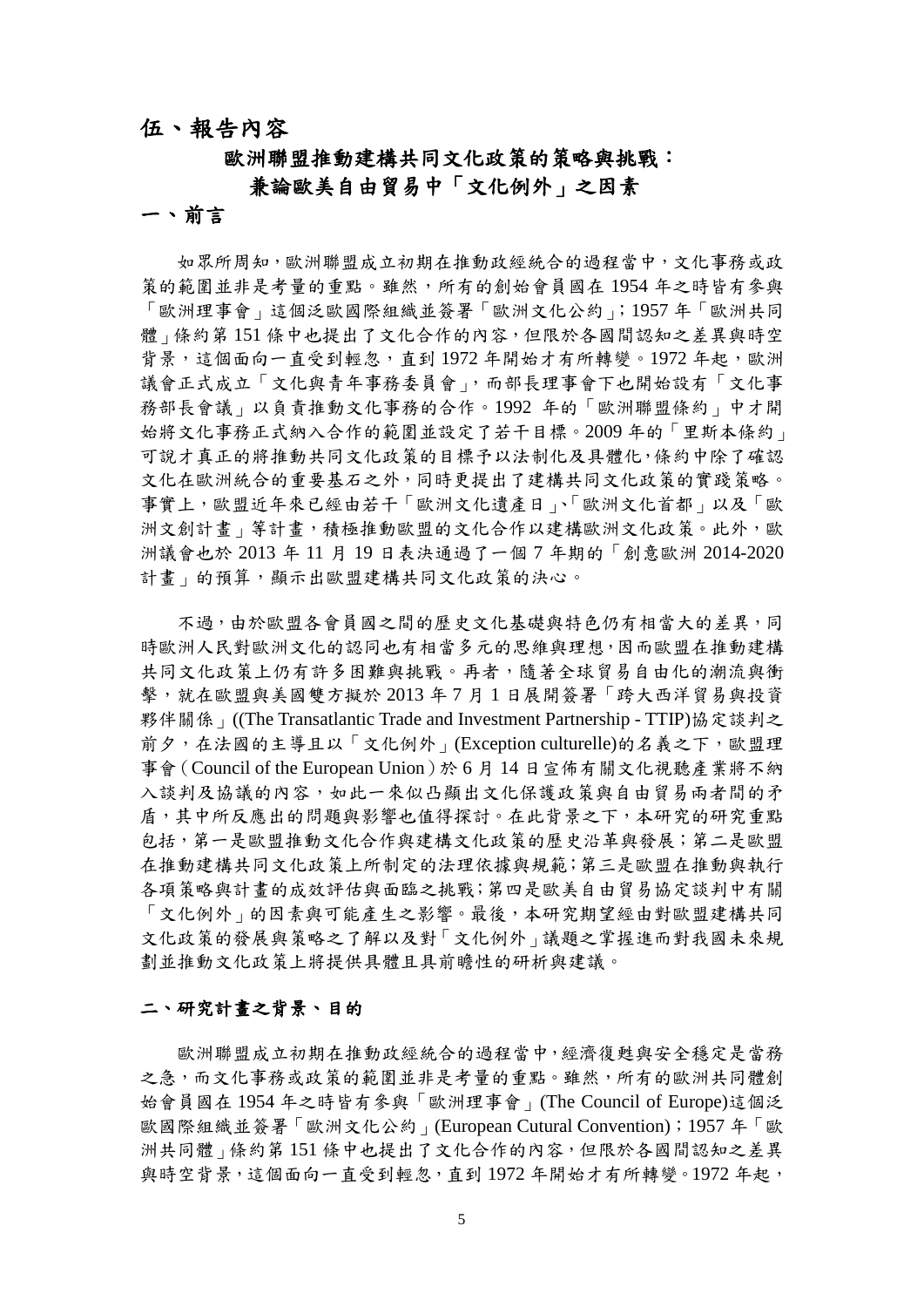歐洲議會正式成立「文化與青年事務委員會」,而部長理事會下也開始設有「文 化事務部長會議」以負責推動文化事務的合作。1992 年的「歐洲聯盟條約」中 才開始將文化事務正式納入合作的範圍並設定了若干目標。2009 年的「里斯本 條約」可說才真正的將推動共同文化政策的目標予以法制化及具體化,條約中除 了確認文化在歐洲統合的重要基石之外,同時更提出了建構共同文化政策的實踐 策略。事實上,歐盟近年來已經由若干「歐洲文化遺產日」、「歐洲文化首都」以 及「歐洲文創計書」等計書,積極推動歐盟的文化合作以建構歐洲文化政策。此 外,歐洲議會也於 2013 年 11 月 19 日表決通過了一個 7 年期的「創意歐洲 2014-2020 計畫」(Programme Europe Créative 2014-2020)的預算,顯示出歐盟建 構共同文化政策的決心。不過,由於歐盟各會員國之間的歷史文化基礎與特色仍 有相當大的差異,同時歐洲人民對歐洲文化的認同也有相當多元的思維與理想, 因而歐盟在推動建構共同文化政策上仍有許多困難與挑戰。再者,隨著全球貿易 自由化的潮流與衝擊,就在歐盟與美國雙方擬於 2013 年 7 月 1 日展開簽署「跨 大西洋貿易與投資夥伴關係」協定談判之前夕,在法國的主導且以「文化例外」 名義之下,集 27 國外貿部長的歐盟理事會於 2013 年 6 月 14 日宣佈有關文化視 聽產業將不納入談判及協議的內容,如此一來似凸顯出文化保護政策與自由貿易 兩者間的矛盾,其中所反應出的問題與影響也值得探討。本研究之重要性在於期 望經由對歐洲聯盟盟建構共同文化政策的發展與策略之了解以及對「文化例外」 議題在歐美自由貿易協定談判所扮演角色之掌握進而對我國未來規劃並推動文 化政策上提供具前瞻性及可行性的研析與建議。

## 三、有關本計畫之重要參考文獻

(一)有關「文化」概念之研究

在西方語言中,「文化」這個字係源自於拉丁文cultura,代表居住、耕作及 裁培等與人類活動有關的意思。隨著時代、社會以及科學研究的變遷,「文化」 (英文為culture, 法文為la culture)這個字的定義與概念也依國家與語言文化的 不同發展出愈來愈多元且複雜的觀察與解讀。[1](#page-8-0) 在社會科學研究中,英國學者阿 諾爾德(Matthew Arnold)在 1869 年之時就出版了「文化與失序」(Culture and Anarchy)一書,並就文化的意含做了相當廣泛的分析,但卻沒有提出一個簡單 的定義。[2](#page-8-1) 總體而言,享譽最早且受到廣泛運用的定義首推英國學者泰勒(Edward Burnett Tylor。他在 1871 年提出了有關文化概念的分析並進一步落實於 1958 年 出版之「文化之起源:原始文化」(The Origine of Culture: Primitive Culture)兩 冊書中。泰氏將「文化」定義為,從人類、種族與社會而言,文化或文明是一個 複雜的組合體,它包括了知識、信仰、藝術、法律、倫理道德、風俗以及作為社 會成員的人透過學習而獲得的所有能力及習慣。之後,隨著社會科學的深化及廣 化,不同的學科或領域也發展出相當多元的認知與定義。<sup>[3](#page-8-2)</sup>學者艾里歐特 (T.S. Eliot)則在「解讀文化之定義」(Notes towards the Definition of Culture)中提出

<span id="page-8-0"></span><sup>&</sup>lt;sup>1</sup> 可參閱 Denys Cuche, *La notion de culture dans les sciences sociales* (Paris: Repère, La Découverte, 2010), pp. 1-16. 書中就「文化」這個字的起源與定義做了深入完整的分析。

<span id="page-8-1"></span><sup>&</sup>lt;sup>2</sup> 可參閱 Matthew Arnold, *Culture and Anarchy* (New Haven: Yale University Press, 1994), pp. 28-42.

<span id="page-8-2"></span><sup>3</sup> 參閱 Edward Burnett Tylor, *The Origine of Culture* (USA: Haper & Row, 1958), Part 1of "Primitive Culture", pp. 1-2.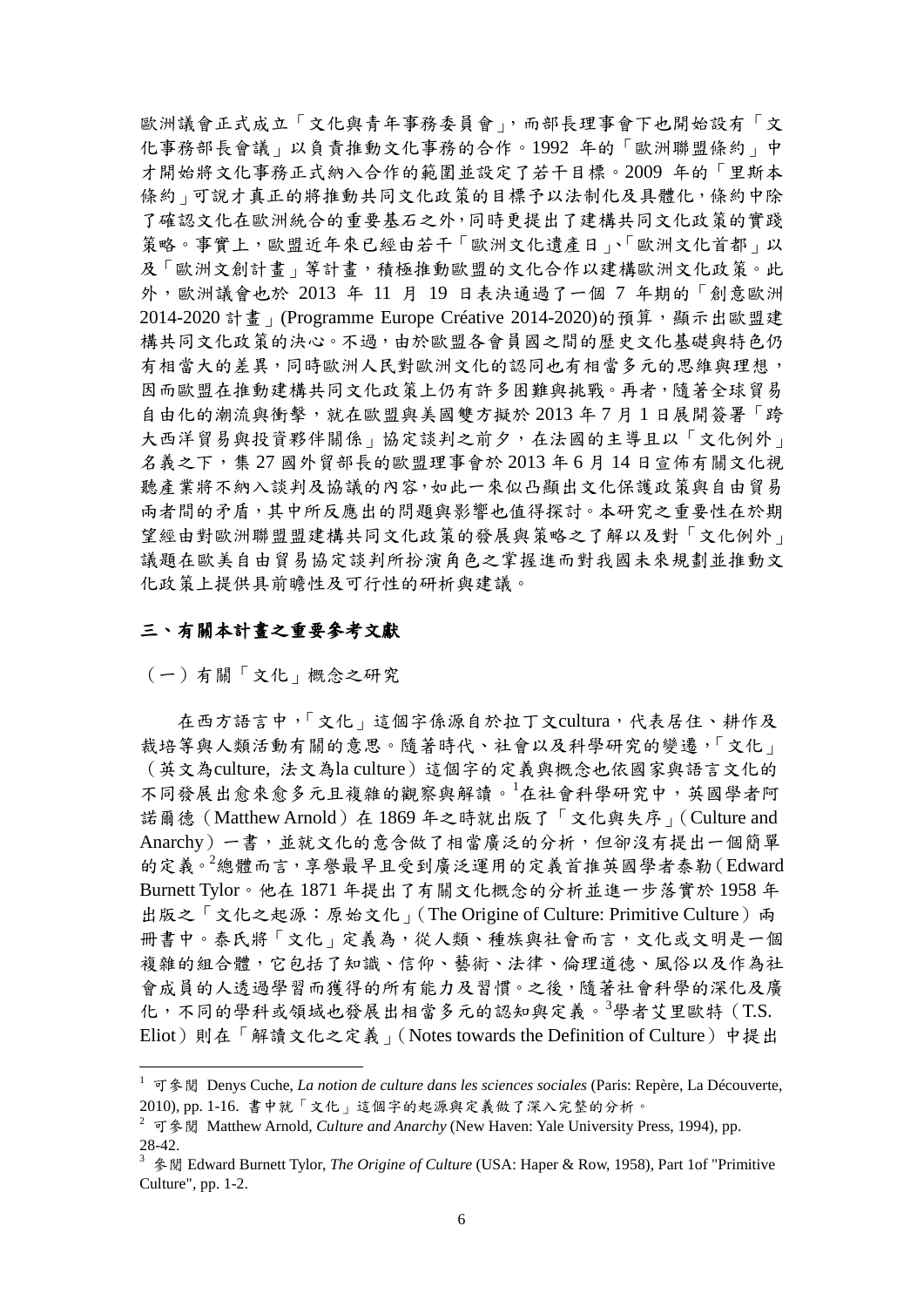了另一種看法。艾氏認為,文化應從依三種不同的層次來觀察解讀,分別是個人、 團體或階級以及整個社會。因為這三個層次的文化都有關連性且會因各種不同的 環境或條件而有所改變。[4](#page-9-0)

 事實上,學者威廉士(Raymond Williams)在其所著「關鍵詞:文化與社會 的詞彙」(Keywords: A Vocabulary of Culture and Society)書中就認同「文化」是 一個非常多元且複雜的字彙。他將文化解讀為三個特徵,一是文化是一個獨立且 抽象的名詞,用以描述社會中知識上、精神上以及藝術上發展的整體過程;二是 文化是一個獨立且抽象的名詞,用以標示一個民族或團體的生活方式;三是用以 描述所有具體或抽象的藝術工作與活動。<sup>[5](#page-9-1)</sup>美國文化學者克魯伯 (A.L. Kroeber) 和克羅孔(Clyde Kluckhohm)在「文化:關於概念與定義的檢討」(Culture: A Critical Review of Concepts and Definitions)書中指出,文化是一個組合式的整體,包括了 器物、信仰,習慣,以及被這些習慣所決定的人的一切活動產品。此外,文化也 包含了各種外顯或內隱的行為模式,經由符號的運用使人們學習或傳授,同時也 構成了人類群體的明顯成就。文化的基本核心是歷史上經過選擇的價值體系。文 化即是人類活動的產物,又是影響社會與個人的巨大力量。[6](#page-9-2)

 除了上述較為重要的學術論著之外,有一些研究也分別從人類學、種族學、 以及心理學的角度來探討文化的意義。諸如,芝加哥大學教授湯瑪士(William L. Thomas) 於 1955 年所主編出版的「當今人類學」(Current Anthropology),自然 歷史博物館夏皮諾教授(Harry Chapiro)於 1956 年所主編出版的「人類、文化 與社會」(Man, Culture, and Society)、聯合國在 1956 年集合多位學者撰寫所出版 的「現代科學中的種族問題」(The Race Question in Modern Science)、第以及伊 利諾大學威爾教授於 2009 年所主編出版的「認識文化」(Understanding Culture: Theory, Research, and Application), 等書中都有很豐富的討論。<sup>[7](#page-9-3)</sup>值得一提的是, 牛津大學伊格頓教授(Terry Eagleton)於 2000 年出版的「文化的概念」(The Idea of Culture)書中特別在第五篇中就文化的定義與概念做了簡潔扼要且整體性的評 析。[8](#page-9-4) 美國華盛頓藝術文化中心兩位專家布雷德福特(Gigi Breadford)以及葛瑞 Michel Gary)在 2000 年所出版的「文化政治:政策的願景」(The Politics of Culture: Policy Perspectives)一書中將文化的意含以廣意的人類活動加以分析。<sup>[9](#page-9-5)</sup>美國學者 迪樂(Jerry Diller)在「文化多元:人性行為之初步」(Cultural Diversity: A Primer

<span id="page-9-0"></span><sup>4</sup> 參閱 T.S. Eliot, *Notes towards the Definition of Culture* (London: Faber and Faber, 1962), pp.21-34. 5 參閱 Raymond Williams, *Keywords: A Vocabulary of Culture and Society* (New York: Oxford

<span id="page-9-1"></span>University Press, 1976), pp.76-82. 另有中譯本,Raymond Williams 著,劉建基譯,《關鍵詞:文化 與社會的詞彙》( *Keywords: A Vocabulary of Culture and Society)* (台北:巨流圖書公司,2003 年), 頁 78-85

<span id="page-9-2"></span><sup>6</sup> 參閱 A.. L. Kroeber and Clyde Kluckhohn, *Culture: A Critical Review of Concepts and Definitions* (New York: Vintage Books, 1952), pp.41-54. 亦可參閱,殷海光,《中國文化的展望》(台北市:桂 冠圖書公司,1992 年),上冊,頁 34-35。

<span id="page-9-3"></span><sup>7</sup> 參閱 William Thomas, *Current Anthropology* (Chicago: The University of Chicago Press, 1955). Harry Shapiro, *Man, Culture, and Society* (New York: Oxford University Press, 1956). UNESCO, *The Race Question in Modern Science* (New York: UNESCO, 1956). Robert Wyer, Chi-yue Chiu, and Ying-yi Hong, *Understanding Culture* (New York: Taylor & Francis Group, 2009).

<span id="page-9-4"></span><sup>8</sup> 參閱 Terry Eagleton, *The Idea of Culture* (Oxford: Blackwell Publishers, 2000), pp. 112-131.

<span id="page-9-5"></span><sup>9</sup> 參閱 Gigi Breadford, Michael Gary, *The Politics of Culture:: Policy Perspectives for Indivuduals, Institutions and Communities* (New York: The New Press, 2000), pp. 11-19.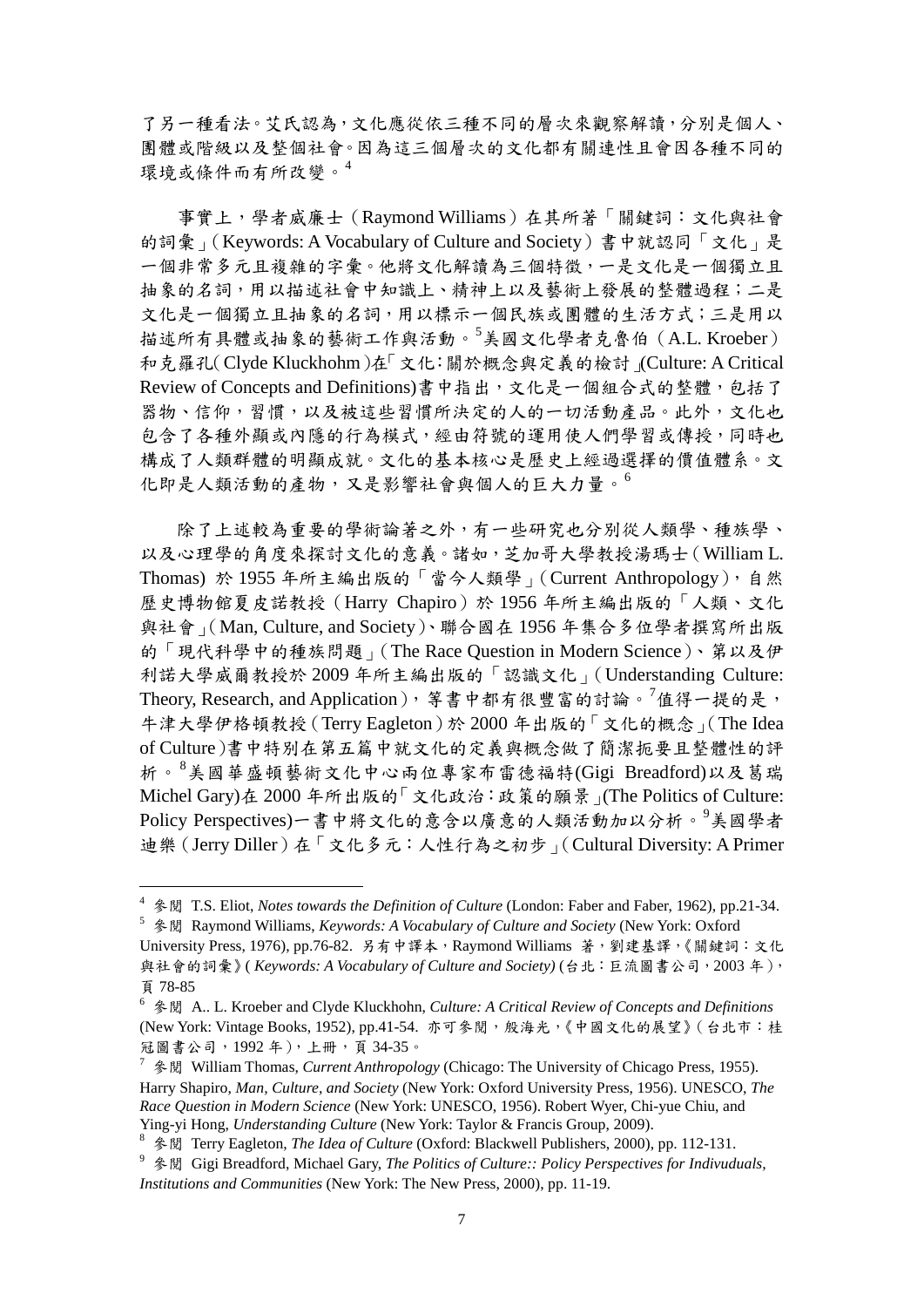for the Human Services)一書中強調了任何社會或團體中應有文化多元的概念, 同時也應培養每個人的文化素養。[10](#page-10-0)美國聖母大學教授奧迪(Robert Audi)在其 「道德價值與人性多元」(Moral Value and Human Diversity)書中是從建構道德 多元主義與價值多元的角度來解析文化政策和文化多元。[11](#page-10-1)另外,英國智庫文化 研究學者也是現任倫敦市副市長密爾莎女士(Munira Mirza)也在 2011 年出版的 「文化政治」(The Politics of Culture: The Case for Universalism)一書中除了特別 強調了文化概念中普世價值與人性良善的重要性之外,也提出了重視人民的文化 權以及文化政策的呼籲。[12](#page-10-2)

 在法文文獻方面,最重要的應為法裔加拿大籍學者羅歇爾(Guy Rocher)於 1992 年所出版的專書「社會科學緒論」(Introduction à la sociologie générale)。羅 氏在專書的第四章「文化、文明與意識形態」(Culture, civilisation et idéologie)中 特別就文化的概念做一相當完整的分析。在這段分析中,羅氏將「文化」定義為, 在一個人類的群體中所有被制度化的思考、感覺以及行為模式。簡單來說,就是 一個群體或社會的思維方式、感覺的方式以及行動的方式。[13](#page-10-3)政治學者斐漢諾教 授(Pascal Perrineau)在 1975 年發表「人類學中的文化概念」(Sur la notion de culture en anthropologie)一文。文章中強調人類學的角度,首先是將傳統的定義 與概念做了一些批判,而後並將文化的定義為即有人類生活方式的傳送,而這個 生活方式是複雜多元的組合體。斐氏強調文化的定義與概念應用一個多元、廣義 的方式去認知,而且文化其是一種進步與發展的演進過程。[14](#page-10-4)學者顧許(Denys Cuche)在 2011 年所出版的「文化概念與社會科學」(La notion de culture dans les sciences sociales)書中也很詳盡地將文化概念從歷史的角度以及不同社會科學類 型的發展與觀點分析了各種文化的不同意含。[15](#page-10-5)法國拉胡斯字典(Dictionnaire Larousse)中將文化定義為,相較於另一個群體或國家,一個種族、國家或文明 所呈現出來所有物質以及意識形態現象的整體特色。在中文文獻方面,有關文化 概念的定義與分析應推殷海光先生在「中國文化的展望」書中所做的研究與分析 最為完整。他特別在上冊的第二章「什麼是文化」內容中將文化的定義以記述、 歷史、規範、心理、結構、以及發生等分組的方式並將具有代表性的作者所提出 的定義整理出來,實有助於對文化定義的了解。[16](#page-10-6)此外,中譯本「文化研究字典」 (The Sage Dictionary of Cutural Studies)書中就「文化」的定義也有相當完整的 解釋,特別是加入了全球化下文化多元的概念。[17](#page-10-7)

<span id="page-10-0"></span> <sup>10</sup> 參閱 Jerry V. Diller, *Cultural Diversity: A Primer for the Human Services* (Belmont, CA: Thomson /Brooks/Cole, 2007), pp. 1-30.

<span id="page-10-1"></span><sup>11</sup> 參閱 Robert Audi, *Moral Value and Human Diversity* (New York: Oxford University Press, 2007), pp. 59-82.

<span id="page-10-2"></span><sup>12</sup> 可參閱 Munira Mirza, *The Politics of Culture: The Case for Universalism* (New York: Palgrave, Macmillan, 2011), pp. 20-41.

<span id="page-10-3"></span><sup>13</sup> 參閱 Guy Rocher, *Introduction à la sociologie générale* (Montréal: Editions Hurtubise HMH ltée, 1992), pp.101-127.

<span id="page-10-4"></span><sup>14</sup> 參閱 Pascal Perrineau, "Sur la notion de culture en anthropologie," *Revue française de science politique,* Vol. 25, No. 5, 1975, pp.946-968.

<span id="page-10-5"></span><sup>15</sup> 參閱 Denys Cuche, *La notion de culture dans les sciences sociales* (Paris: Repère, La Découverte, 2011).

<span id="page-10-6"></span><sup>16</sup> 參閱 殷海光,《中國文化的展望》(台北市:桂冠圖書公司,1992 年),上冊,頁 29-49。

<span id="page-10-7"></span><sup>17</sup> 參閱 Chris Barker 著,許夢芸譯,《文化研究智典》(The Sage Dictionary of Cutural Studies) (台 北市:韋伯文化國際出版公司,2007 年),頁 62-64。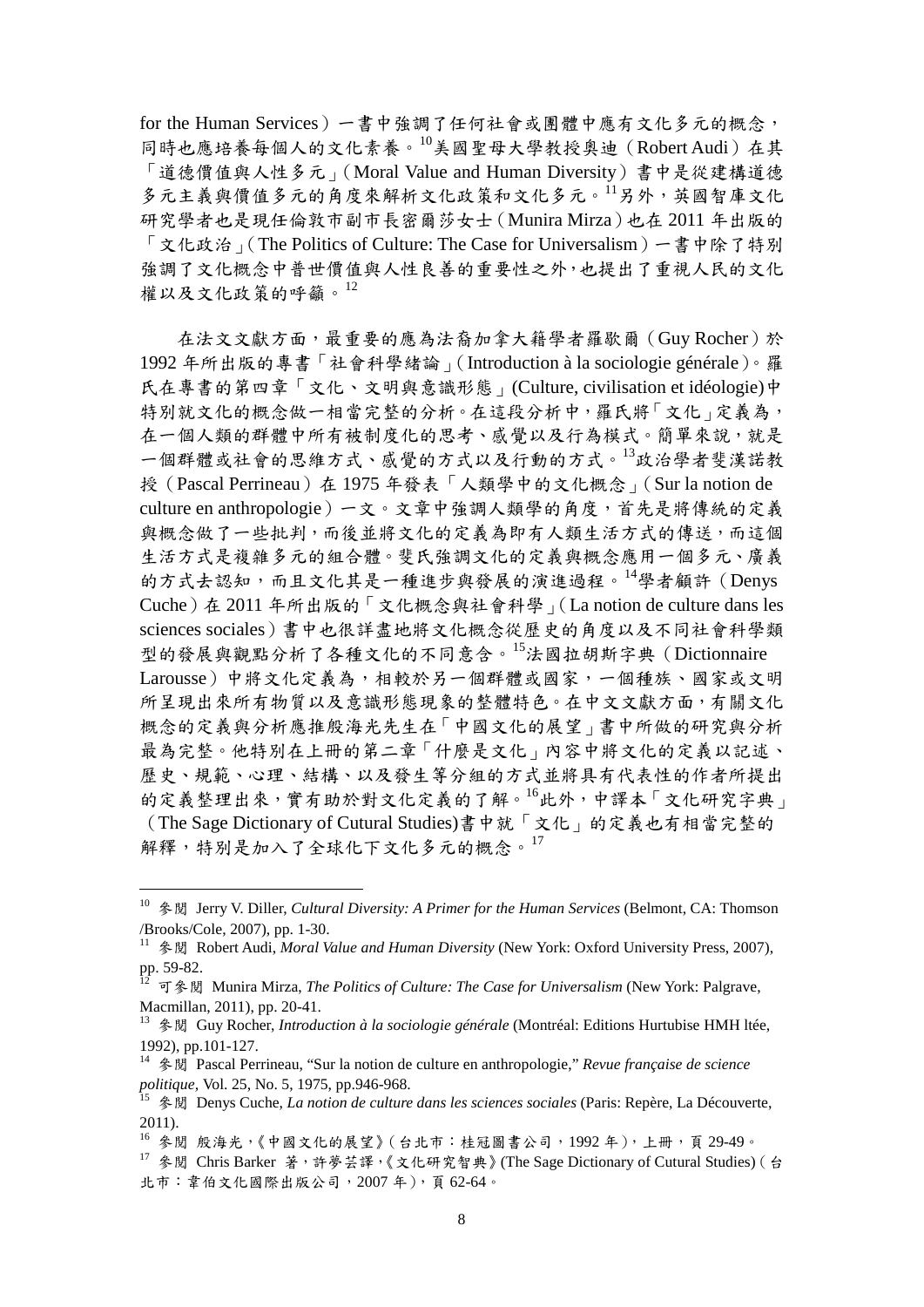從上述的研究觀察,文化的定義實不是非常的廣泛與多元,因此,聯合國科 文教組織(UNESCO)則在 1982 年 8 月 6 日於墨西哥市所舉行的世界文化政策 大會中就文化提出了一個定義,也就是「一個社會或社群所擁有且展現出的各種 特殊的、精神上、物質上、知識上以及情感上這種特殊性的有合體。它除了藝術 與文學之外,還包含了生活方式、人類的基本人權、價值體系、傳統以及信仰」。 大體而言,此項定義也是從一個廣義的方向著眼,強調文化概念的整體性,本研 究將依此內容為研究基礎。

(二)有關歐盟文化政策的重要文獻探討

 正如博柯布薩教授(Anais Bokobza)在「歐洲的文化政策與歐盟的政治文 化」(Politiques culturelles en Europe et politique européenne de la culture)一文中所 指出的,「歐洲文化政策」或「歐盟政治文化」這個概念至少具有兩個面向,一 是國家或區域所呈現出的文化多元的組合體,二是政治統合進程所展現的整體性 的文化特色。這個分析對研究歐盟推動共同文化政策可說是相當客觀與中肯。[18](#page-11-0) 就專書而言,有關歐盟文化政策的專書並不十分豐富。美國派克登教授(Anthony Pagden)在「歐洲的理念」(The Idea of Europe)一書中就歷史、文化以及歐盟政經 發展的理想與進程並透過不同的議題或不同國家的角度分析了歐盟推動文化政 策的理論與實際。[19](#page-11-1)英國利物蒲大學教授威爾森(Kevin Wilson)以及荷蘭萊登 大學教授杜森(Jan van der Dussen)兩位所主編的「歐洲思想史」(The History of the Idea of Europe)書中是從歷史發展的角度依年代分析了不同世代中所產生的 歐洲思維與文化,特別也強調了第二次世界大戰以後歐洲統合發展的變遷以及冷 戰後歐洲共同文化價值的普遍性。<sup>[20](#page-11-2)</sup>英國赫爾大學溫特爾教授 (Michael Wintle) 主編的「歐洲的文化與認同」(Culture and Identity in Europe)一書中以歐洲的多 元文化、歐洲人的文化認同、國家的文化主體以及歐洲人的邁向統一等面向探討 歐盟的文化政策。<sup>[21](#page-11-3)</sup>可惜的是,這兩本書出版年代過早,尚未能掌握歐盟推動文 化政策的行動與策略。

 法國學者薩埃茲(Guy Saez)作為主編在 2012 年出版的「文化政策的新挑 戰:歐洲的動力」(Les nouveaux enjeux des politiques culturelles: Dynamiques européennes)書中則集合了許多學者並依不同策略與執行面向(諸如,地區性的 文化政策、當代藝術館的競爭、歐洲文化首都的計畫及遴選,以及文化智慧財產 的保障等),就歐盟當前所推動的文化政策加以研究分析,特別是強調了文化多 元的概念,頗具參考價值。 $^{22}$  $^{22}$  $^{22}$  法國雷斯 (Reims)大學教授孔姆 (Thierry Côme) 作為主編集合了中東歐學者梅思柯瓦(Ludmila Meskova)在 2012 共同出版了「文

<span id="page-11-0"></span> <sup>18</sup> 參閱 Anais Bokobza, *Politiques culturelles en Europe et politique européenne de la culture* (Paris: Centre de Sociologie Européenne, 2005), pp. 1-2.

<span id="page-11-1"></span><sup>&</sup>lt;sup>19</sup> Anthony Pagden, *The Idea of Europe, From Antiquity to the European Union* (Cambridge: Cambridge University Press, 2002).

<span id="page-11-2"></span><sup>20</sup> 參閱 Kevin Wilson and Jan van der Dussen, *The History of the Idea of Europe* (New York: Routledge, 1993), pp.151-214.

<span id="page-11-3"></span><sup>21</sup> Michael Wintle (Edited by), *Culture and Inentity in Europe* (Aldershot: Avebury Ashgate Publishing Ltd, 1996).

<span id="page-11-4"></span><sup>22</sup> 參閱 Guy Saez et Jean-Pierre Saez, *Les nouveaux enjeux des politiques culturelles: Dynamiques européenne* (Paris: La Décourte, 2012), pp. 11-21.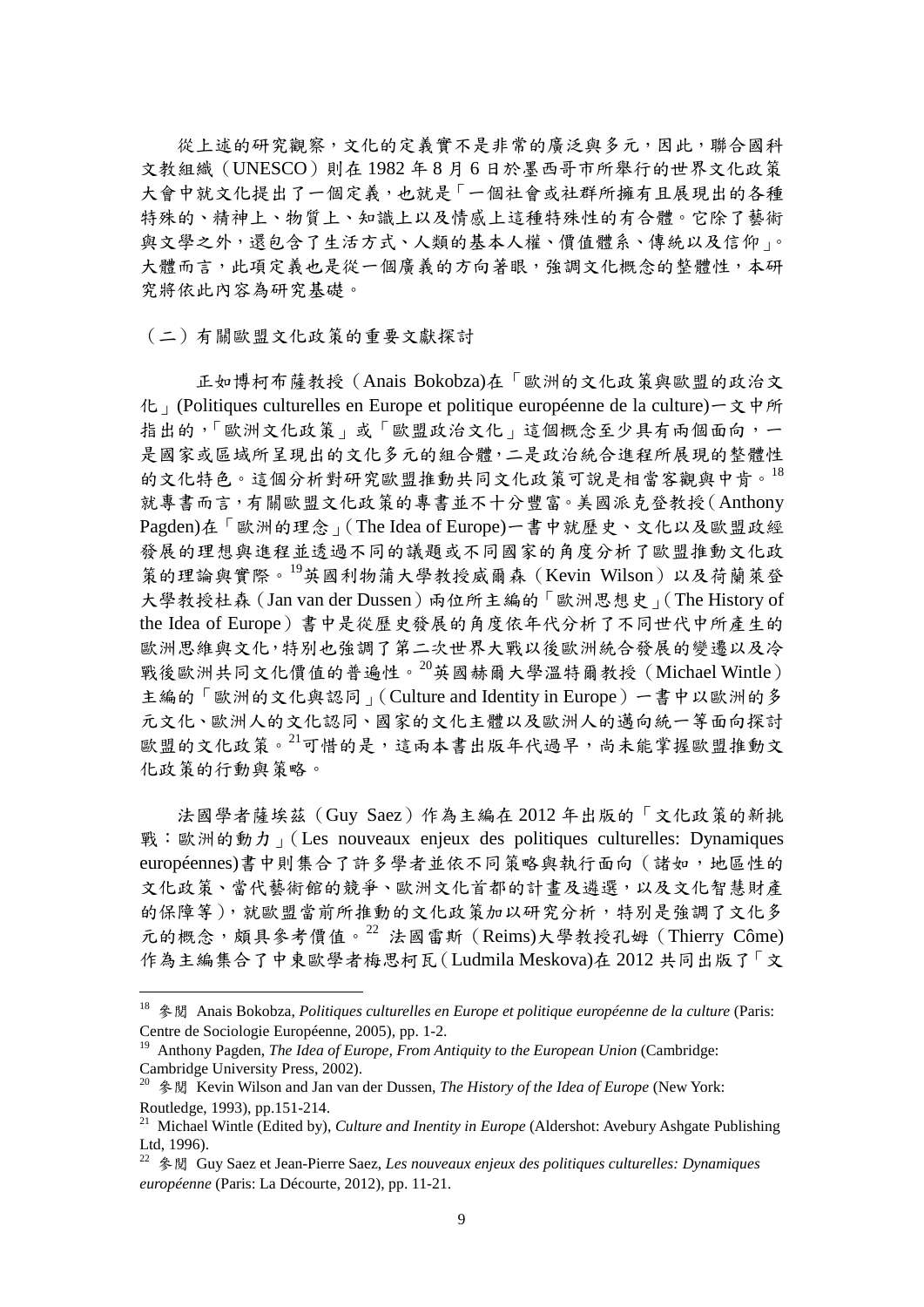化多元之經營管理:歐洲的挑戰」(Management de la diversité culturelle: quels enjeux en Europe?)一書,書中不但特別強調歐洲統合過程中歐洲文化作為核心價 值的重要性(特別是和平、人權、社會互助以及公平等),同時也認同歐洲文化 在結束冷戰時期以及共產主義中扮演了相當重要的角色。[23](#page-12-0)義大利學者布勞克爾 作為主編在 2010 年所出版的「歐洲的多元民主:新會員國的政治文化」(Mutiple Democracies in Europe)針對原共產國家加入歐盟成為會員國的民主制度予以分 析,並強調了歐洲文化在這些民主轉型過程中扮演重要的角色。[24](#page-12-1)瑞士日內瓦大 學教授歐巴東(Viviane Obaton)在 1997 年所發表的「1946 年以來歐洲文化認同 的建構」(La promotion de l'identité culturelle européenne depuis 1946)專書報告中 特別指出,雖然歐洲統合過程中,文化的範圍並未優先考量,但實際上歐洲就是 有一個共同的價值與文化,所以政治與經濟的合作才可展開,未來歐盟應該加強 推動文化政策以有利於歐盟的擴張與統合。歐氏在結論中更強調,歐洲的統一並 非靠著所建構的共同機制與制度,而是歐洲人彼此互相的文化認同而願意去真正 建構一個歐洲人文的實體。<sup>[25](#page-12-2)</sup>

 另外,法國巴黎第七大學教授畢爾(Jean-Miguel Pire)在 2000 年所出版的 專書報告「建構一個歐盟文化政策」(Pour une politique culturelle européenne)中 分析到,隨著歐元的建立,歐盟統合已進入到嶄新的階段,不過,歐洲的文化才 是統合成功的基礎,因此歐盟應該重視文化的合作,提出更具體的計書並邁向一 個共同文化政策。[26](#page-12-3)德國學者史提希特(Pamela Sticht)在 2000 年以法文出版的「歐 洲文化或是多文化的歐洲?」(Culture européenne ou Europe des cultures ?)一書 中強調,歐洲聯盟應該加強文化政策方面的合作以建構一個歐洲的文化特色,但 是在這個推動與發展的過程中,各個國家的意志與共識仍扮演相當重要的角 色。 $27$ 法國「我們的歐洲」基金會研究員古艾茲(Azlliz Gouez)作為主編在 2005 年所出版的「歐盟統合與歐洲認同之問題」(La question de l'identité européenne dans la construction de l'Union)專書中強調,歐洲政經統合的發展過程中必須認 同歐洲文化與其價值,否則歐洲統合無法長治久安的。換句話說,歐洲統合能夠 走到今天主要是歐洲文化,在面對全球化的新挑戰,歐盟領導人應以共同文化為 基礎,提出更好的政策與作為。<sup>[28](#page-12-5)</sup>克羅埃西亞 (Croatia)國際關係研究中心研究 員、前克國國際關係與歐洲事務部次長歐布珍女士(Nina Obuljen)在 2005 年於 歐洲文化基金會所撰提發表的「為何我們需要一個歐洲文化政策」(Why we need European cultural policies)專書報告中也指出,隨著歐盟的東擴以及新會員國的 增加,會員國之間的合作需要更多的共識與認同,因此,歐盟應優先考量並加強 推動建構歐洲的文化政策。不過,作者在報告中坦承現階段文化政策仍未受到歐

<span id="page-12-0"></span> <sup>23</sup> 參閱 Thierry Côme et Ludmila Meskova, *Management de la diversité culturelles: quels enjeux en Europe* (Bruxelles : Editions Bruylant, 2012), pp. 7-20.

<span id="page-12-1"></span><sup>24</sup> 參閱 Paul Blokker, *Multiple Democracies in Europe: Political culture in new member states* (New York : Routledge, 2010), pp.13-54.

<span id="page-12-2"></span><sup>25</sup> 參閱 Viviane Obaton, *La promotion de l'identité culturelle européenne depuis 1946* (Geneva: Euryopa, Institut européen de l'Université de Genève, 1997), pp. 1-13; pp. 117-119.

<span id="page-12-3"></span><sup>26</sup> 參閱 Jean-Miguel Pire, *Pour une politique culturelle européenne* (Paris: Fondation Robert Schuman, 2000), pp.6-24.

<span id="page-12-4"></span><sup>27</sup> 參閱 Pamela Sticht, *Culture européenne ou Europe des cultures?Les enjeux actuels de la politique culturelle en Europe* (Paris: L'Harmattan, 2000), pp. 11-14; pp. 117-118.

<span id="page-12-5"></span><sup>28</sup> 參閱 Azlliz Gouez, *La question de l'identité européenne dans la construction de l'Union* (Paris: Notre Europe, 2005), pp. 1-19; pp. 109-116.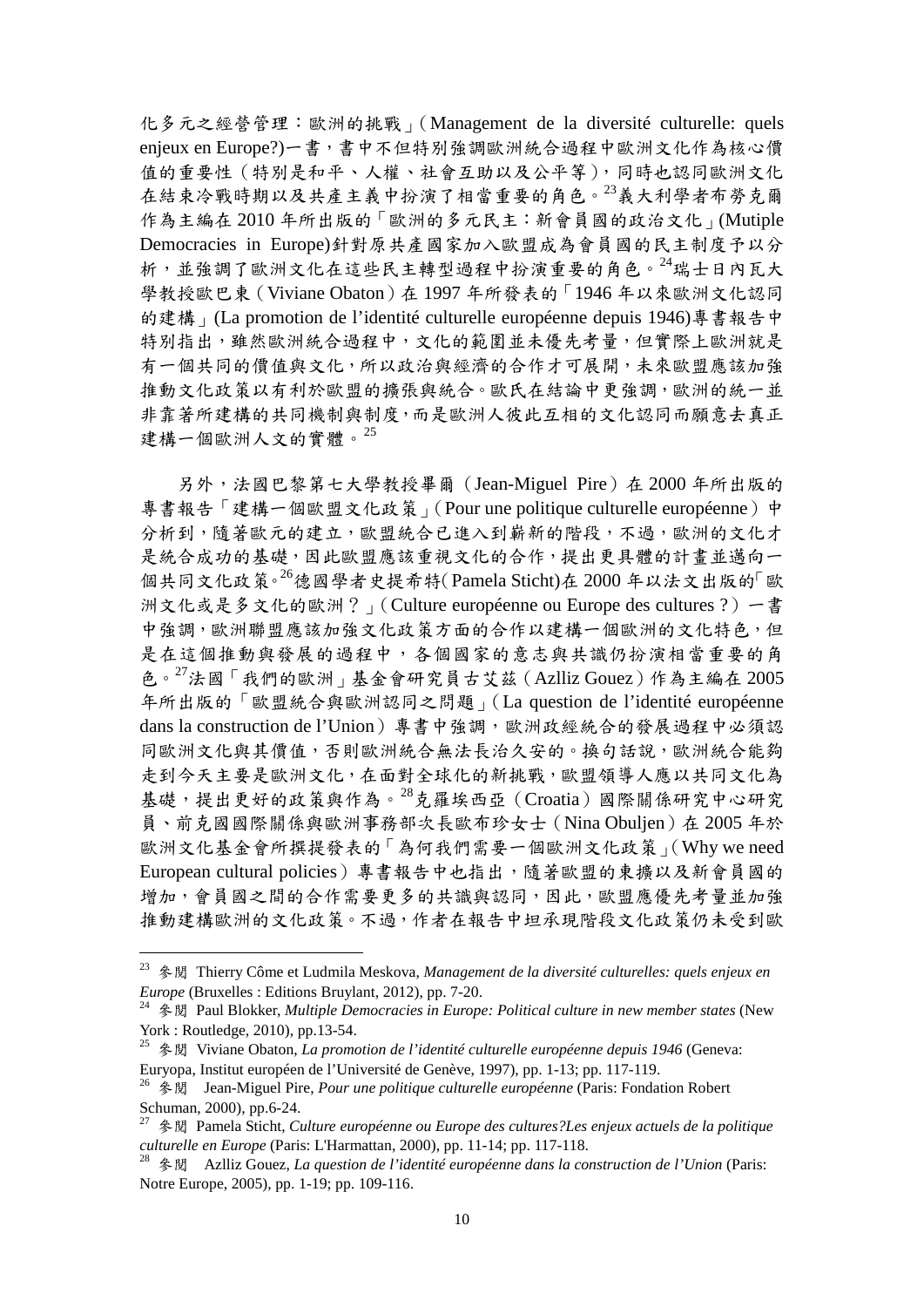盟決策者應有的重視。[29](#page-13-0)值得一提的是,名文化研究學者,法國巴黎政治大學國 際事務研究中心(CERI)研究員卡斯妥伊雅諾女士(Riva Kastoryano)在其主編 的專書「建構歐洲認同」(A Identity for Europe)中除了強調文化認同與核心價值 是構成歐洲統合的基礎與成功因素之外,同時也呼籲歐盟機構要進一步推動落實 文化多元的政策。[30](#page-13-1)

 在期刊論文方面則有一些。2001 年紐西蘭奧克蘭大學薛爾教授(Chris Shore) 在所發表的一篇「歐盟文化政策與歐洲治理」文章中特別就歐盟文化政策的概念 與內容加以分析。他指出,歐盟文化政策就是歐盟基於文化多元及文化遺產共享 之原則並經由提升藝術與文化的合作以建構出一個共同文化區域或是文化共同 體。這個解釋相當務實且具參考價值。[31](#page-13-2)指英國學者葛瑞(Clive Gray)以及挪 威學者魏斯恩(Geir Vestheim)分別從民主概念與政治制度的角度探討不同憲政 體制下可能會產生不同的文化政策,並進一步強調民主制度中文化政策的重要 性。這兩篇文章對理解文化政策的概念及產出具有參考價值。[32](#page-13-3)芬蘭學者拉德瑪 基(Tuuli Lahdesmaki)撰文指出,雖然歐洲的文化具有強烈的多樣性,但隨著 歐盟里斯本條約的實施以及相關文化政策的推動,歐盟也日益建構出一個共同的 歐洲文化認同與主體性。[33](#page-13-4)學者薩沙提妮 (Monica Sassatelli) 在 2002 年的「想 像的歐洲」(Imagined Europe)文章中指出,如果我們都很樂見歐洲統合的概念 與進程,我們應該採取若干象徵性的行動(如建構歐洲文化城市),並加以嘗試且 具體實踐,換言之,文化層面在歐洲統合中與其他領域皆扮演同等重要的角色。[34](#page-13-5) 此外,薩氏又在 2007 年發表「藝術、國家與歐盟文化政策」(The Arts, The State, and the EU Cultural Policy)文章分析,歐盟應更具體地將文化政策的發展與其角 色納入歐洲統合的過程與計畫當中,他認為文化政策的其中一個最重要的目標為 培養並建構獨特認同感的 (the fostering of specific identities)。[35](#page-13-6)

 2011 年英國利物蒲大學坎培爾(Peter Campell)教授在「創新產業與歐洲文化 首都」這篇文章中也強調了歐洲文化首都計畫的確是有助於歐洲文創產業的發展 以及歐洲文化政策的推動與落實。[36](#page-13-7)費茲爾等三位學者(Rune Dahl Fitjar、Hilmar Rommetvedt 以及Christin Berg)在 2013年發表的「誰參與了歐洲文化首都?」 專文中分析了 2008 年時斯塔萬格(Stavanger)在文化首都計畫中的參與,他們認

<span id="page-13-0"></span> <sup>29</sup> 參閱 Nina Obuljen, *Why we need European cultural policies* (Amsterdam: European Cultural Foundation, 2005), pp.11-28.

<span id="page-13-1"></span><sup>&</sup>lt;sup>30</sup> 参閲 Riva Kastoryano (Edited by), *An Identity for Europe: The Relevance of Mauticulturalism in EU Construction* (New York: Palgrave Macmillan, 2009), pp.1-15.

<span id="page-13-2"></span><sup>&</sup>lt;sup>31</sup> Cris Shore, "EU Cultural Policy and the Governance of Europe," *Cultural Analysis*, Vol. 5, 2001, pp. 7-26.

<span id="page-13-3"></span><sup>&</sup>lt;sup>32</sup> 参閲 Clive Gray, "Democratic cultural policy: democratic form and policy consequences," *International Journal Of Cultural Policy*, Vol. 18, No. 5, 2012, pp. 505-518; Geir Vestheim, "Cultural policy and democracy: an introduction," *International Journal Of Cultural Policy*, Vol. 18, No. 5, 2012, pp. 493-504.

<span id="page-13-4"></span> $\frac{53}{33}$  Tuuli Lahdesmaki, "Rhetoric of unity and cultural diversity in the making of European cultural identity," *International Journal Of Cultural Policy*, Vol. 18, No. 1, 2012, pp. 59-75.

<span id="page-13-5"></span><sup>&</sup>lt;sup>34</sup> 參閱 Monica Sassatelli, "Imagined Europe: The Shaping of a European Cultural Identity through EU Cultural Policy," *European Journal of Social Theory*, Vol. 5, No. 4, 2002, pp.435–451.

<span id="page-13-6"></span><sup>&</sup>lt;sup>35</sup> <sup> $\frac{4}{5}$ </sup>  $\frac{4}{5}$   $\frac{1}{2}$  Monica Sassatelli, "The Arts, The State, and The EU Cultural Policy in the Making of Europe," *Berghahn Journals*, Vol. 51, No. 1, Spring 2007, pp.28–41.

<span id="page-13-7"></span><sup>&</sup>lt;sup>36</sup> Peter Campbell, "Creative industries in a European Captal of Culture," *International Journal of Cultural Policy*, Vol. 17, No. 5, 2011, pp. 510-522.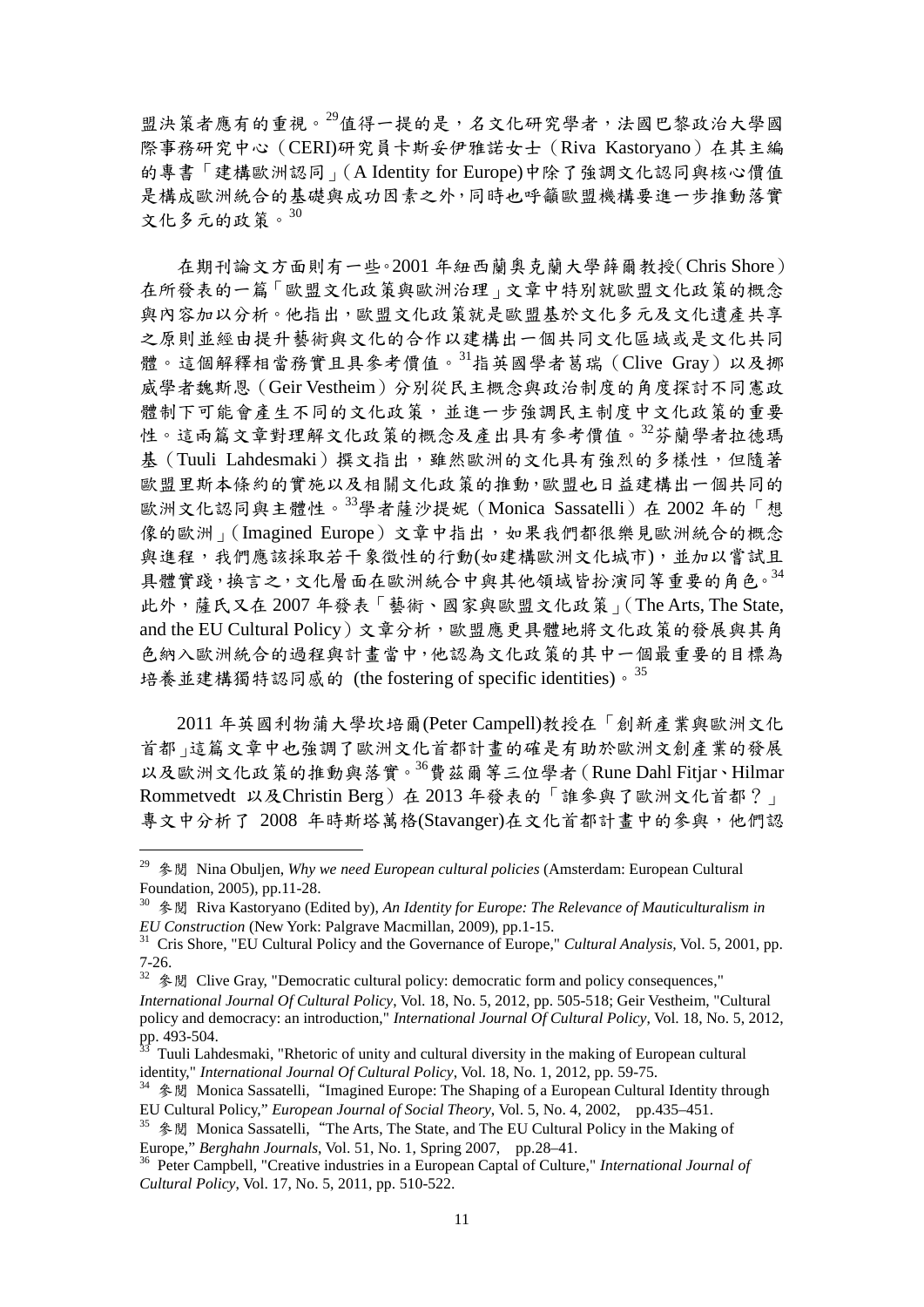為歐洲文化首都活動中能夠很公平地的納入了人口中不同階層的人民也是有利 於歐洲文化政策的建構。[37](#page-14-0)在法文方面,有阿爾寇(David Alcaud)以及畢爾 (Jean-Miguel Pire)兩位教授在 2006 年發表的「歐洲文化政策社會學」(Sociologie de la politique culturelle européenne),文中指出,雖然歐盟在建構共同文化政策上 提出了許多重大計畫,但由於歐盟的整體權力架構與運作尚未將文化政策予以制 度化,因而造成歐盟在推動建構文化政策上理想與實務層面的重大落差。[38](#page-14-1)

在學位論文方面,瑞士日內瓦大學歐洲研究所有一些研究成果。吉漢女士 (Aude Jehan)在其 2007 年所通過的「歐洲聯盟與文化:尚待確認的政策」(La culture au sein de l'Union européenne: objet politique non identifié)碩士學位論文中 分析指出,歐洲文化是歐洲統合的基礎,但是直到今日,歐洲聯盟似乎尚未重視 這個面向,因此,歐盟應該積極推動建構一個共同歐洲文化政策以有利於歐盟之 統合。[39](#page-14-2) 同研究所的巴里索多女士 (Laura Parisotto) 亦於 2012 年提出「文化、 認同與歐洲:一個三色繩結」(Culture, identité, Europe: un noeud borroméen)碩士 學位論文,同樣就歐洲統合進程中的文化政策加以研究,並強調文化歐洲的重要 性。[40](#page-14-3)此外,法國杜魯斯政治學院卡爾巴諾(Eric Carpano)也曾在 2008年提出「建 構歐盟文化政策的制度化」(L'enjeu de l'institutionalisation d'une politique culturelle communautaire)的碩士論文,其中特別強調了歐洲聯盟在推動建構共同文化政策 的進程中必須要同時考量予以制度化,如此才有利於歐洲文化的塑造。[41](#page-14-4)值得一 提的是,英國葛拉斯高大學朗根 (Floris Antal Freek Langen)於其 2010 年提出的 「歐盟文化政策 1974-2007」(EU Cultural Policy 1974-2007)博士論文中則指出, 歐盟文化政策的發展已經被定型為一高度連續性的進程。當今政策行動的目標可 追朔其歷史根源至1970年代中期,自那時開始採取文化行動起,歐盟的文化政 策已經開始有了多重的目標,基於經濟、社會、政治,甚或是一定程度的文化理 由,歐盟政策在文化領域上的涉及是可以被認同與理解的。<sup>[42](#page-14-5)</sup>

 有關歐盟建構共同文化政策的相關中文文獻其實不多,比較重要且學術性的 一篇應是徐揮彥教授在 2008 年所發表的「從歐盟文化政策之發展與實踐論文化 權之保障:以文化多樣性為中心」一文。文章相當完整的從文化多樣性的角色就 歐盟統合以來的法律制度及與文化政策有關的發展與實踐加以探討,並提出政策 所帶來之影響與啟示。不過,由於文章係發表於「里斯本條約」生效之前,因而 缺乏較新的資訊與視野。[43](#page-14-6)其它中文文獻也多為中國大陸學者以簡體字撰寫,諸

<span id="page-14-0"></span><sup>&</sup>lt;sup>37</sup> Rune Dahl Fitja, Hilmar Rommetvedt and Christin Berg, "European Capitals of Culture: elitism or inclusion? The case of Stavanger 2008," *International Journal of Cultural Policy*, Vol. 19, No. 1,

<span id="page-14-1"></span><sup>&</sup>lt;sup>38</sup> David Alcaud et Jean-Miguel Pire, "Sociologie de la politique culturelle européenne," *Sociologie de l'Art,* 2006/1, pp. 131-161.

<span id="page-14-2"></span><sup>39</sup> 參閱 Aude Jehan, *La culture au sein de l'Union européenne: objet politique non identifié* (Mémoire, Institut Européen de l'Université de Geneve, 2007).此論文於 2013 年以專書出版。

<span id="page-14-3"></span><sup>40</sup> 參閱 Laura Parisotto, *Culture, identité, Europe: un noeud borroméen* (Mémoire, Institut Européen de l'Université de Geneve, 2012).

<span id="page-14-4"></span><sup>41</sup> 參閱 Eric Carpano, *L'enjeu de l'institutionalisation d'une politique culturelle communautaire* (Mémoire, Institut d'Etudes Politiques de Toulouse, 2008)

<span id="page-14-5"></span><sup>42</sup> 可參閱 Floris Antal Freek Langen . *EU Cultural Policy 1974-2007* (PhD Diss., Department of Theatre, Film and Television Studies, University of Glasgow, UK, 2010).

<span id="page-14-6"></span><sup>43</sup> 參閱,徐揮彥,〈從歐盟文化政策之發展與實踐論文化權之保障:以文化多樣性為中心〉,《歐 美研究》,第 38 卷第 4 期, 2008 年 12 月, 百 671-751。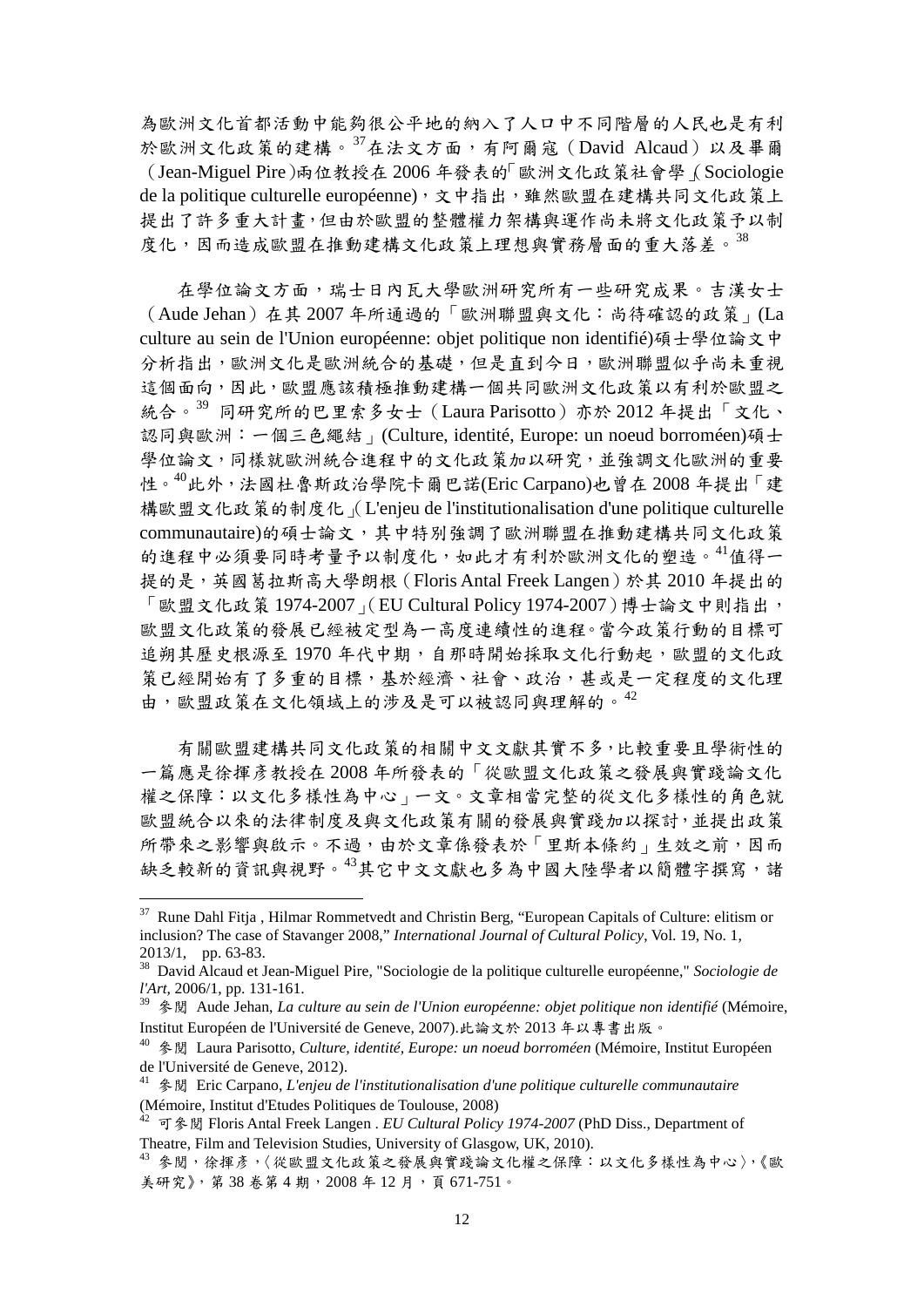如,郭靈鳳的「歐盟文化政策與文化治理」、朱定秀的「歐洲文化認同:歐洲一 體化進程中的重要變量」、索元元的「大國博奕與文化認同:歐盟文化政策淺析」、 張金岭的「歐洲文化多元主義:理念與反思」以及彭姝褘的「法國對外文化政策 的歐洲化與認同問題」等,這些文章雖具實務之參考價值,但所分析的面向與深 度皆有相當的局限。[44](#page-15-0)綜合觀察,上述這些國內外相關學術文獻對於歐盟文化政 策的理論與實際都有重要的參考價值。但是,這些文獻大多為年代較久或研究的 角度局限,甚至於與最新的政策發展脫節,因此,本研究除探討歐盟推動建構共 同文化政策的歷史沿革與法理基礎等之外,特別將著重於里斯本條約實施後的政 策發展與影響、歐盟最新「創意歐洲 2014-2020 計畫」跨年預算計畫的通過與評 估以及歐美自由貿易談判中「文化例外」的因素與影響。

#### 四、研究方法

本計劃擬採用歷史研究法中的文獻分析法和比較分析研究法作為主要研究 途徑。首先,以文獻研究作為縱向之觀察,藉由探討歐洲聯盟統合之下,其 在推動建構共同文化政策的發展沿革、文化政策與制度相關的法理基礎、政策的 推動過程、執行與實務層面的特色以及所遭遇之困難,特別是「文化例外」的因 素在歐美自由貿易談判中所扮演的角色等,加以深入研究。就臺灣的觀點而言, 就臺灣而言,隨著經濟發展與民主政治的成熟,文化多樣性的理念與實踐也日益 受到國人的重視。2013 年文化部在組織再造中脫穎而出更顯示出文化政策在國 家發展中所扮演的重要角色。在如此的背景之下,歐洲聯盟推動共同文化政策的 理論與實踐值得加以研究與借鏡。此外,在面對全球化的競爭與貿易自由化的潮 流之下,我國也勢將面對「文化例外」的取捨與衝擊,如何擬定並推動符合國家 利益且優質之文化政策是一大課題。本研究擬透過對歐盟推動共同文化政策的法 理基礎與實務經驗的了解,進而對我國未來制定及推動文化政策提出前瞻性可行 性之建議。

#### 五、結果與討論(含結論與建議)

#### (一)歐洲聯盟推動建構文化政策其來已久

 法國哲學家沙特(Jean-Paul Satre)在 1949 年時就發表了名為「保護法國文化 應從歐洲文化開始」一文指出,為了要確保歐洲各個國家的利益,歐洲應該要在 同一文化基礎上組合成一個統一的歐洲社會。[45](#page-15-1)當今法國知名哲學家柯莉絲蒂娃 (Julia Kristeva, 原藉為保加利亞)在 2013年6月接受報紙專訪時亦強調,當今 歐洲遭遇到暴風雨之時,所僅存的救生圈其實就是歐洲的文化。<sup>[46](#page-15-2)</sup>被譽為「歐洲

<span id="page-15-0"></span> $44$  參閱,郭靈鳳,〈歐盟文化政策與文化治理〉,《歐洲研究》,第2期,2007年,頁64-76。朱定 秀,〈歐洲文化認同:歐洲一體化進程中的重要變量〉,《淮北煤炭師範學院學報》,第 29 卷第 3 期, 2008年, 百 76-80。索元元,〈大國博奕與文化認同:歐盟文化政策淺析〉,《廣東海洋大學 學報》,第 31 卷第 5 期, 2011 年, 頁 37-41。張金岭,〈歐洲文化多元主義:理念與反思〉,《歐 洲研究》,第4期,2012年,頁123-136。彭姝禕,〈法國對外文化政策的歐洲化與認同問題〉,《歐 洲研究》,第 1 期,2008 年,頁 59-73。

<span id="page-15-1"></span><sup>45</sup> 參閱 Jean-Paul Satre, "Défense de la culture française par la culture européenne," *Politique étrangère*, No. 3, 1949, pp.233-248.

<span id="page-15-2"></span> $46 \text{ }$   $\frac{1}{2}$  Julia Kristeva, "L'Europe dispose d'une bouée de sauvetage dans la tempête qu'elle traverse,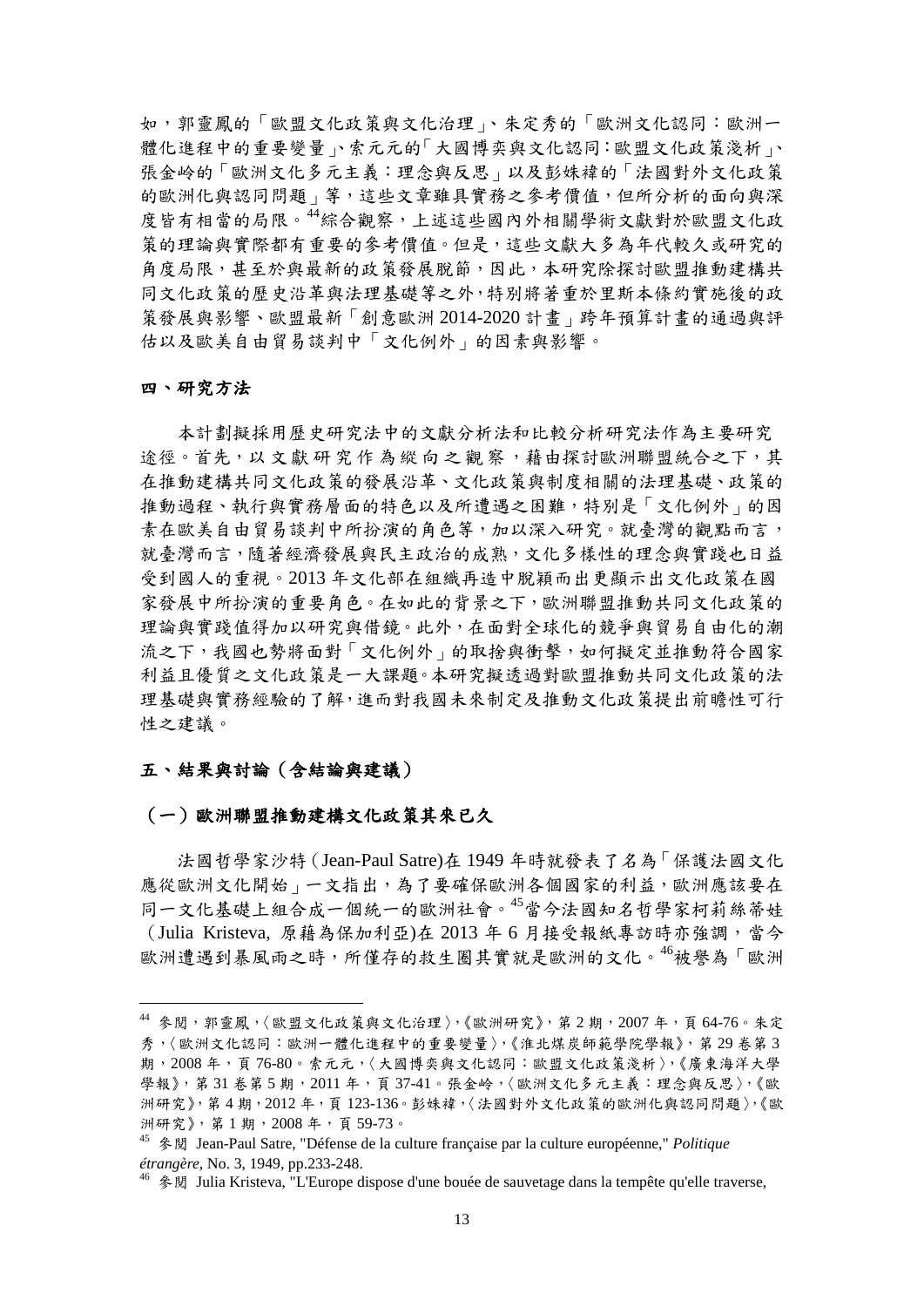之父」的法國著名政治家莫內(Jean Monnet)晚年時曾表示:「如果我可以重新 開始的話(指歐洲政經統合),我願意從文化開始著手」,由這句話也可以了解到 「文化」層面在歐洲統合過程中所具有的重要性。事實上,歐洲國家早在 1950 年代就開啟了跨國之間的文化合作,特別是「歐洲文化公約」(European Cultural Convention)應可視為最基礎的文化合作與政策之依據,該公約主張歐洲各國相互 間積極開展文化交流,並歡迎所有非成員國參加。此項公約係於 1954 年 12 月 19 日由歐洲理事會(Council of Europe)所提出通過,是 1951 年「歐洲煤鋼共 同體」(ECSC)成立之後,另一個從強調文化價值方面來推動歐洲和平的國際公 約。此項公約的目的是希望藉由歐洲理事會的積極運作,持續檢視歐洲共同的文 化政策與資源,以提升文化整合的措施以及跨文化互動的能力,建構一個實質的 「歐洲文化空間」(European cultural space)。換句話說,此公約的基本原則就是 要捍衛共同文化遺產、加強歐洲各國人民間的相互理解,此公約可說是歐洲文化 政策的基礎,其對後來的歐盟條約都產生重要的影響。此公約原始簽訂時僅有 14 國簽署,截至 2009 年全世界已有 49 個國家簽署「歐洲文化公約」。

 值得一提的是,公約於 1955 年正式生效,總共有 11 條。公約中雖未對文化 或文化權之內涵予以界定,但所有歐洲理事會的會員國全部皆參與締結。此外, 此公約雖然具有法律拘束力之國際文件,但其對締約國所規範之權利與義務之內 容也都留有許多彈性空間。該公約之主要目標為,一是締約國應鼓勵並提供有利 資源予其國民以對其他締約國語言、歷史與文明之研究,另外也應致力於在其他 締約國將自己的的語言、歷史與文明進行研究(第 2 條);二是規定締約國間應 就促進歐洲利益之文化活動,互相諮商(第 3 條);三是規定每一締約國應盡其 可能,就達成前二條目的,促進人員與文化價值之交流(第 4 條)。依據 2005 年歐洲理事會所出版的「50 年的歐洲文化公約」(50 ans de la Convention culturelle européenne)報告中指出,生效 50 年的歐洲文化公約不但達成了創始的三大目 標,分別是推動建立歐洲人對其共同文化遺產的認同、擴大彼此的交流與互動增 進相互之了解以及建立泛歐文化的合作架構;同時也展現了三大成果,分別是創 造全面參與並建立民主制度的條件、建立歐洲層次的文化規範、政策與實踐以及 提升文化多樣性並建構價值。此外,報告也提出了面對未來挑戰的因應措施,包 括推動建立歐洲認同與民主公民權、建立文化多樣性及和諧的社會、建構一個高 資訊及知識性的歐洲以及加強與歐盟以及聯合國教科文組織等國際組織的雙邊 與多邊的合作。[47](#page-16-0)由此可見,歐洲理事會以及歐洲文化公約有其悠久的歷史與影 響力。不過,由於歐洲文化公約的發展歷經了冷戰對立以及國際新秩序的變遷, 歐洲理事會的角色開始弱化,加上歐洲聯盟(歐體)在 1990 年代開始積極推動 文化合作,整體形勢因而有所改觀。

#### (二)從歐洲共同體到歐洲聯盟皆具法律基礎

如前所述,歐洲文化的概念由來已久,但並未發展或塑造出一個持續且具體 的政策。歐盟政經統合過程的初期階段仍著重於安全與經濟的面向,文化的層面

c'est sa culture," *La Croix,* le 17 mai, 2013. 亦可參閱其新書,Julia Kristeva, *Pulsions du temps* (Paris: Fayard, 2013), pp. 435-458.

<span id="page-16-0"></span><sup>47</sup> 可參閱 Le Conseil de l'Europe, *50 ans de la Convention culturelle européenne* (Strasbourg: Le Conseil de l'Europe, 2005), 72 p.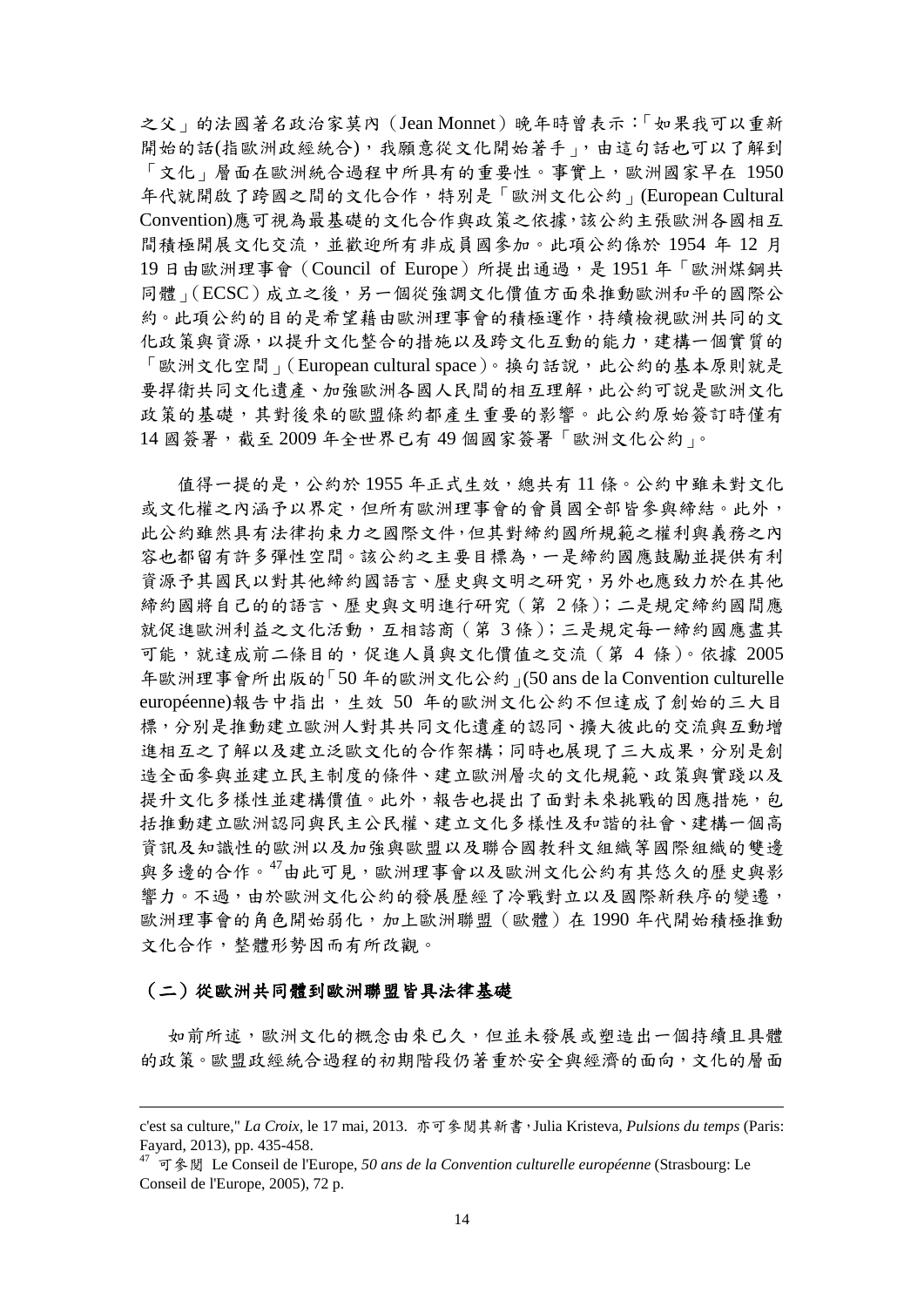則未受到重視,而這個現象一直到 1980 年代以後才有所轉變。1987 年 12 月歐 盟(當時仍稱歐洲共同體)執委會發布了一項報告並提出建議,歐盟為了要讓歐 洲單一法順利推行以及推動歐盟公民權,應積極在文化範圍做更多的討論並加強 合作。[48](#page-17-0)隨著此項報告的發展,1992 年的歐洲聯盟條約中正式加入了文化面向的 合作。首先,歐盟條約前言中的第 5 項指出,會員國宣示推動深化其人民之團結, 並尊重其歷史、文化與傳統。

1、歐洲共同體條約到歐洲聯盟條約

 1957 年所簽署的歐洲共同體條約中已有觸及文化層面的合作。第 3 條有關 共同體職掌中就寫到,將致力於發展會員國的文化生活。最重要的就是歐體條約 128 條,在第一時間並未受到重視,直到經過了歐洲聯盟條約以及 1997 年阿姆 斯特丹條約的修正後,一方面此條被重新排序為第 151 條,二方面其中的內容以 及相關條約的規範開始讓文化事務的合作更法制化、具體化。此項第 151 條的內 容指出:在維護會員國之國家與地區多樣性以及強調共同文化遺產之基礎下,共 同體應致力於促成會員國發展文化。共同體措施應以鼓勵會員國間之相互合作為 目的,必要時依下列領域支持與補助會員國之活動:

—增進對歐洲人民文化與歷史之認知與傳播;

—保存與保障具歐洲意義之文化遺產;

—非商業化的文化交流;藝術與文學之創作,包括視聽部門。

—共同體與其會員國應就文化領域,加強與第三國以及與具文化相關權能國際組 織的合作,特別是與歐洲理事會之合作。

—共同體於本條約其他條款之措施中,應將文化層面納入考量,特別是為尊重與 促進文化多樣性。 為促進本條所擬訂目標之實現,部長理事會應依第 251 條之 程序,在諮詢區域委員會後,由部長會議以一致決,制訂獎勵性措施,但不包括 會員國間任何相關法律與規章上的調和措施;

—執委會之相關提案,應以一致決議為之。

 此外,為了進一步落實並保障文化產業與遺產,追延續歐體條約成為歐盟條 約第30條中規定了,在貨品自由流通的基礎下,會員國得基於保障具有藝術、 歷史與考古價值的國家文物,採取禁止或限制該類貨品進出口與轉運之措施。 1992年12月9日,歐盟部長理事會制定了一項「文化產品出口條列」,明確將 一些文化產物列為不得進出口的名單。同樣地,第87條也規定,為了確保文化 與文化遺產的保存,會員國得在不抵觸共同利益的範圍及內部貿易與競爭條件的 情形下,提供國家補貼。第 149 條第 1 項中也提出會員國之間有關文化合作並建 構語言多樣性的重要。條約寫到,共同體應藉由鼓勵會員國間之相互合作,並於 必要時支持與補助其活動,以助於提升教育之發展,同時完全尊重會員國對其教 學內容、教育體系制度及其文化與語言之多樣性。值得一提的是,歐盟條約第 182 條第 3 項還特別針對會員國海外屬地及領土等區域提出加強文化合作的原 則。換句話說,為了要落實條約的目標,歐盟(歐體)也應該同時照顧並追求經 濟、社會與文化的發展。

<span id="page-17-0"></span> <sup>48</sup> *La relance de l'action culturelle dans la Communauté,* Communication de al Commission au Conseil et au Parlement européen, décembre 1987, document COM(87)603 final.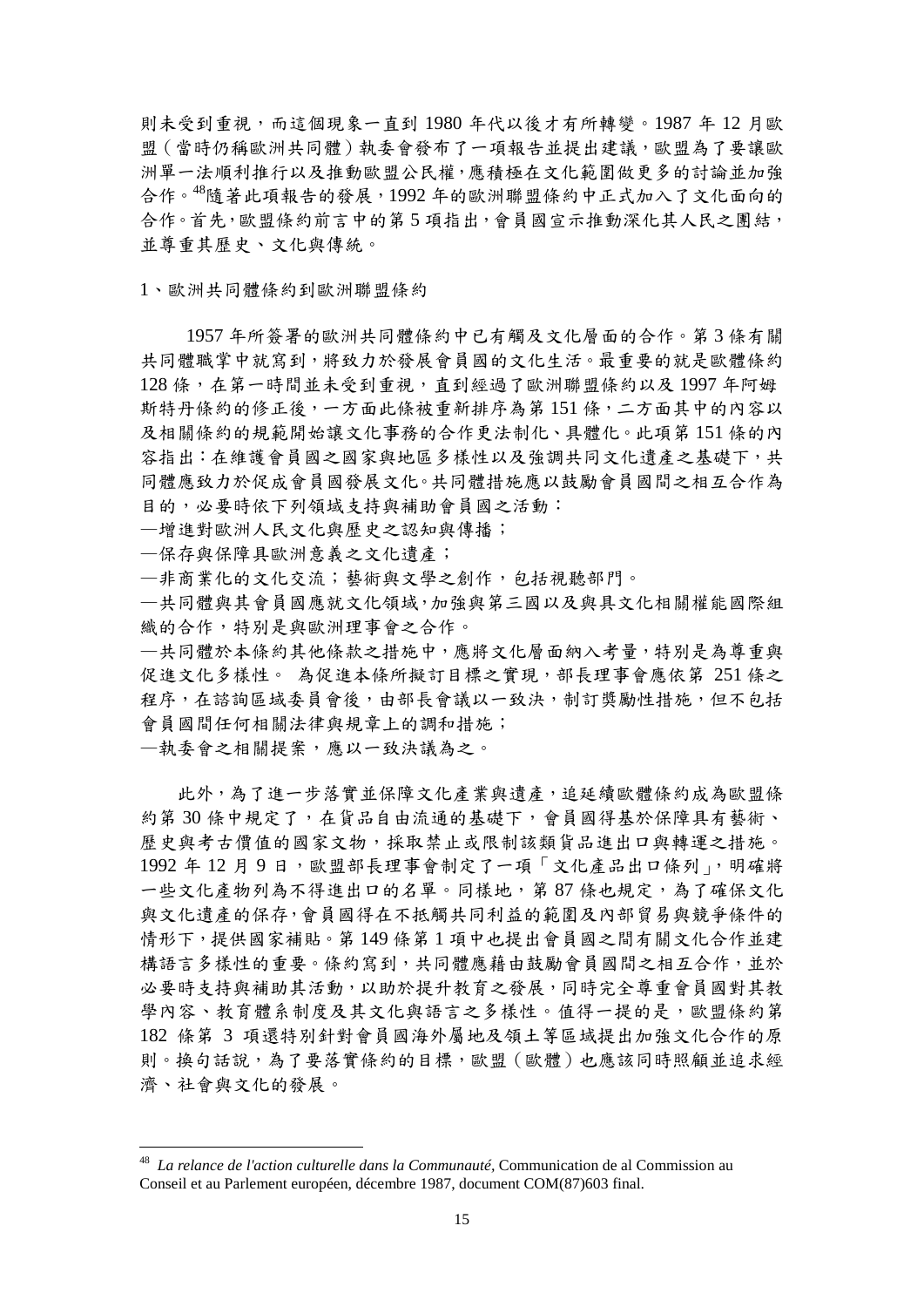由上述的條文與發展來看,歐洲共同體已開始推動文化政策的事務與合作, 但如眾所周知,當時歐體的主要目標仍為經貿面向,對文化事務之推動仍多為會 員國專屬職權,成效有限。事實上,歐洲共同體的架構之下也沒有一項文化部長 會議,一直要等到 1982 年在法國與義大利兩國的推動之下舉行了文化事務部長 級的會議,到了 1984 年 6 月才開始有正式的文化部長會議(部長理事會)負責 推動並研商歐盟整體的文化政策。隨著歐洲聯盟條約的簽署以及之後的增修,歐 盟在推動建構共同文化政策上才有進一步的作為。

#### 2、1992 年歐洲聯盟條約之相關規範

 1992 年的歐洲聯盟條約可說將歐盟文化事務的合作帶到新的境界。歐盟條 約中不但賦予文化一個標題,同時還規範了若干運作與決策原則。值得一提的 是,建構共同文化政策或推動文化政策並非被所有會員國所認同,荷蘭即認為文 化政策之制訂可能會對多元社會之保障產生不利之影響,因此,在條約中並未通 過記載「歐洲認同」與「歐洲文化」的字眼。換言之,本約條規定形式上並未授 予歐盟自主文化政策之權能,而是建立對會員國文化事務之補充原則,也就是「輔 助原則」 (principle of subsidiarity)。阿姆斯特丹條約針對「輔助原則」解釋,在 歐盟不具有專屬權限的領域中,只有在會員國無法充分達成預定目標,而該預定 目標得由歐盟(歐體)達成更佳之效果時,方得依據輔助原則採取行動,惟該行 動不可以違反達成本條約規定目標之範圍。在此前提之下,因此在決策層面上仍 需以一致決的方式行使,會員國仍保有在文化政策上的自主權。

雖然如此,為了持續推動建構共同文化政策並有利於東擴後的歐盟統合, 1997 年的阿姆斯特丹條約特別在第 151 條加入「尊重及促進文化多樣性」之條 文。此項內容的主要考量有二,第一是試圖確立「尊重與促進文化多樣性」為歐 盟推動文化政策之核心。第二則是要求所有歐盟機構,包括理事會、執委會、歐 洲法院以及歐洲議會等在推動任何措施時皆應同時考慮文化合作與政策的面 向。 $49$ 值得一提的是, 1994年, 歐盟成立「區域發展委員會」(Comité des régions), 以結合歐盟地方及區域的特色共同推動文化的事務。

3、里斯本條約(Treaty of Lisbon)

 里斯本條約,又稱歐盟改革條約,主要內容包括了「歐洲聯盟條約」與[「歐](http://zh.wikipedia.org/wiki/%E6%AD%90%E6%B4%B2%E8%81%AF%E7%9B%9F) [洲聯盟運](http://zh.wikipedia.org/wiki/%E6%AD%90%E6%B4%B2%E8%81%AF%E7%9B%9F)作條約」。里斯本條約係於 2007 年 12 月 13 日為所有歐盟成員國簽署, 並於 2009 年 12 月 1 日正式生效。里斯本條約旨在調整當前極需變革的歐洲核心 價值的確認、歐盟在全球化下的角色[、人權保](http://zh.wikipedia.org/wiki/%E4%BA%BA%E6%AC%8A)障與公民權的建立、歐盟決策機構 的重整與效率,同時也針針對全[球氣候暖](http://zh.wikipedia.org/wiki/%E6%B0%A3%E5%80%99)化、天[然能源等](http://zh.wikipedia.org/wiki/%E8%83%BD%E6%BA%90)政策提出政策,以提高 歐盟全球競爭力和影響力。[50](#page-18-1)

<span id="page-18-0"></span> $^{49}$  「阿姆斯特丹條約」係一項簽署於 1997年10月2日,並於 1999年5月1日生效的條約。這 項條約主要對 1951 年簽署的巴黎條約、1957 年簽署的羅馬條約和 1992 年簽署的歐洲聯盟條約 (馬斯垂克條約)進行了修訂,並將民主、尊重人權、自由與法治等原則作為條約的基礎。條約 內容包含了15 項條款、13 條議定和 59 項聲明,針對移民與難民政策、就業、環境、性別平等 和消費者事務等方面制定了一系列的改善措施

<span id="page-18-1"></span><sup>50</sup> 可參閱 張台麟,〈歐盟高峰會議通過「里斯本條約」之背景與意涵〉,張台麟主編,《歐盟統 合與里斯本條約》(台北,政大歐盟莫內計書,2008年),頁1-19。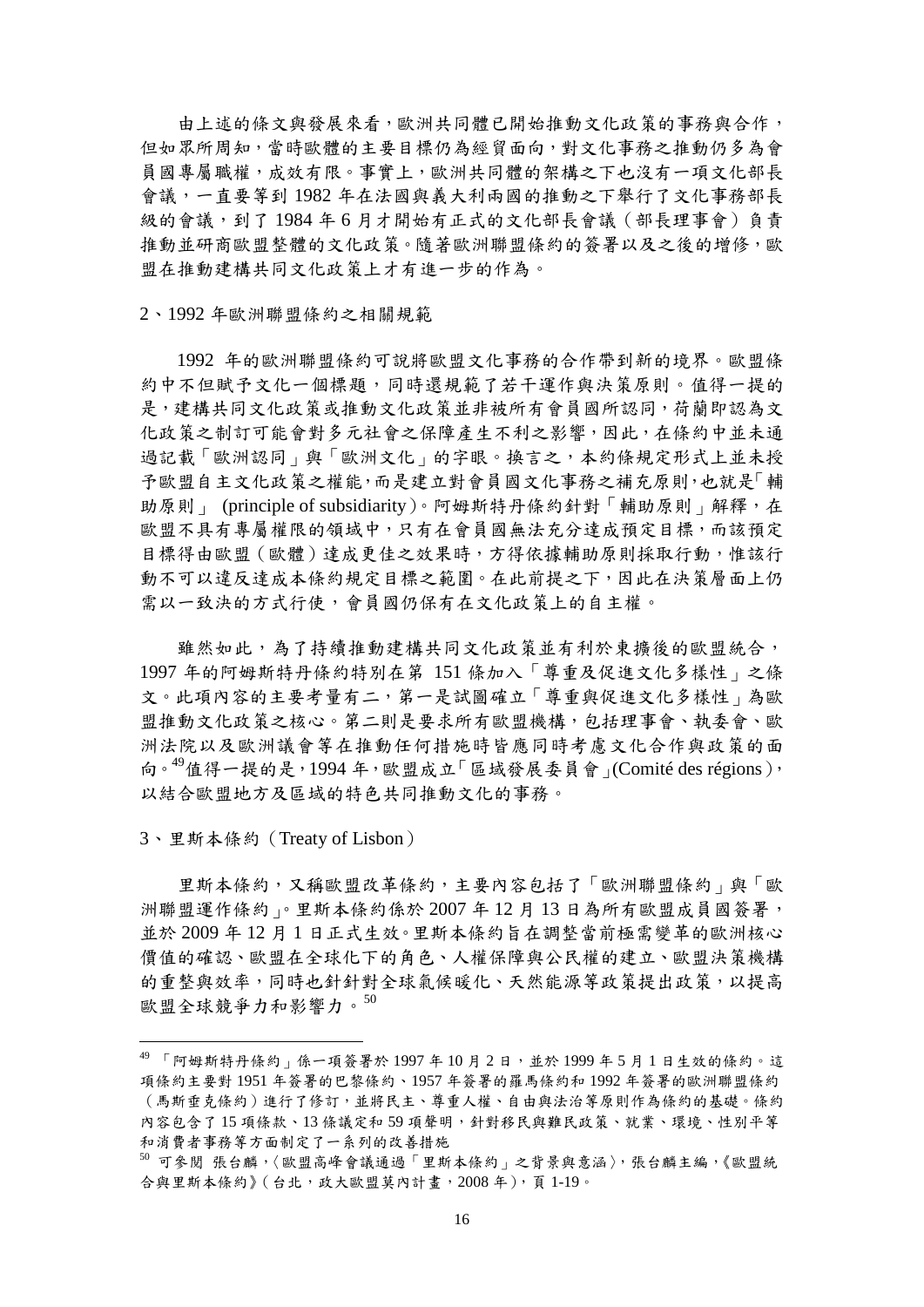基本上,里斯本條約延續了歐洲聯盟條約的規定,只是在文字與措辭方面更 為積極。首先是在歐盟條約的序言中就揭示了有關推動文化政策的主要理念。序 言中的第一段指出,當今個人不可侵犯和不可剝奪的權利以及自由、民主、平等 及法治等這些普世價值皆係基於歐洲文化、宗教及人文主義之遺產而啟發。此 外,序言中也寫到,歐盟應在尊重各會員國人民歷史、文化與傳統的基礎上加強 團結。條約中的第 3 條第 3 項中進一步規定,「聯盟應尊重其多元文化和語言的 多樣性,並確保為維護和發揚歐洲文化遺產。在此理想與目標之下,文化事務的 部份以原 151 條的架構被納入「歐盟運作條約」中的第 13 篇中並改以第 167 條 整體呈現。第 167 條第 1 項規定,聯盟在尊重會員國和地區多樣性以及弘揚共 同文化遺產的基礎上,促進會員國文化的繁榮。第 2 項則進一步列了合作的領 域。第2項內容為,歐盟的作為旨在鼓勵會員國間之相互合作,必要時應支持與 補助會員國在下列領域之活動:

- —增進對歐洲人民文化與歷史之認識與傳播;
- —保存與保障具歐洲意義之文化遺產;
- —非商業性的文化交流;
- —藝術與文學,包括視聽領域之創作。

條約中第3項內容是強調與第三國或國際組織的文化合作。該項內容寫到, 歐盟與及其會員國應就文化領域事宜,加強與第三國以及與文化事務相關之國際 組織的合作,特別是與歐洲理事會之合作。第 3 條第 4 項則希望歐盟各機構在推 動相關事務時應考量文化的重要性。第4項指出,歐盟在推動條約所賦予之各項 行動中,應特別考量這些文化之多樣性。最後,第 5 項則提出了執行與運作的原 則。該項內容強調,為促進本條所擬訂目標之實現,首先歐洲議會與歐盟理事會 (亦原部長理事會)應在咨詢區域委員會後,依正常立法之程序制訂獎勵性措 施,但不包括會員國任何相關法律與規章上的調和措施。其次就是歐盟理事會應 依歐盟執委會之建議案採取相關建議作為。

 從決策程序的角度觀察,里斯本條約中雖然仍規範了「文化」為各會員國主 導的領域,但卻增加了歐洲議會的權力以及未來在歐盟理事會(部長理事會)納 入「條件多數決的」機制,如此的變革勢必有利於歐盟整體推動建構共同文化政 策。不過,我們也看到在共同貿易政策中有關文化保護政策的條款與措施。條約 第 188C條指出,倘國際貿易協定將危害到歐盟文化及語言多樣性,則有關文化 以及視聽產業之談判過程以及所達成之協議皆需經歐盟理事會以一致決通過始 得辦理。同時,在有關文化保護或數量限制的範圍中,歐盟運作條約第36條仍 沿襲原有規定。條約中寫到,基於保護具有藝術、歷史或考古價值的國寶方面的 原因,或者基於保護工商業產權方面的原因得禁止、限制進出口或過境,但此類 禁止或限制不應構成對成員國間貿易的一種任意歧視手段或者一種限制。2008 年 12 月 18 日,歐盟理事會再度修正了原有的「文化產品出口條例」並更新了產 品名單,專門規定文化產品出口許可證制度。規定任何文化產品出口需取得成員 國當局機構的批准,已經批准於歐盟內有效,成員國可以國內保護歷史文化藝術 品為由拒絕批准特定文化產品出口。[51](#page-19-0)從里斯本條約的內容來看,歐盟在推動建 構共同文化政策的目標上顯得更積極與具體。

<span id="page-19-0"></span><sup>&</sup>lt;sup>51</sup> Le Conseil de l'Union européenne, Règlement (CE) No 116/2009 du Council Regulation(EC)No 116/2009 du 18 décember 2008 concernant l'exportation de biens culturels.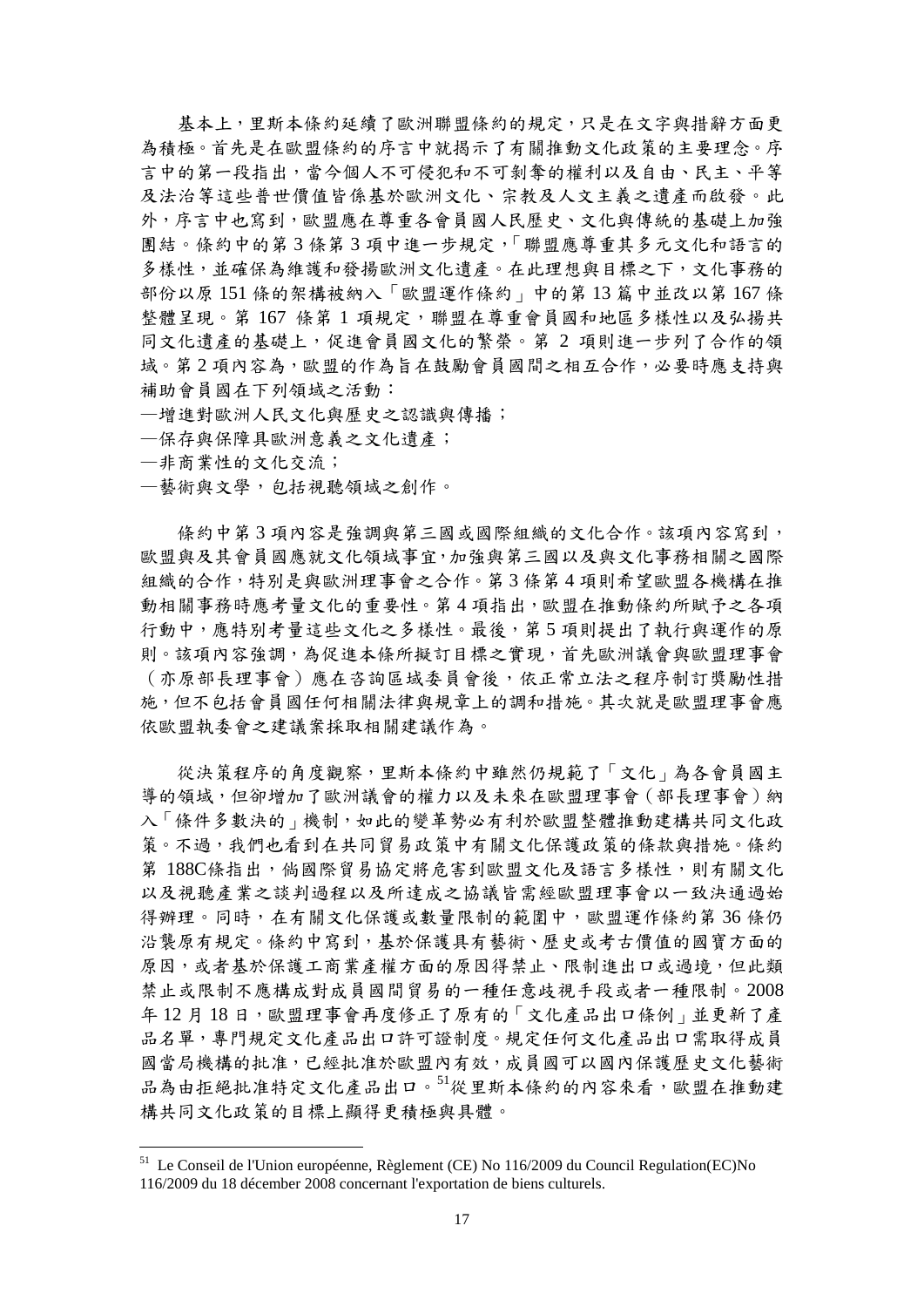### (三)歐盟共同文化政策的實踐與局限

1、歐洲共同體時期的策略

如前所述,歐洲共同體時期下,文化並不是優先考量的範圍,因此在文化事 務的推動上除了預算有限之外,大多是一些整體的文化活動或是以會員國為主導 的文化創新計畫。比較重要的有以下活動:

(1)歐洲文化首都(European Capitals of Culture)

「歐洲文化首都」這個概念構想是由已過逝的前希臘文化部長梅爾古莉女士 (Melina Mercouri)在 1983 年所提出,希望藉此加強歐洲共同體對文化政策上 的重視與推動、促進歐洲藝術家與知識份子間的合作交流、提升歐洲各國人民透 過不同文化的交流與分享,營造出一股具有多元文化特色的「歐洲共識」 (European Consensus)。第一屆的「歐洲文化首都」是在 1985 年舉辦並以希臘 的雅典作為代表。第二屆則在以義大利佛羅倫斯。這城市在文藝復興時期就是藝 術重鎮,為文藝復興之發源地。當年 (1986)年主辦文化城市時便結合該城例行 音樂節的活動、莎士比亞傳統古典戲劇、14 世紀文藝復興時期佛羅倫斯音樂演 奏、歐洲文藝復興時期重要名家作品展。一般而言,獲選辦理文化首都,相較於 平常,會增加大約 50%至100%的活動量,而且很有趣的是,歐盟執委會補助該 城市幾乎僅達1%的額度,而主要經費來源仍然是會員國中央政府(29%),地方 政府(50%)以及企業贊助(20%)。不過,從另一角度而言,文化城市的活動 提昇了承辦都市的國際形象,提供文化工作者更多演出展覽機會,也增加當地民 眾對於文化藝術的認知,引進觀光熱潮活化經濟與商業機會。事實上,此項計書 一直持續執行,誠如坎培爾教授在其以英國利物浦市為例的分析文章中所強調 的,歐洲文化首之計畫除了更凝聚歐洲人的文化認同之外,同時也大幅提升當地 的文化創意產業的發展,增加就業並促進經濟成長。[52](#page-20-0)

(2)歐洲文化月(European Culture Month)

歐洲文化首都實施的成功帶給當時尚未加入歐盟之中東歐國家之仿傚風 潮,1990 年歐盟理事會決定於 1992 年開始「歐洲文化月」的活動計畫。此計畫 以民主、多元、法治之原則開放中東歐國家申請,其中的程序與活動內容大致與 歐洲文化城市相彷,但是主辦國主要為中東歐國家,時間僅一個到一個半月之間。 波蘭的克拉科夫(Cracow)便於 1992 年被選為首屆歐洲文化月的舉辦城市。歐洲 文化月對於歐盟而言最大的收獲是讓西歐國家進一步認識中歐與東歐國家的文 化,而且爭取中歐與東歐國家對於歐洲整合的認同,這也間接影響中歐與東歐國 家日後積極爭取進入歐盟。2004 年起,中東歐國家加入歐盟後,此項活動也就 停止辦理。

(3)補助當代文學與翻譯作品

<span id="page-20-0"></span> <sup>52</sup> Peter Campbell, "Creative industries in a European Captal of Culture," *International Journal of Cultural Policy*, Vol. 17, No. 5, 2011, pp. 510-522.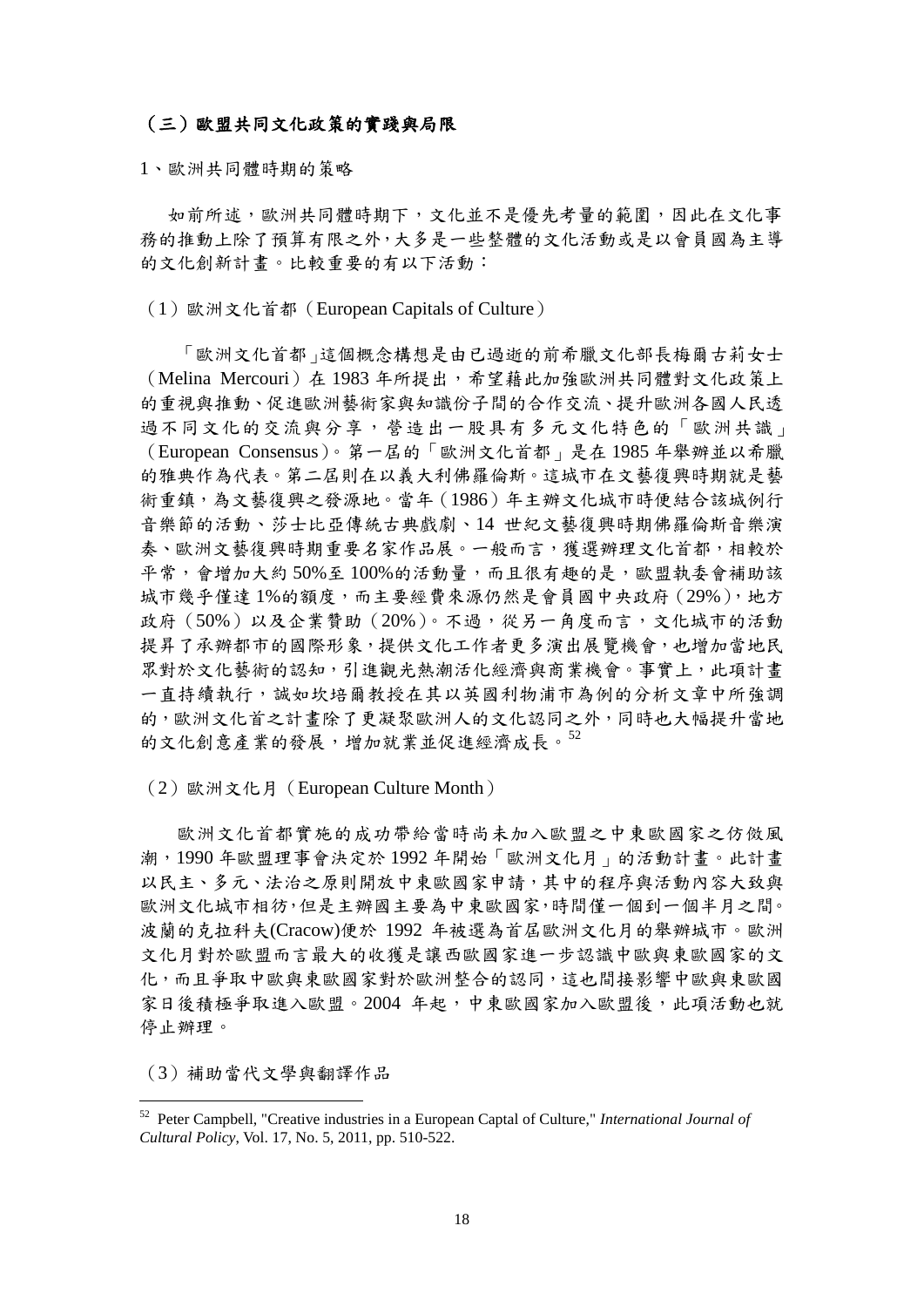首先, 歐洲共同體在 1982 年起開始對文學作品提出翻譯援助計書, 但是當 年的預算僅有 2 歐萬元。1989 年文化部長理事會進一步提出了提倡「讀書與閱 讀八大優先計畫」之後,整個計畫經費增加到了20萬元整。這項計畫主要係針 對歐洲弱勢語言文學作品(小說、短篇故事、戲劇、散文、詩歌等等)進行補助, 將具有代表性的、對歐洲文化有重大意義者,加以翻譯成較為強勢通用的歐洲語 言(如將西班牙加泰隆尼亞語翻譯成英文、西班牙文、法文或德文)。其次,歐 體於 1989 年提出「亞里斯提獎」(Aristeion Prize),用以鼓勵歐洲文學創作與歐 洲翻譯作品。此項於 1989 年理事會通過設立,目的希望能鼓勵對於當代歐洲文 學具有重大貢獻的文學作家。以1995 為例,「亞里斯提獎」在盧森堡頒發,其中 歐洲文學獎由穆勒 (Herta Muller) 所撰寫的「赫茲特傳奇」(Herziter Roman) 所 獲得,而歐洲翻譯獎則由赫寧(Dieter Hornig)獲得,其將法文原著翻成德文的 「來自亞洲的一個野蠻人」而獲選。最後,就是提供經費補助翻譯人員。事實上, 自1983年起,歐體執委會就針對許多歐洲國家內的翻譯學院提供財政上的支 持,鼓勵學院辦理免費的翻譯課程訓練當地翻譯人才。1983 年德國史得蘭 (Straelen)之「歐洲翻譯學院」獲得補助,1987 年法國阿勒斯(Arles)區的「國 際文學翻譯學院」也獲補助。

(4)提昇歐洲人民對於文化事務的關心與認知

為了加強推動並提升歐體會員國與人民的文化素養,歐體也透過大眾傳播媒 介提昇民眾對於圖書閱讀的認知,鼓勵一般民眾利用圖書館閱讀,也鼓勵了專業 出版及圖書館人士利用多元方式鼓勵閱讀的優點和好處。在建築性文化資產之保 存方面,1984 年歐洲共同體開始了針對建築性文化資產政策指導計畫提供補助 經費,並建立修護技術之典範。因為申請補助者眾多,歐體便自 1989 年開始按 照文化和地理性的等等標準,定出每年保存之主題。例如在 1995年,就針對宗 教、歷史、建築、藝術和社會價值上具有重要意義者為開放申請補助。在重要歷 史古蹟維護方面,1983 年歐洲議會提案針對歐洲內具有特殊歷史及文化價值的 古蹟展開修護,例如補助希臘政府修護雅典的帕得嫩神殿(Parthenon )、阿多波里 斯(Acropolis)殿以及阿索山(Mt. Athos)修道院;1993 年則補助修護義大利佛羅 倫斯的優菲利 (Uffizi)長廊, 1995 年修護義大利威尼斯菲尼斯 (Fenice)劇院 和狄菲(Delphi)遺址等。此項作為主要是因為歐盟相信文化遺產的修復與保存 不但是文化的課題,同時更能刺激地方發展,帶動觀光人潮,提升經濟發展。1991 年歐體執委會和歐體部長理事會共同資助於每年 9 月開始的「歐洲遺產日」 (European Heritage Days)活動,明訂這段時間擴大開放一些平日少對一般民眾 開放的古蹟給人們免費參觀。因為極富教育意義且受人們喜愛,1994年增加到 24 個國家共同參與。此外,歐體也加強推動「文化資產修護的研究與訓練」,由 於文化資產的修護是項高度專業的技術,因此,這項技術的品質勢需提昇。每年 歐洲共同體會撥付一定金額的經費給專司文化資產修護的機構訓練年輕工藝 家、建築師、城市規劃者、考古學家、藝術史學者學習修護技術,如羅馬的「國 際文化資產保存及修護研究中心」(International Center for the Preservation and Restoration of Cultural Property, ICCROM)。整體而言,在歐洲共同體發展的階 段,雖然自1980年代起開始關心歐洲認同之議題並推動文化政策,但由於法制 上以及決策上的局限,因而這些文化政策上的範圍與成效確實有限。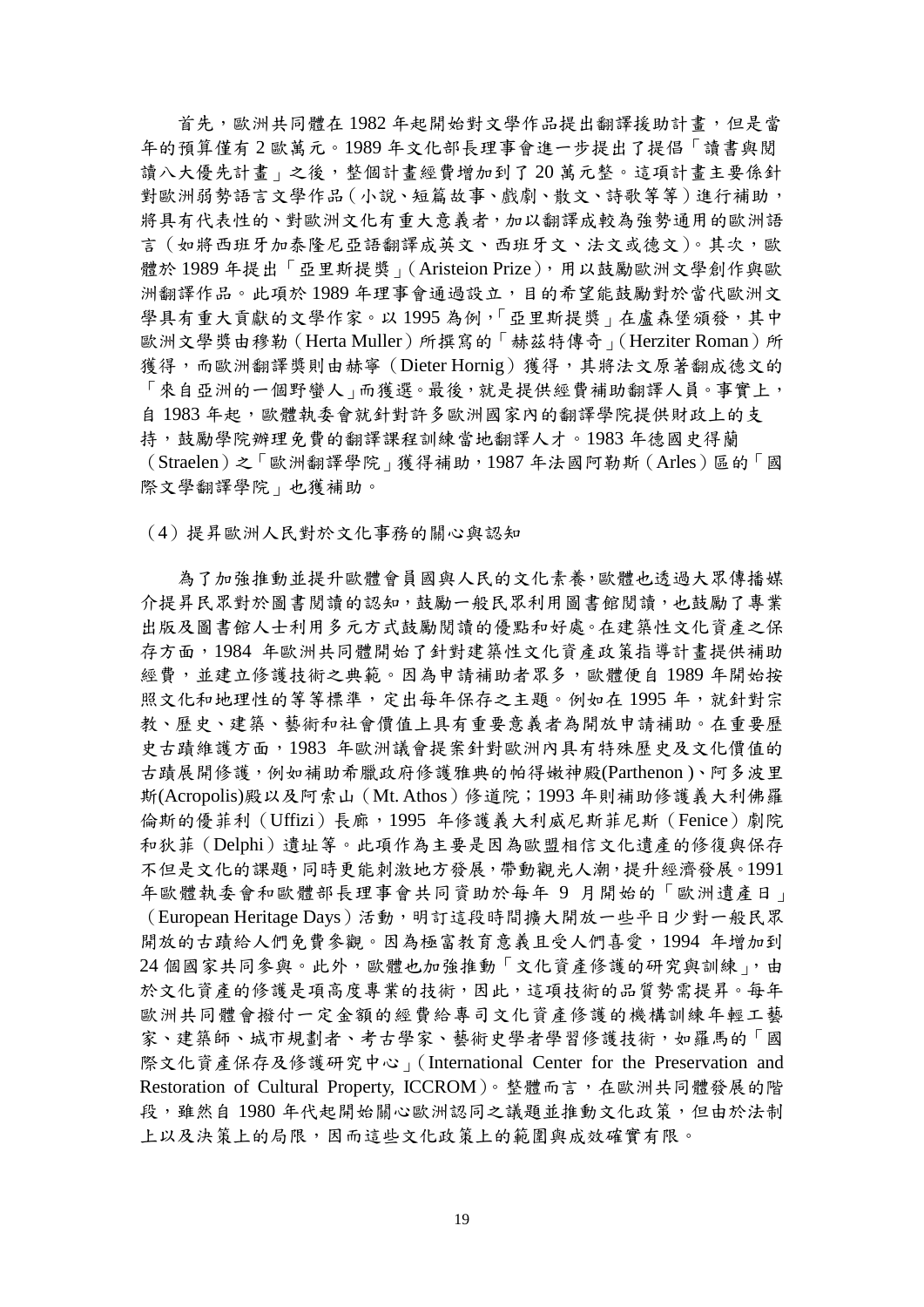2、歐洲聯盟條約下的計畫與興革

隨著歐洲聯盟條約的正式生效,文化政策也正式納入歐洲統合的範圍。1993 年起,歐盟執委會推出了 3 項重大計畫,分別是萬花筒計畫(Kaleidoscope Program)、亞里安計畫(Ariane Program)以及拉斐爾計畫(Raphael Program), 以加強文化交流合作,並積極培育創意人才。玆簡要分析如下:

(1)萬花筒計畫

此項計畫於 1996 年 3 月間啟動,是一個三年的中程計畫。萬花筒計畫期望 透過許多以全歐洲為整體觀點的企劃施行,能夠推廣歐洲文化知識、提昇歐洲人 民文化素養、訓練專業藝術創作人才、擴大歐洲人民文化參與。萬花筒計畫補助 申請之範圍有:表演藝術、視覺藝術、造型藝術、應用藝術、多媒體藝術等。另 外,原有的「歐洲文化首都」、「歐洲文化月」、「歐盟巴洛克管絃樂團」(European Union Baroque Orchestra)、「歐盟青年管絃樂團」(European Union Youth Orchestra),都在此一架構之下接續推動。

(2)亞里安計畫

此項計書於 1997 年提出,其主要目標為藝術,文學及劇本作品的翻譯及推 廣。該計畫包括以經費支持當代文學之翻譯、設置歐洲文學獎、設置歐洲翻譯獎、 提供經費研發圖書的保存措施、經費補助翻譯學院課程及相關差旅費用,希望藉 此鼓勵歐洲大眾熱愛圖書閱讀活動,將閱讀視為一重要生活要件。在文學方面, 歐洲如此多元語言的地區,翻譯就成了各多元語言之間重要的橋樑。基於此,此 計畫也希望能將各國經典文學著作,翻譯成為歐盟 20 幾個官方語言,推廣各會 員國的文學資產。

(3)拉斐爾計畫

1996年歐盟理事會與執委會、歐洲議會三方協商之後,通過一項決定,針 對文化遺產領域進行援助計畫,期望接續之前所有在文化資產領域下進行的保存 維護所做的努力,並提進一步之整合作為。該計畫仍本於「輔助原則」,繼續支 持並協助會員國的文化措施,同時也擬定了 6 個目標。第一是持續鼓勵對歐洲具 有重大意義的文化遺產予以保存與維護,並協助其發展與改善;第二是鼓勵文化 資產領域者相關人士跨國合作發展,促進文化維護專業技術之進步;第三是鼓勵 年青世代參與文化資產的維護與保護存,;第四是鼓勵跨國或跨領域文化資產的 保存與發展;第五是在其他領域大型計畫納入對文化資產的重視;第六是提升與 第三國和相關國際組織間的合作。此外,「拉斐爾計畫」中也將內容分為 4 個範 圍如下;包括了第一、透過歐洲合作維護、保存並發展歐洲文化遺產;歐盟為發 展文化資產保護的技術,提昇文化資產的存留率和完整,成立「歐洲文化遺產實 驗室」(European heritage laboratories),並補助符合該實驗室條件的文化資產維 護申請案;希望聯合歐洲各會員國各個學科最傑出之專家利用此一補助經費,研 發出適當、成功且有效率的維護技術。第二、促進跨領域、跨學門機構與人士的 發展文化資產的維護技術,是一門跨領域、跨學門的專業學問,因此,各領域的 對話與交流相當重要。拉斐爾計書透過補助贊助機制,鼓勵科學界開發新科技,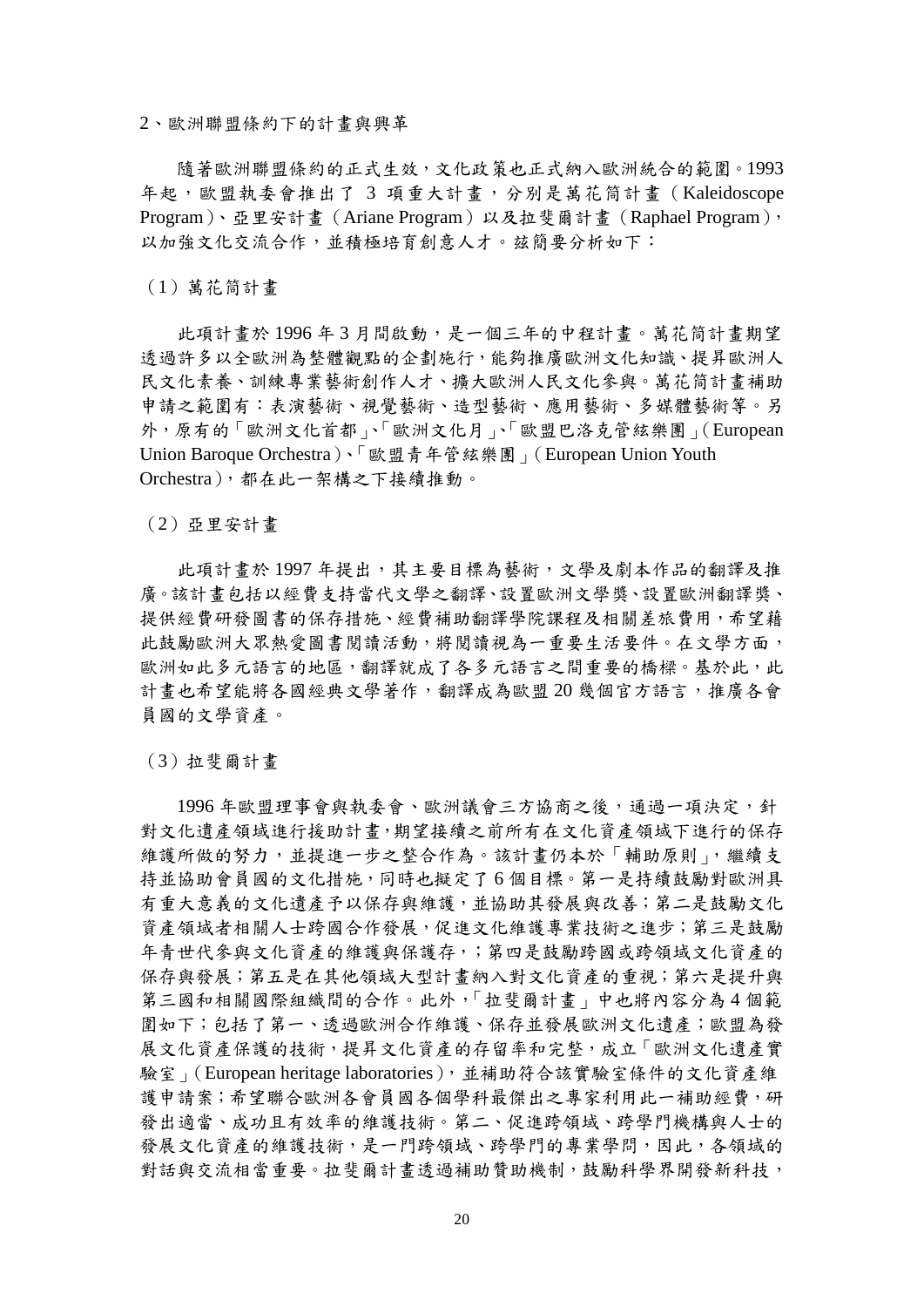並資助不同學門人士之流通與在職訓練,並建立交流平台以利專業人士學術經驗 交流。第三、鼓勵一般民眾重視及熱心參與文化資產保存相關議題資助文化資產 機構與文化資產工作人員使用多媒體、產品或其他形式通信方式推廣文化資產, 鼓勵博物館、名勝、古蹟等利用多語言系統介紹文化資產,並支持補助文化資產 從業人員跨國教學或展示計畫。第四、積極與非歐盟國家及聯合國進行多方合作 事宜。

3、阿姆斯特丹條約與「文化 2000 計畫」

1997 年歐盟會員國在阿姆斯特丹條約簽署「阿姆斯特丹條約」,條約中特別 強調在文化方面的合作(第 151 條)。依據「阿姆斯特丹條約」的原則以及為加 強歐盟在文化事務的統合,歐盟提出「文化 2000 計畫」(Culture 2000)。這是有 史以來歐盟第一次最大型的文化計畫,除了整合原有的計畫,諸如萬花筒計畫、 亞里安計畫、拉菲爾計畫等之外,另外也增加文化對話、專業人員的交流與第三 國的合作等。此項計畫的執行期限為 7 年,就是自 2000 年 1 月 1 日到 2006 年 12 月 31 日為止。總計經費為 2 億 3650 萬歐元。此項計畫的目標如下:

- (一)推廣文化對話以及歐洲人民之間相互對文化與歷史的了解。
- (二)提升創新、文化的跨國流通以及藝術家、發明家、文化專業人士,特別是 青年人、弱勢人士或基於文化多樣性的文化藝術傑作等的相互流動。
- (三)提升文化多樣性的價值以及推動各種創新形式的文化表達。
- (四)從歐洲的層次,分享並提升歐洲共同文化遺產的重要性。
- (五)文化知識的傳播以及推廣文化遺產保存與保護的智能。
- (六)重視社會經濟發展過程中文化所扮演的重要角色。
- (七)推動跨文化對話以及歐洲文化與非歐洲文化兩者之間的相互交流。
- (八)明確的認同文化在經濟、社會融合以及公民教育中的重要性。
- (九)開拓更多的管道與機制讓更多的歐盟公民參與文化。

此項計畫的執行重點又可分為三大方向:

(一)加強特殊性、創新性以及實驗性之文化活動計畫—這些文化活動應至少結 合 3 個國家以上,活動宗旨主要為呈現並開拓歐洲文化的新活力、擴大歐洲人民 參與文化的機會與管道,特別是年輕人或是弱勢人士、經由現代新科技的引進將 文化活動直接傳送到人們的眼前。

(二)鼓勵跨國文化協議與合作—這些活動應至少要有 5 個國家以上的合作、架 構更嚴謹且為多年期計畫。這此計畫通常以 3 年為期,主要是強化某一文化面向 之活動或是多個面向的文化整合活動。

(三)持續推動國際或歐洲層次之文化節慶—鼓勵國際或歐洲層次的大型文化活 動,以有利凝聚歐洲文化的認同(如歐洲文化首都活動)。

 事實上,此項計畫實施以來共有共有 30 個國家參與了相關的活動,除了 25 個會員國之外,還有冰島、列支敦士登、挪威以及後來加入歐盟的羅馬尼亞與保 加利亞。在如此的計畫之下,比較值得一提的有:

(一)「新藝術網絡」(Art Nouveau Network)

此網路就是比利時布魯塞爾市區域政府(Brussel-Capital Region)的史蹟管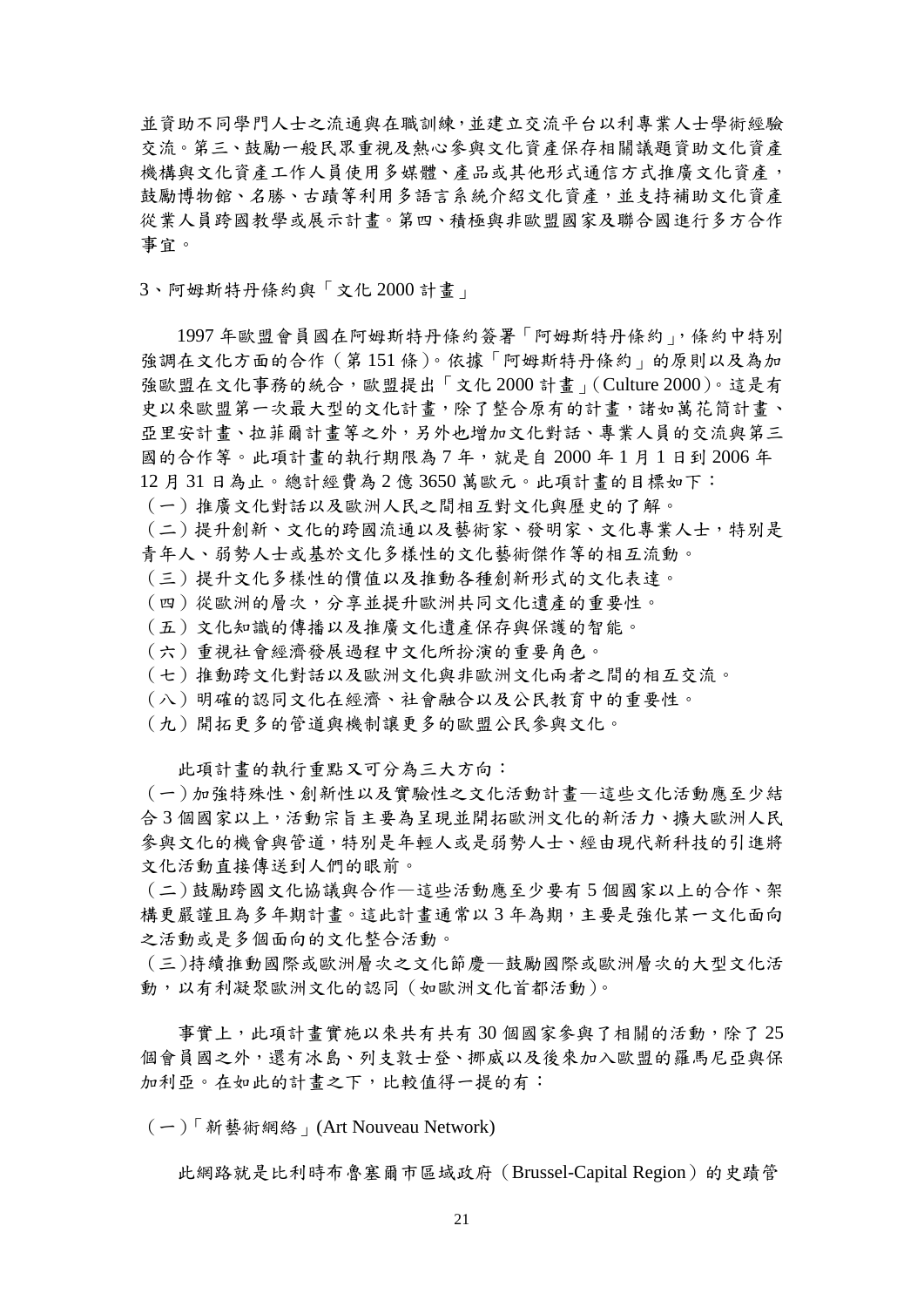理處 (Department of Monuments and Sites)處長瓦塞基先生 (Manoelle Wasseige) 所發起組織一個團體,名為「新藝術網絡」。1996年,比利時布魯塞爾市區域政 府的史蹟管理處主辦比利時知名新藝術派建築師霍塔(Victor Horta)的紀念展並 開始規劃保護霍塔在各地的建築作品,之後在許多次會議中,歐洲各國的同業也 都深感該藝術流派的作品都面臨著同樣的保存維護問題。因此,共同組成一個聯 絡網絡來協力保存維護各地的新藝術時代建築作品,就成了大家的共識。在 1997 年底,比利時布魯塞爾市區域政府的史蹟管理處就探尋成立是項聯繫七個城市的 網絡的可行性,然後在1999年6月初擬了一個先期計畫向歐盟執委會文教總署 申請,隨即獲得通過。該組織最重要的一項事蹟,就是以全歐洲的角度編輯發行 了新藝術建築的白皮書,從嚴謹的分類和調查進行嚴格的分析,並將結果推薦予 藝術史學者、建築師、博物館策展人、相關執行文化資產保存之政府單位。辦理 相關活動的最大收獲是激勵了政府文化資產人士和相關文化資產修護專家的士 氣。願意加入該組織的城市越多,就越為政界及同業所重視,也能更吸引青年人 願意加入文化修護的行列。

(二)「歐洲傳統音樂及舞蹈網絡」(European Network of Traditional Music and Dance)

1997 年貝皮尼安市(Perpignan)主辦歐洲傳統舞蹈及音樂會議,該會議決 議成立永久的「歐洲傳統音樂及舞蹈網絡」,由於網絡的鮮明招牌讓其影響範圍 漸漸擴大,像斯德哥爾摩、布魯塞爾、巴黎、布達佩斯、格拉司等城市。活動開 始之時有 15 個國家的相關組織負責人、音樂家、舞蹈家一同參與這項活動。現 今,該組織的觸角已經擴展到中歐及東歐國家,涵括的內容也越來越廣,包括吉 普賽小提琴、葡萄牙傳統民謠,地中海或巴爾幹地區的歌曲,不一而足。這項工 作由法國和北歐國家最先發起,因為有「文化2000」計畫的幫助,地中海國家, 還有德國、奧地利、英國、愛爾蘭現階段都熱烈參與,計畫因此獲得不錯的迴響。

(三)「維爾紐斯與波羅的海當代藝術三年展」(Baltic Contemporary Art Triennial ,Vilnuis)

該項三年展覽是由位於立陶宛首府的維爾紐斯(Vilnuis)當代藝術中心所辦 理,於1979年開始,為當代藝術理論家和創作家、大眾和藝術家、各個藝術學 派之間、東歐與西歐之間對話的平台。在 2002 年 11 月 3 日所辦理的第八屆三年 展,是一次成功的將各方面恢復對話的平台,有將近40位藝術家參與,一半是 來自東歐,而且該次同時獲得丹麥當代藝術基金會(Danish Contemporary Art Foundation)及德國對外關係學院(Institute for Foreign Relations)的支持。

(四)「歐洲音樂廳聯合組織」(European Concert Hall Organization:ECHO)

「歐洲音樂廳聯合組織」已經成立十年之久,該組織招募了 13 個歐洲各國 (比利時、德國、希臘、法國、奧地利、荷蘭、瑞典、英國)的音樂會組織和文 化中心,更有紐約的卡內基(Carnegie)中心。其成員每年聚會兩次展現其經驗, ECHO 漸漸成為創意、建議的交流平台,還有國際計書籌策計書之地。例如,該 組織一項名為「發掘新秀」計畫特別提供機會給在一些國家有名望但是該國又不 在該組織中已致無法為國際所知悉的藝術家,能夠在該組織會員場地演出,以提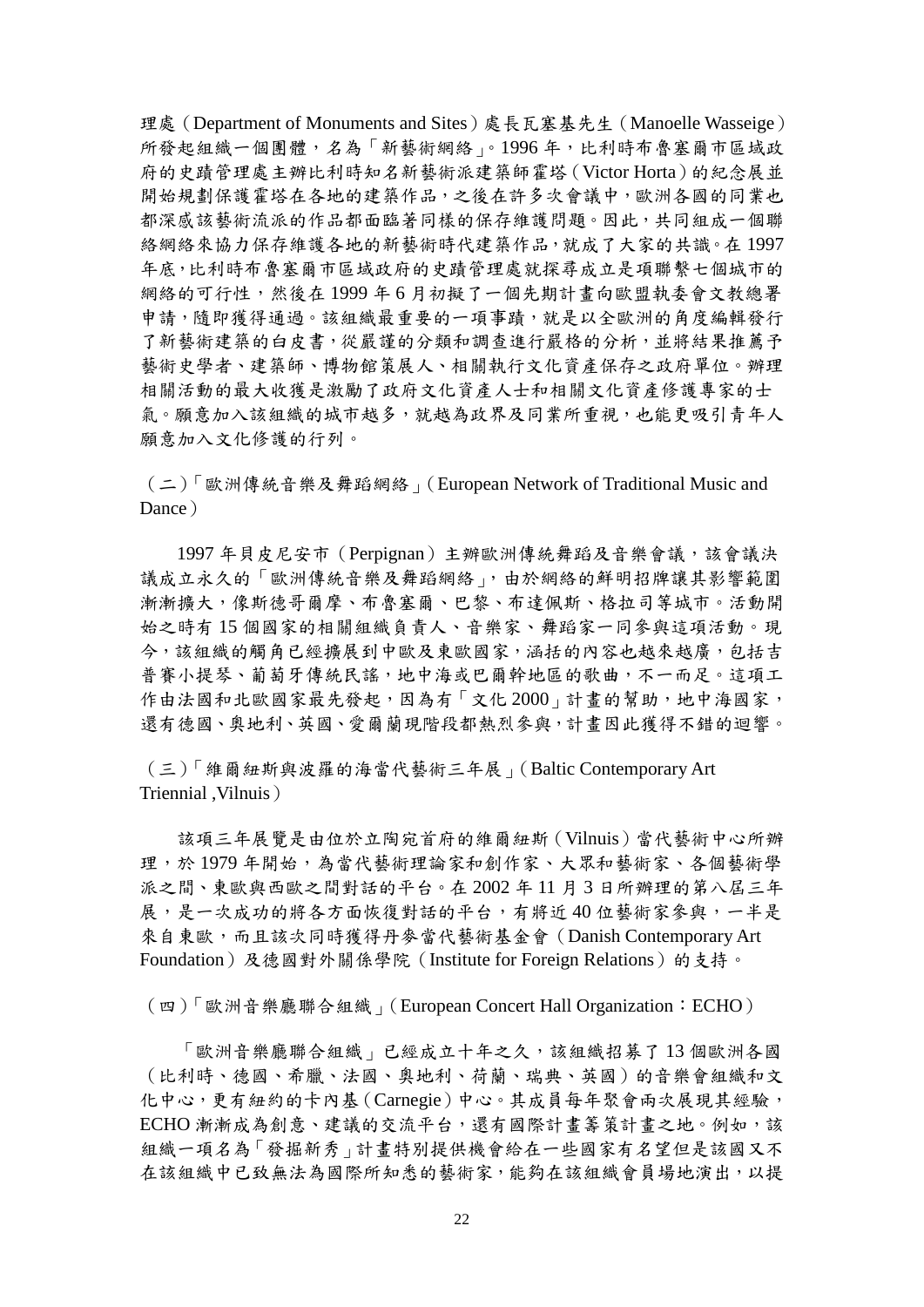供其國際知名度。

(五)「歐洲藝術與文化資產論壇」(European Forum for Arts and Heritage)

「歐洲藝術與文化資產論壇」成立於 1993 和 1994 之間,主要為結合了歐洲 各式各樣之文化網絡的會員聯合在一起,以監督歐洲聯盟在文化上的措施,並在 各組織之間形成討論和對話。該論壇結合「文化 2000 計畫」和「歐洲文化基金 會」(European Culture Foundation)合作密切。近年來,此論壇除了提供資訊之 外,同時也積極推動歐洲藝術家的自由流動,文化交換和支持創作等重要議題。

 由以上的分析可以了解,隨著歐盟整合的進程以及歐洲聯盟條約的簽署,歐 盟開始更重視推動共同文化政策,不但在組織架構上更有效率,同時在預算的安 排上也大幅增加。

4、歐盟文化 2007-2013 計畫影響重大

在「文化 2000 年計畫」的基礎之下,歐盟於 2007 年再提出了「文化 2007-2013 計書 (Program Culture 2007-2013),希望繼續積極推動各項文化活動與策略,一 方面促進歐洲文化合作的發展,另一方面則有利於歐洲公民意識的建構。此次通 過的預算為歐元 4億 800萬,比上屆的計書多了許多。「文化 2007-2013計書」 的 3 大目標如下:

(一)推動文化工作者之跨國流動:為鼓勵文化工作者短期或長期居留他國創 作,歐盟在 2007 計畫中,建構能提供文化工作者方便、有效利用的相關資訊網 絡,以便文化人才、創意的充分流通。

(二)鼓勵文化藝術產品或作品之跨國巡迴交流:藝術作品的跨國流通,牽涉到 相關稅則、保險、市場機制等等的問題,為免藝術創作者煩心於額外的成本,計 畫中針對這一方面進行協助及補助,幫助藝術家免於後顧之憂。

(三)促進跨文化的對話:以公開、公平為基礎,促成不同文化之間的了解、 對話、價值觀的分享交流,並促進歐洲文化的整合。

大體而言,文化 2007-2013 計書比文化 2000 計書更為完整,主要因為該計 畫在 6 年的執行與實踐經驗之下,除了各項活動更有交集之外,同時在財政上也 愈來愈整合。在最新通過的「創意的歐洲 2014-2020」計畫中,整體預算更提高 到將近 15 億歐元。

5、「創意歐洲 2014-2020」計畫具前瞻性

 在維護與保存歐盟文化及語言多樣性的原則以及提升歐洲文化與創意產業 競爭力的前提之下,2013年11月19日及12月5日,歐洲議會與歐盟理事會先 後通過了多年期的「創意歐洲 2014-2020」計畫(Programme Europe Créative 2014-2020)以及 14 億 4 千 600 萬歐元的預算。此項計畫除了是配合歐盟 2020 年就業與成長的策略之外,同時更是展現出歐盟在推動建構文化認同與政策的企 圖心。此項計畫可以讓歐盟 25 萬的藝術家與文化工作者、800 部電影以及 4500 本翻譯作品等受到補助,同時也促進歐洲文化的交流。基本上,這個計畫與預算 分配共有 3 個部份如下: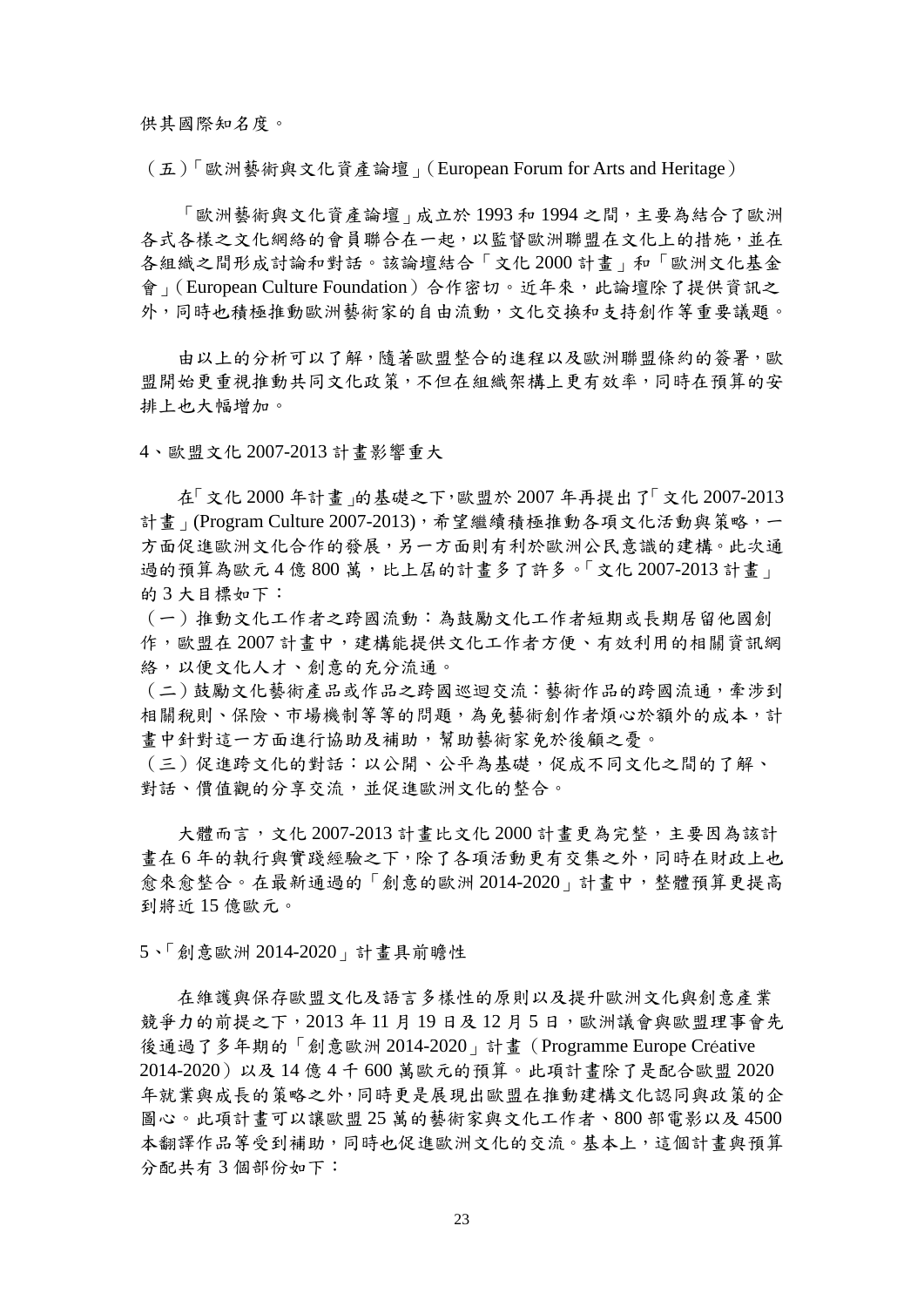(一)文化補助項目(Volet Culture)—此部份約佔總預算 31%,主要是推動文化與 創意的產業。

(二)電視影視聽產業項目(Volet MEDIA)—此部份約佔總預算56%,主要是對 歐洲影視產業的補助。

(三)跨領域合作項目(Volet Transsectoriel)—此部份約佔總預算13%,主要是針 對文化產業中結合文化與創意產業以及影視產業跨領域合作的計畫。

 誠如歐盟執委會主管文化教育事務的執行委員瓦西尼歐女士(Androulla Vassiliou)所強調的,此項「創意歐洲 2014-2020」計畫不但有利於歐盟的經濟 成長、創造就業、創新以及社會融合,同時更將能夠維護和提升文化與語言的多 樣性,並強化歐盟在文化及創意產業的競爭力。歐盟與美國之間名為「跨大西洋 貿易與投資夥伴」(The Transatlantic Trade and Investment Partnership - TTIP)的 自由貿易協定就在這種背景與氣氛中啟動,因而遭遇到「文化例外」的問題與困 境。

#### (四)歐美貿易投資夥伴協定中的「文化例外」問題重重

為了推動並加速歐盟與美國之間的貿易自由化,2013年2、3月間,歐盟執 委會開始與美國接觸並就雙方簽署貿易投資夥伴協定進行談判。然而,就在歐美 雙方宣布將自 7 月 1 日起展開談判的前夕,歐盟理事會中的外貿部長會議於 2013 年 6 月 14 日做出決議指出,歐盟理事會同意依 2005 年聯合國教科文組織所頒之 文化產出多樣性公約,有關影視產業將不被列入歐盟執委會授權貿易談判的範 圍。這個名為「文化例外」的因素雖然有其正當性及合法性,但卻在雙方談判的 起步中造成相當大的陰影。

1、「文化例外」之起源

「文化例外」的概念與議題由來已久,1945 年聯合國科文教組織就針對多 元語言文化的特定與保護加以重視與討論。1946 年起,隨著全球影藝事業的發 展與傳播, 雷影文化工業也成為「世貿組織」(前身為「關稅及貿易總協定 – GATT」)以及「世界經濟合作及發展組織」(OECD)中爭論的範圍。此外,法國 更於 1959 年成立文化部。1986 年的烏拉圭回合的貿易談判中,歐洲共同體就以 視聽文化產業非屬於單純貿易商品的理由而拒絕納入貿易自由化的內容。2001 年的世界文化多樣性宣言中更確認了「文化例外」在國際事務與合作的正當性。[53](#page-26-0) 根據聯合國科文教組織的一項研究指出,全球包括音樂、視覺藝術、電影、攝影、 廣播、電視、電動遊戲以及運動產品等產業之總值由 1980 年的 9 千 530 萬美金 大幅成長到 1998 年的 3 億 8793 萬美金,顯示出文化產業的重要。鑑於此類產品 對會員國及歐洲共同體的影響重大,1986 年歐體部長理事會通過將視聽媒體產 業納為共同政策的範圍。1989 年 10 月 3 日,歐體通過一項補助計畫,不但對視 聽產提供財政補助,同時也透過跨歐合作推動「電視無疆界」的計畫,強化歐體 視聽文化產業的流通。此外,自 1991 年起歐體也陸續推出一個多年期的傳媒補 助計畫,特別是在電影及視聽媒體的範圍,除了有利於歐盟文化視聽產業的發展

<span id="page-26-0"></span> <sup>53</sup> 可參閱 Aude Jehan, *La culture et l'Union européenne: objet politique non identifié* (Saarbrucken: Presses Académiques Francophones, 2013), pp. 228-229.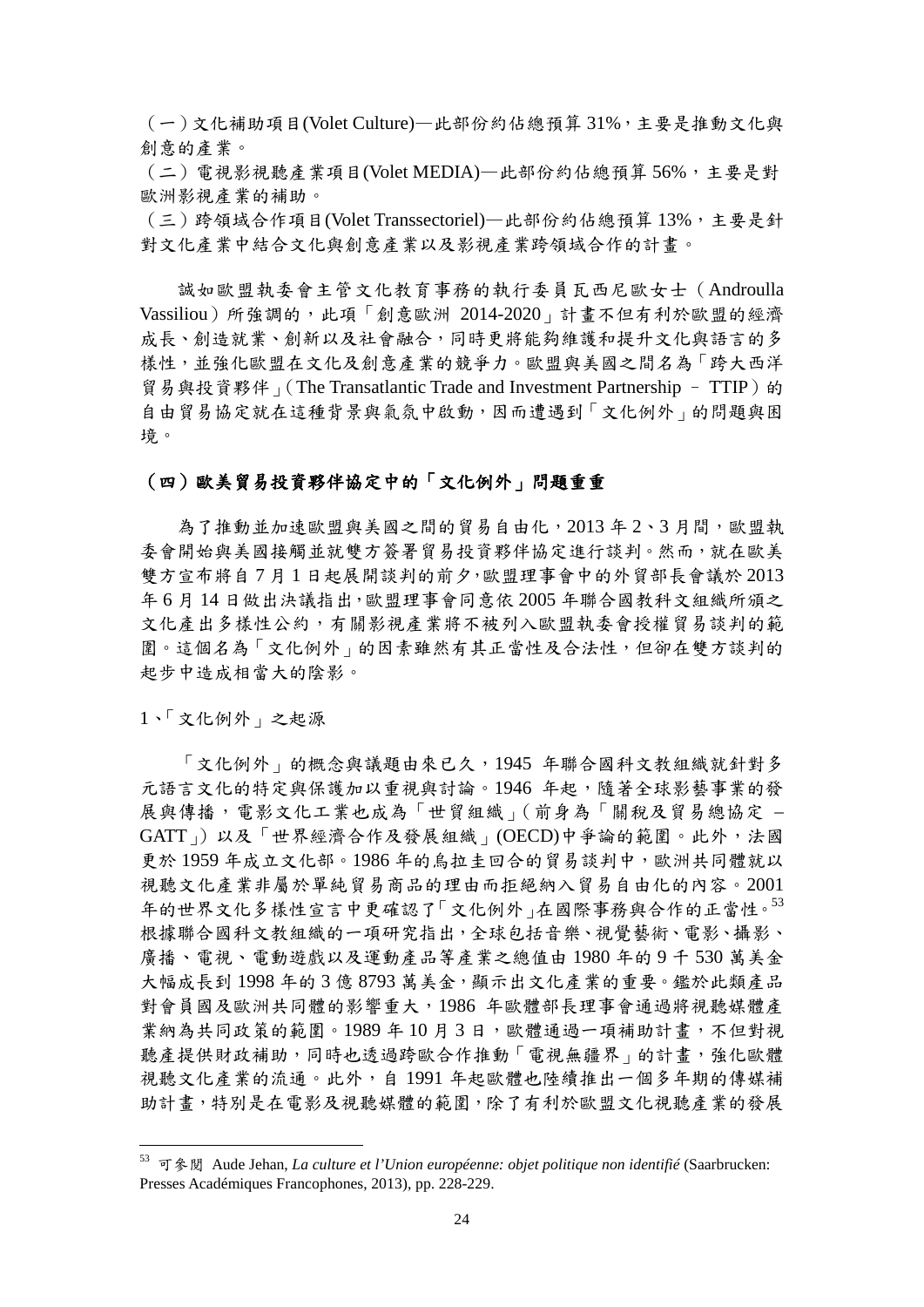之外,同時也希望藉以與產量日益擴大的美國影視產業有所平衡。

2、歐美貿易協定中的「文化例外」與爭議

隨著歐洲聯盟的成立以及將文化政策納入統合的範圍以來,有關「文化例外」 的議題就始終成為世貿組織中貿易自由化的談判以及歐美貿易中的重大爭議。歐 盟條約明確指出,歐盟應加強文化領域之合作,包括影藝視聽的產業。同時條約 進一步補充,這一領域之政策推動與合作皆需理事會之一致決。1993年歐盟在 世貿組織的談判中採取一致的立場將有關電影、視聽等產業排除在外。2001 年 世貿多哈回合(Doha)談判中,面對美國的壓力,歐盟仍以文化多樣性的名義 拒絕將影視產業納入談判內容。2003 年 10 月,聯合國科文教組織通過籌備一項 保護多樣語言與文化之國際公約。法國總統席哈克(Jacques Chirac)於 2003 年 10 月 14 日在聯合國教科文大會的講話中指出,如果這樣一個條約被通過,對它 們身份憂慮的民族和國家將以更大的信心向世界開放。在法國和加拿大等國的努 力下,聯合國教科文組織大會通過了「保護和促進文化表現形式多樣性公約」, 規定成員國有權採取正常手段促進文化多樣性,在某種文化遇到滅絕威脅時,它 們可以採取各種合適的措施加以保護。該公約已於 2007年3月生效,很多國家 將會拿起國際公約賦予的這一合法手段來保護當地文化與文創資產以免遭來自 美國大眾文化的入侵與威脅。就美國而言,美國拒絕簽署此項文化多樣性公約, 並認為「文化例外」或文化多樣性實際上係另一形式的貿易保護主義,而非真正 出於保護文化多樣性的目的。美國認為,歐盟所採取的限制措施,包括補貼、市 場准入限制、稅收、許可證限制、外國投資及擁有權限制、智慧財產權等措施基 本上是「對內開放,對外保護」,以限制美國文化產品對歐盟強勢輸出的基礎上 促進成員國間文化交流及文化產品的流動。

事實上,歐美自由貿易協定的談判早自1998年之時就已開始,但因當時執 政的法國左派社會黨總理喬斯班(Lionel Jospin)極力反對而停擺。2001 年歐美 雙方又在世貿組織的架構下進行「多哈」回合談判,但因歧見仍大在歷經3年的 談判協商後無功而返。2013年2月美國總統歐巴馬 (Barack Obama)正式向歐 盟回應開啟自由貿易協定的談判。2013年3月,歐盟執委會也正式宣佈將與美 國進行全面性的貿易談判。在此同時,法國提出了「文化例外」的要求,除了聲 援文化界菁英的請願示威之外,同時法國國民議會(Assemblé nationale)更於 2013 年 4 月 17 日通過一項決議要求歐盟執委會在自由貿易談判中要尊重「文化 例外」之原則,特別將電影視聽產業排除在外。此項決議報告中特別指出,「文 化例外」並不是貿易保護主義,反而是可以促進世界文化的交流與建構文化多樣 性。[542](#page-27-0)013年5月20日,歐盟執委會主管文化教育事務執行委員瓦西尼歐女士 在法國坎城(Cannes)所發表的一項名為「文化:跨大西洋貿易與投資夥伴中的 紅線」(Culture: Red lines in Transatlantic Trade and Investment Partnership)的演 講中改口指出,歐盟這個文化多樣性的範圍是簡單且清楚的一道紅線,且一定不 會在未來的貿易談判中觸及。<sup>[55](#page-27-1)</sup>在如此的氛圍之下, 2013年6月14日,歐盟理

<span id="page-27-0"></span> <sup>54</sup> 參閱 Patrick Bloche, *Rapport sur la proposition de résolution européenne relative au respect de l'exception culturelle* (Paris: Assemblée nationale, 2013).

<span id="page-27-1"></span><sup>55</sup> 參閱 Androulla Vassiliou, *Culture: Red lines in Transatlantic Trade and Investment Partnership,*  CNC Conference on "Strengthening the cultural exception in Europe", Cannes, 20 may 2013.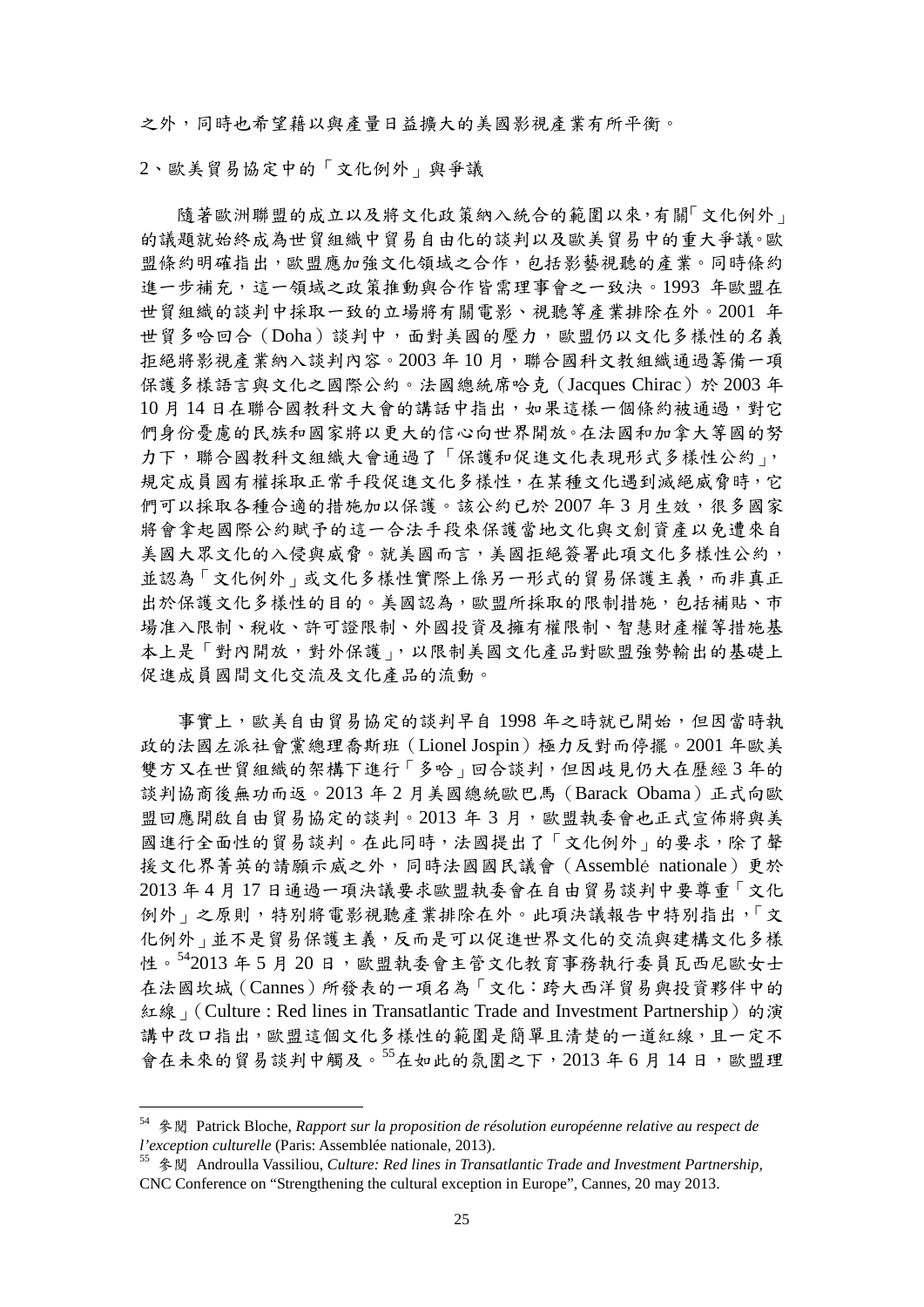事會的 27 國外貿部長在經過長達 13 個小時的討論之從終於達成協議與共識,並 依據歐盟條約、歐盟基本人權法以及聯合國「保護和促進文化表現形式多樣性公 約」等之原則將文化視聽產業範圍予以排除在歐美貿易談判之外。當日,歐盟理 事會也正式發表新聞公報,除了公告歐美啟動貿易投資夥伴談判之外,同時也確 認「文化例外」的事實。[56](#page-28-0)當然,這個結果對以法國為首的一些國家而言可說獲 得一個勝利,但對歐盟整體而言仍是存有不少的問題與矛盾。歐盟執委會主席巴 洛索(José Manuel Barroso)就批評法國在視聽產業的主張過於保守而且違反世 界的潮流。換句話說,這個問題勢必仍會持續發酵,值得研究與探討。

#### (五)結論與建議

就臺灣而言,隨著經濟發展與民主政治的成熟,文化多樣性的理念與實踐也 日益受到國人的重視。2013 年文化部在組織再造中脫穎而出更顯示出文化政策 在國家發展中所扮演的重要角色。在如此的背景之下,歐洲聯盟推動共同文化政 策的理論與實踐值得加以研究與借鏡。此外,在面對全球化的競爭與貿易自由化 的潮流之下,我國也勢將面對「文化例外」的取捨與衝擊,如何擬定並推動符合 國家利益且優質之文化政策是一大課題。本研究透過對歐盟推動共同文化政策的 法理基礎與實務經驗的了解,進而對我國未來制定及推動文化政策提出前瞻性可 行性之建議,特別是在文化創意與經濟成長與就業的結合以及文化資源整合的面 向宜有更具體的規劃與作為。值得一提的是,隨著文化部的成立且積極推動並整 合文化政策之際,「文化國力」已構成了國家競爭力的一部份,因此基於健全文 化環境、保障人民平等參與文化之權利、尊重文化多樣性、自主性及創新性並凝 聚我國之文化價值,未來必須儘早通通「文化基本法」。

## 陸、參考文獻

#### 壹、中文部分

- 王曉德,2007。〈全球自由贸易框架下的「文化例外」:以法國和加拿大等國抵 制美國文化產品为例〉,《世界經濟與政治》,第12期,頁71-77。
- 朱定秀,2008/6。〈歐洲文化認同:歐洲一體化進程中的重要變量〉,《淮北煤炭 師範學院學報(哲學社會科學版)》,第29 卷第3期,頁76-80。
- 吳承忠,牟陽,2013。〈從WTO 與「文化例外」看國際文化貿易規則〉,《國際 貿易問題》,第3期,頁132-142。
- 徐揮彥, 2008/12。〈從歐盟文化政策之發展與實踐論文化權之保障: 以文化多樣 性為中心〉,《歐美研究》,第38 卷第4 期,頁671-751。
- 索元元,2011/10。〈大國博弈與文化認同:歐盟文化政策淺析〉,《廣東海洋大學 學報》,第31 卷第5期,頁37-41。
- 陳亞芸, 2012/2。〈歐盟文化貿易政策研究: 兼評對中國文化貿易政策的啟示〉, 《華南理工大學學報(社會科學版)》,第14 卷第1 期,頁73-79。

<span id="page-28-0"></span> <sup>56</sup> Council of the European Union, 10919/13 PRESSE 255, Luxembourg, 14 June 2013.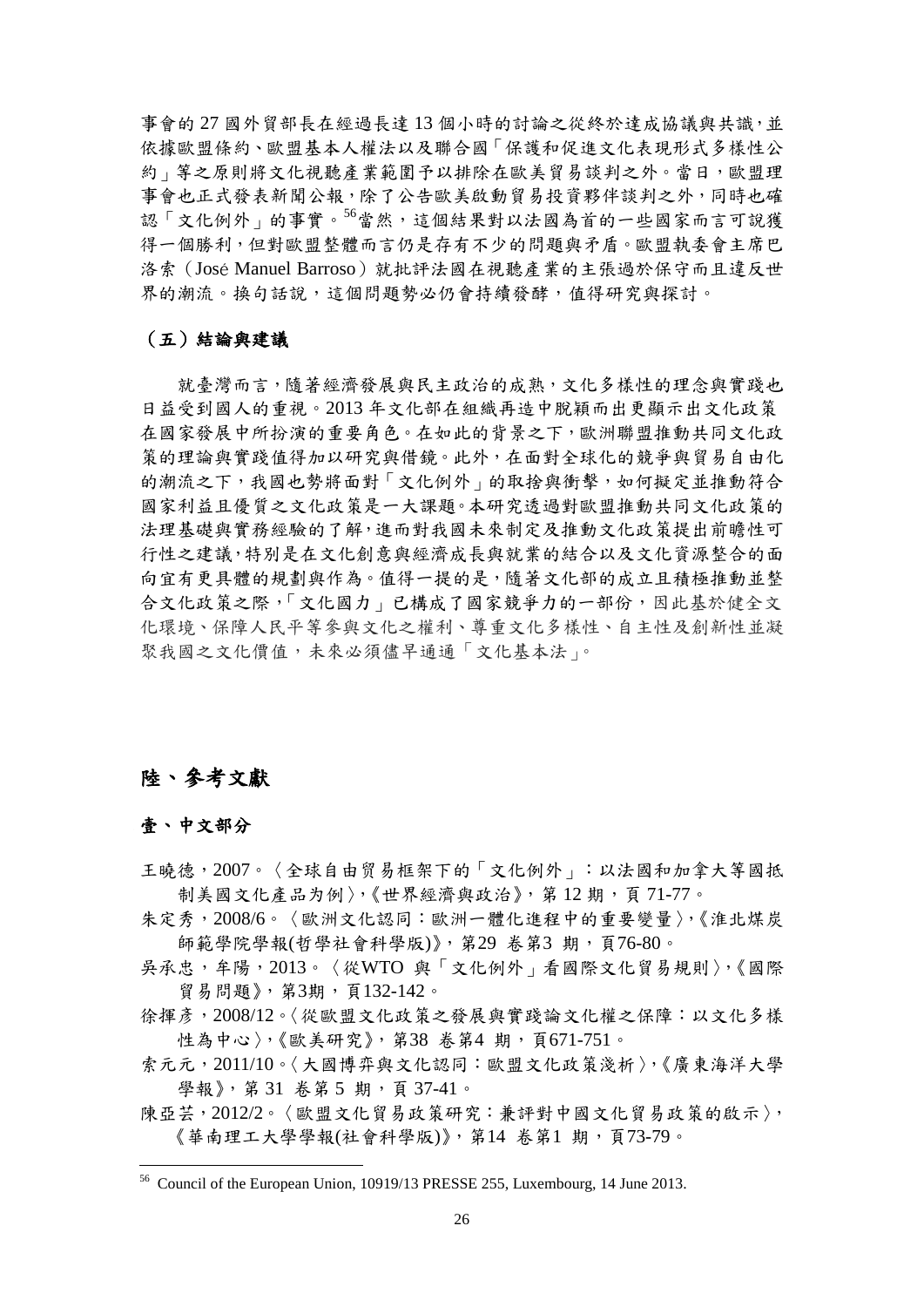- 陳麗娟, 2011/12。〈歐盟境內貿易經營環境之評析〉,《貿易政策論叢》, 第16期, 頁39-85。
- 榮芳杰,2009/3。〈「歐洲文化首都」的十個關鍵字〉,《Traveler LUXE 旅人誌》, 第46期,頁66-69。
- 劉忠耿,2007。《出國報告:歐洲聯盟文化政策初探》。臺北:行政院文化建設 委員會。

#### 貳、西文部分

#### 一、專書部份

- Audi, Robert, 2007. *Moral Value and Human Diversity.* New York : Oxford University Press.
- Barnavi, Elie, 2008. *L'Europe frigide.* Waterloo, Belgique : Editeur André Versaille.

Beers, Marloes and Jenny Raflik, 2010. *Cultures nationales et identité communautaire.* Pieterlen, Switzeland : Peter Lang Publishers.

- Berger, Peter and Samuel Huntington, 2002. *Many Globalization : Cultural Diversity in the Contemporary World.* Oxford : Oxford University Press.
- Blanke , Hermann-Josef and Stelio Mangiameli, 2012. *The European Union after Lisbon* : *constitutional basis, economic order and external action*. Berlin, Heidelberg : Springer-Verlag.
- Blokker, Paul, 2010. *Multiple Democracies in Europe, Political culture in new member states*. New York : Routledge.
- Coffin, Judith, Robert Stacey, Joshua Cole and Carol Symes, 2011. *Western civilizations : their history and their culture*. New York: W.W. Norton & C.
- Brossat, Caroline, 1999. *La Culture européenne : définitions et enjeux.* Bruxelles : Bruylant.
- Cohn-Bendit, Daniel et Guy Verhofstadt, 2012. *Debout l'Europe.* Waterloo, Belgique : Editeur André Versaille.
- Côme, Thierry and Ludmila Meskova, 2012. *Management de la diversité culturelle : quelle enjeux en Europe*. Bruxelles : Bruylant.

Cooper, Davina, 2004. *Challenging Diversity.* Cambridge : Cambridge University Press.

Cuche, Denys, 2001. *La notion de culture dans les sciences sociales.* Paris: La Découverte, Repères.

Dahl, Stephan, 1998. *Communicaion and Culture Transformation : cutural diversity, globalization and cultural convergence.* Bacelona : European University.

- D'Angelo, Mario et Djamchid Assadi, 2011. *Regards croisés sur l'Occident.* Paris : L'Harmattan.
- D'Angelo, Mario, 2001. *Les politiques culturelles en Europe.* Strasbourg : Editions du Conseil de l'Europe.
- De Teyssier, François, Gilles Baudier, 2001. *La construction de l'Europe : Culture, Espace, Puissance.* Paris : PUF.
- Delcourt, Jacques et Roberto Papini, 1987. *Pour une politique européenne de la culture.* Paris : Economica.
- Depétris, Frédéric, 2008. *L'Etat et le cinéma en France: Le momemt de l'exception culturelle.* Paris : L'Harmattan.
- Diller, Jerry, 2007. *Cultural Diversity : a primer for the human services.* Belmont, Calif. : Thomson Brooks/Cole.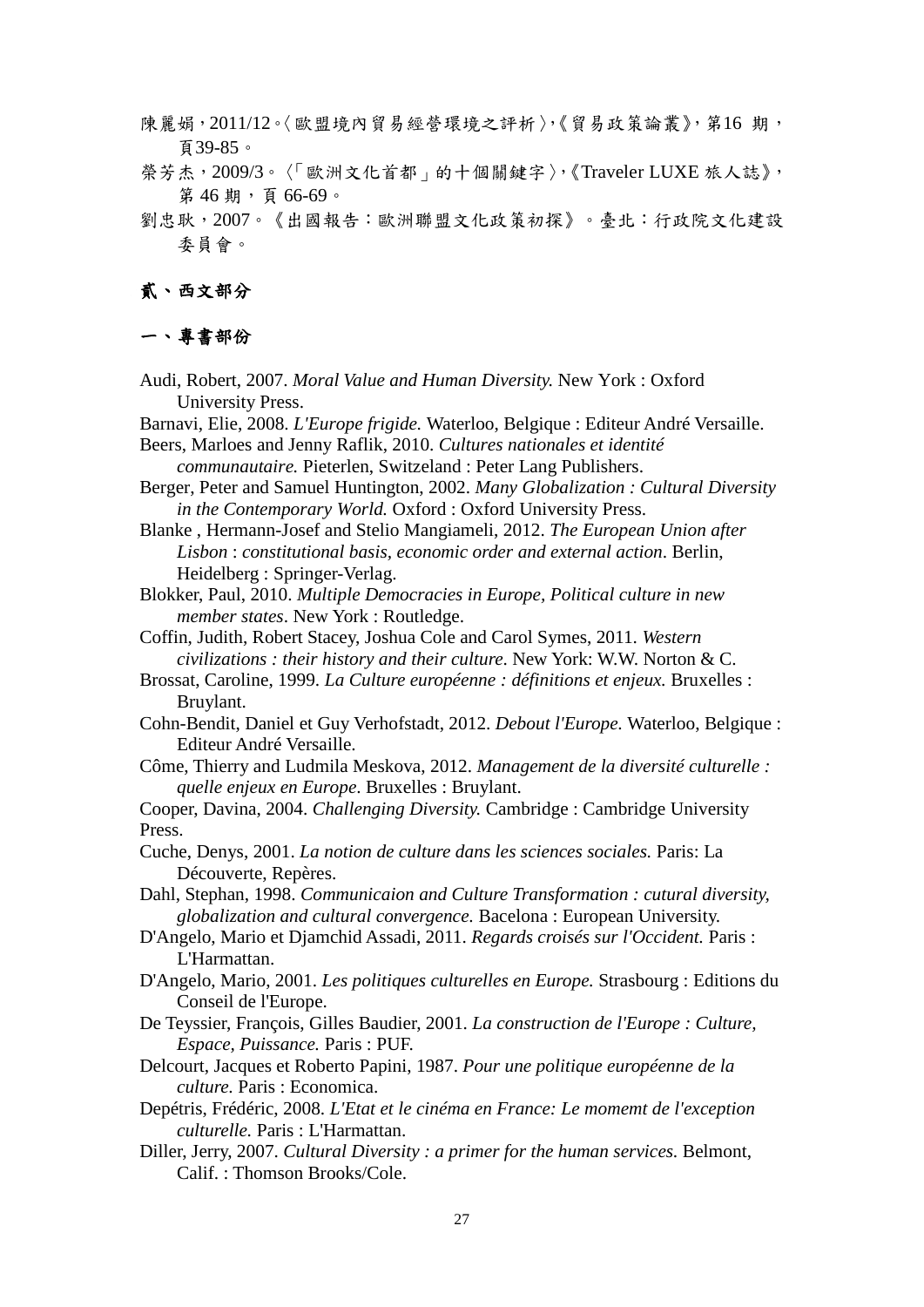- Eliot, T. S., 1962. *Notes towards the Definition of Culture.* London: Faber and Faber Limited.
- FEDE, 2013. *L'Europe, unicité des valeurs, diversité culturelle.* Malakoff, France : Editions Foucher.
- Ferenczi, Thomas, 2008. *Pourquoi l'Europe.* Waterloo, Belgique : Editeur André Versaille.
- Gänzle , Stefan, Sven Grimm, Davina Makhan, 2012. *The European Union and global development : enlightened superpower in the making?* New York : Palgrave Macmillan,
- Ginsberg, Roy H. and Susan E. Penksa , 2012. *The European Union in global security : the politics of impact.* New York : Palgrave Macmillan.
- Gouez, Aziliz, 2005. *La question de l'identité européenne dans la construction de l'Union.* Paris: Notre Europe.
- Herbouze, Renée et Dominique Borne, 2008. *Les Arpenteurs de l'Europe.* Arles : Actes Sud.
- Herold, Anna, 2010. *European Film Policies in EU and International Law.* Groningeu (The Nethelands) : Europa Law Pub.
- Hesmondhalgh, David, 2013. *The Cultural Industries.* London, Thousand Oaks : SAGE Publications.
- Jehan, Aude, 2013. *La culture et l'Union européenne: objet politique non identifié.* Saarbrucken: Presses Académiques Francophones.
- Kastoryano, Riva, 2009. *An identity for Europe : The relevance of multiculturalisme in EU construction.* New York : Palgrave Macmillan.
- King, Ursula and Tina Beattie, 2005. *Gender, Relifgion and Diversity: Cross-Cultural Perspectives.* London : Continuum.
- Kraus, Peter, 2008. *A Union of Diversity : Languages, Identity and Polity-Building in Europe*. New York : Cambridge University Press.
- Kristeva, Julia, 2013. *Pulsions du temps.* Paris : Fayard.
- Labadie, Francine et Jean-Marc Lauret, 2009. *Le Dialogue interculturel en Europe : nouvelles perspectives.* Paris : Editions de l'OPC.
- Lagier, Pierre-Jean et Thierry Vaissière, 2012. *Enjeux et rouages de l'Europe actuelle.* Malakoff, France : Editions Foucher.
- Langen, Floris Antal Freek, 2010. EU Cultural Policy 1974-2007. Ph.D. Diss.,
- Department of Theatre, Film and Television Studies, University of Glasgow, UK.
- Langfield, Michele, William Logan and Mairead Nic Craith, 2010. *Cultural Diversity, Heritage and Human Rights : Intersections in Theory and Pratice.* New York : Routledge.
- Leistyna, Pepi, 2005. *Cultural Stidies : from Theory to Action.* Maden, Mass : Blackwell Publications.
- Lentin, Alana, 2011. *The Crises of Maulticulturalism*. London : Zed Books.
- Mclanghlin, Janie, Peter Phillimore and Diane Richardson, 2011. *Contesting Recognition : Culture, Identity and Citizenship*. Basingstoke: Palgrave Macmillan.
- Minkov, Michael, 2013. *Cross-Cultural Analysis.* Thousand Oaks (Calif.) : SAGE Publications.
- Mirza, Munira, 2011. *The Politics of Culture, The Case for Universalism.* New York : Palgrave Macmillan.
- Mitter, Rana and Patrick Major, 2012. *Across the Blocs. Cold War Cutural and Social History.* London: Routledge.
- Nolan, Mary, 2012. *The Transatlantic Centry : Europe and America 1890-2010*.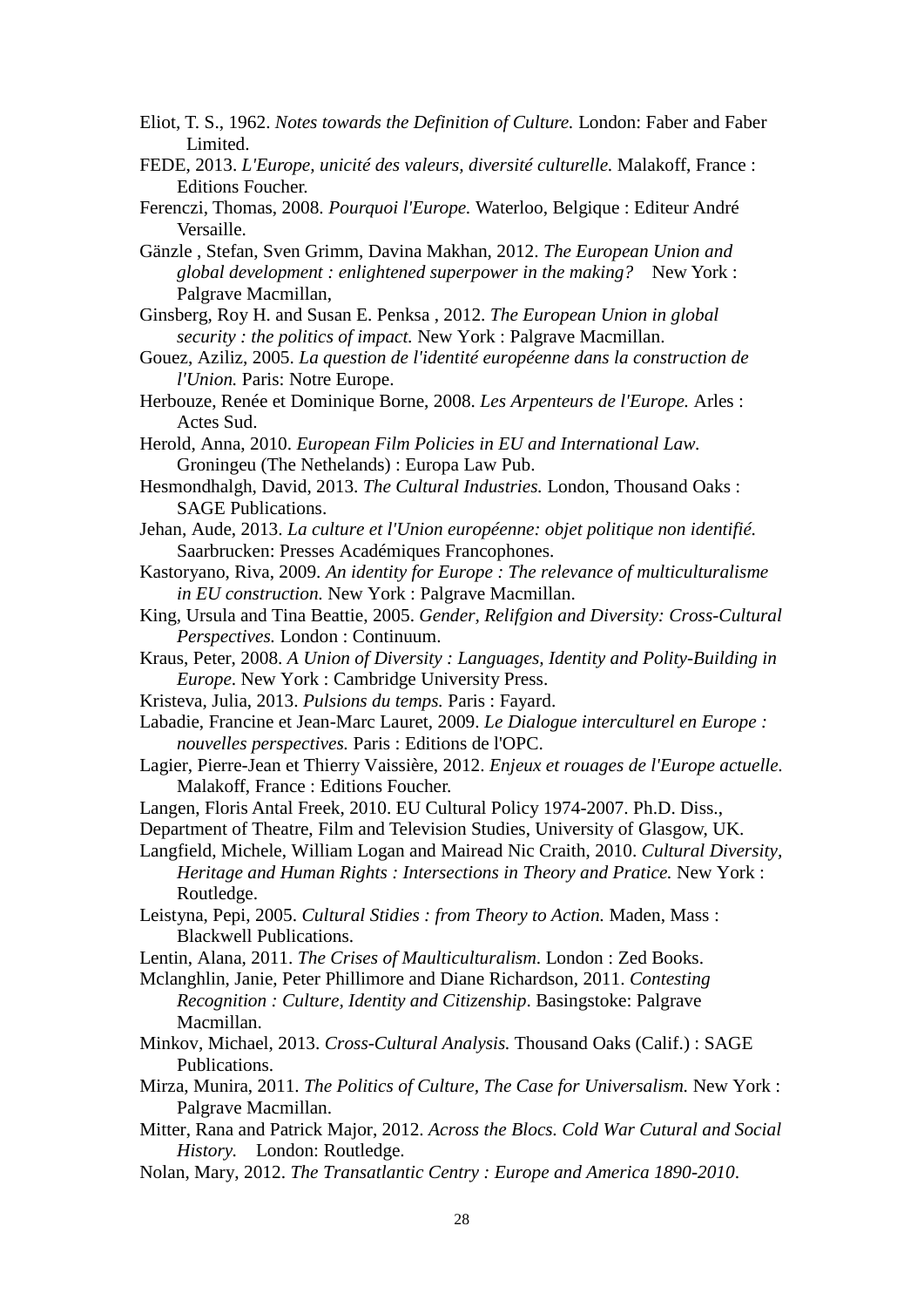Cambridge: Cambridge University Press.

- Ogée, Frédéric, 2009. *Diderot and European Culture.* Oxford : Voltaire Foundation.
- Pagden, Anthony, 2002. *The Idea of Europe: From Antiquity to the European Union.*  **New York: Cambridge University Press.**
- Pager, Sean and Adam Candeub, 2012. *Transnational Culture in the Internet Age.* Cheltenham, UK : Edward Elgar.

Partager des cultures, 2008. *Les Aventuriers de la culture,* Paris: CultureFrance.

- Patry, Jean-Jacques, Nicole Vilboux et Philippe Gros, 2010. *L'élaboration d'une culture stratégique européenne dans le domaine aérospatial.* Paris: Fondation pour la Recherche Stratégique.
- Peterson, John and Michael Shackleton, 2012. *The institutions of the European Union.*Oxford, New York : Oxford University Press.
- Pire, Jean-Miguel, 2000. *Pour une politique culturelle européenne.* Paris: Fondation Robert Schuman.
- Pollack, Detlef, 2003. *Political Culture in Post-Communist Europe*. UK :Ashgate Pub Ltd.
- Poirrier, Philippe, 2013. *La politique culturelle en débat: Anthologie, 1955-2012.* Paris : La Documentation française.
- Rivi, Luisa, 2007. *European Cinema after 1989.* New York : Palgrave Macmillan.
- Saez, Jean-Pierre et Guy Saze, 2012. *Les nouveau enjeux des politiques culturelles : Dynamiques européennes*. Paris : La Découverte.
- Rocher, Guy, 1992. *Introduction à la sociologie générale.* Paris: Editions Hurtubise Itée.
- Sassatelli, Monica, 2009. *Becoming Europeans : Cultural identiry and cultural policies.* New York : Palgrave Macmillan.
- Shaffer, Marguerite, 2008. *Public Culture, Diversity, Democracy, and Community in the United States*. Philadelphia: University of Pennsylvania Press.
- Skorstad, Egil, 2009. *Flexible Organisations and Newworking Iife : A European Perspective*. England : Ashgate.
- Sticht, Pamela. *Culture européenne et Europe des cultures : Les enjeux actuels de la politique culturelle européenne.* Paris : L'Harmattan.
- Sweet, William, George McLean, 2008. *The Dialogue of Cultural Traditions: A Global Perspective.* Washington, D.C : Council of Research in Value and Philosophy.
- Tardiff, Jean et Joëlle Farchy, 2006. *Les enjeux de la mondialisation culturelle.* Paris : Hors Commerces.
- Throsby, David, 2010. *The Economics of Cultural Policy.* New York : Cambridge University Press.
- Tylor, Edward Burnett, 1970. *Religion in Primitive Culture.* Gloucester, Mass: Peter Smith.
- Williams, Raymond, 1976. *A Vocabulary of Culture and Society.* New York: Oxford University Press.
- Wilson, Kevin and Jan der Dussen, *The History of the Idea of Europe.* New York: Routledge.
- Wintle, Michael, 1996. *Culture and Identity in Europe*. Aldershot, Avebury Press.
- Wyer, Robert, Chi-yue Chiu and Ying-yi Hong, 2009. *Understanding Culture : theory, research, and application.* New York : Psychology Press.
- Zelnik, Nora, 2008. *Les aventuriers de la culture.* Paris : Naive CulturesFrance.
- Zetterholm, Staffan, 1994. *National Cultures and European Integration.* Oxford : Providence, R.I. Berg.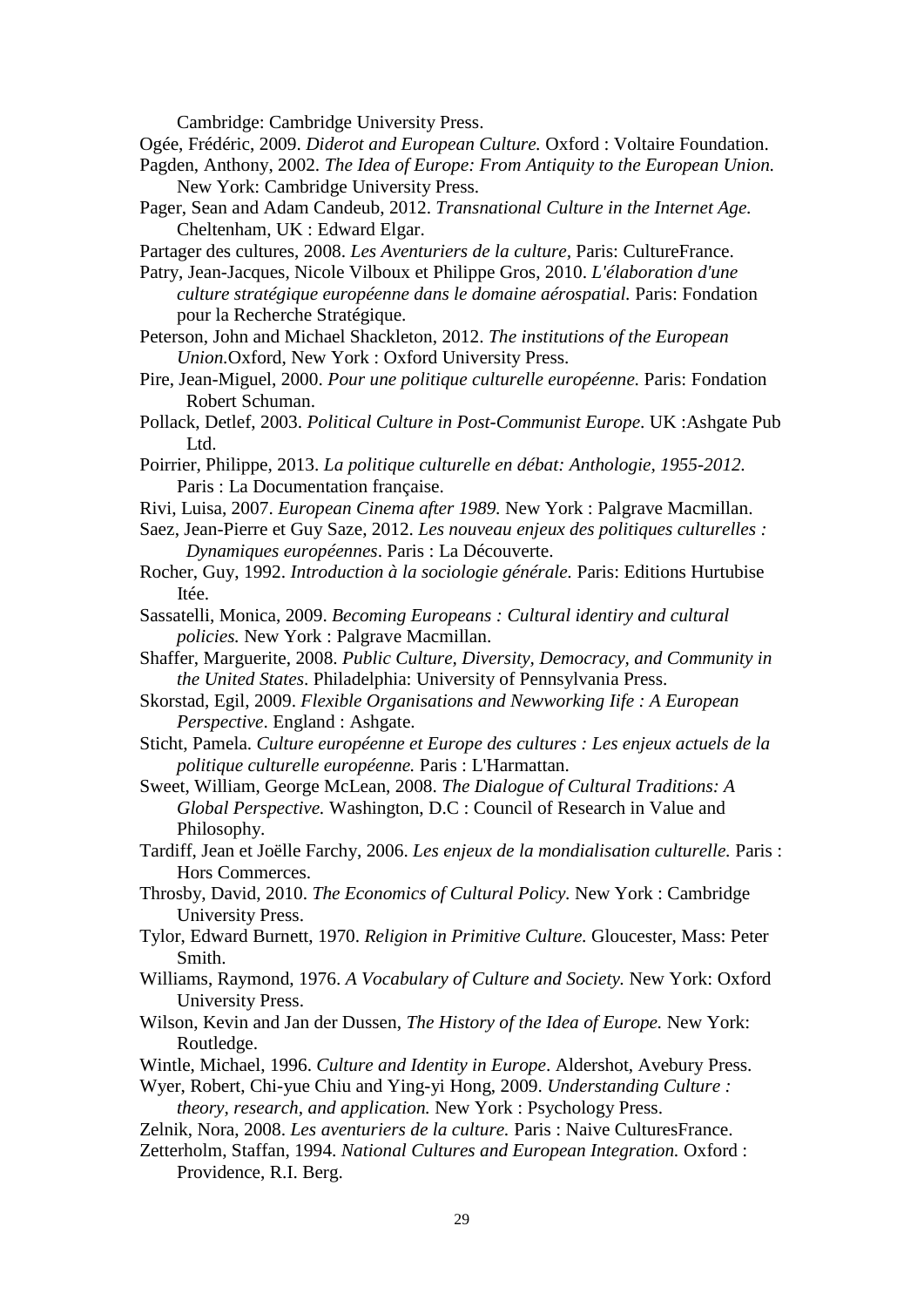#### 二、期刊論文

Autissier, Anne-Marie, 2000. "Culture, communication, quels enjeux pour l'Europe?" *Communication et organisation,* Vol. 17, pp. 2-5.

Campell, Peter, 2011. "Creative industries in a European Capita; of Culture," *International Journal of Cutural Policy,* Vol. 17, No. 5, pp. 510-522.

Fitjar, Rune Dahl, Hilmar Rommetvedt and Christin Berg. 2013. "European Captals of Culture: elitism or inclusion? The case of Stavanger," *International Journal of Cutural Policy,* Vol. 19, No. 1, pp. 63-83.

Gray, Clive, 2012. "Democratic cultural policy: democratic forms and policy consequences," *International Journal of Cutural Policy,* Vol. 18, No. 5, pp. 505-518.

Guerin, Marie-Anne, 2008. "Le patrimoine culturel, instru,emt de la stratégie de légitimation de l'Union européenne," *Politique européenne,* N. 25, pp. 231-251.

Lahdesmaki, Tuuli, 2012. "Rhetoric of unity and cultural diversity inthe making of European cultural identity," *International Journal of Cutural Policy,* Vol. 18, No.1, pp. 59-75.

Lager, Carole, 2005. "L'euro, symbole d'identité européenne," *Etudes internationales,* Vol. 36, No. 1, pp. 61-82.

- Mégie, Antoine et Frédéric Mérand, 2013/1. "L'Union européenne et le nouvel équilibre des puissances," *Politique européenne,* No. 39, pp. 9-21.
- Perrineau, Pascal, 1975. "Sur la notion de culture en anthropologie," *Revue française de science politique,* 25e année, No. 5, pp.946-968.
- Princen, Sebastiaan, 2011. "Agenda-setting strategies in EU policy processes," *Journal of European Public Policy,* Vol. 18, No. 7, pp. 927-943.

Reinaard, Wolfgang, 2008. "Qu'est-ce que la culture politique européenne? Fondement d'une anthropologie historique politique," *Trivuim,* No. 2, pp. 2-22.

Sartre, Jean-Paul, 1949. "Défense de la culture française par la culture européenne," *Politique étrangère,* N. 3, pp. 233-248.

Sassatelli, Mnica, 2002. "Imagined Europe: The Shaping of a European Cultural Identy Through EU Cultural Policy," *European Journal of Social Theory,* Vol. 5, No. 4, pp. 435-451.

Sassatelli, Monica, 2007/spring. "THE ARTS, THE STATE, AND THE EU Cultural Policy in the Making of Europe," *Berghahn Journals*, Vol. 51, No. 1, pp. 28-41.

Shore, Cris, 2001/1. ""In uno plures" (?) EU Cultural Policy and the Governance of Europe," *Cultural Analysis*, Vol. 5 , pp. 7-26.

Vestheim, Geir, 2012. "Cultural policy and democracy: an introduction," *international Journal of Cutural Policy,* Vol. 18, No. 5, pp. 493-504.

## 三、官方文件

Assemblée nationale, *Rapport d'information sur l'Europe de la culture.* Paris: Assemblée nationale, mars 2012.

Assemblée nationale, *Rapport sur la proposition de résolution européenne relative au respect de l'exception culturelle.* Paris: Assemblée nationale, avril 2013.

- Conseil de l'Europe, *Culture européenne : identité et diversité.* Strasbourg : Musée d'Art Moderne et Contemporain, septembre, 2005.
- European commission, *The European Agenda for Culture - progress towards shared goals.* Commission Working Document, COM(2010)390, Brussels, 19.7.2010.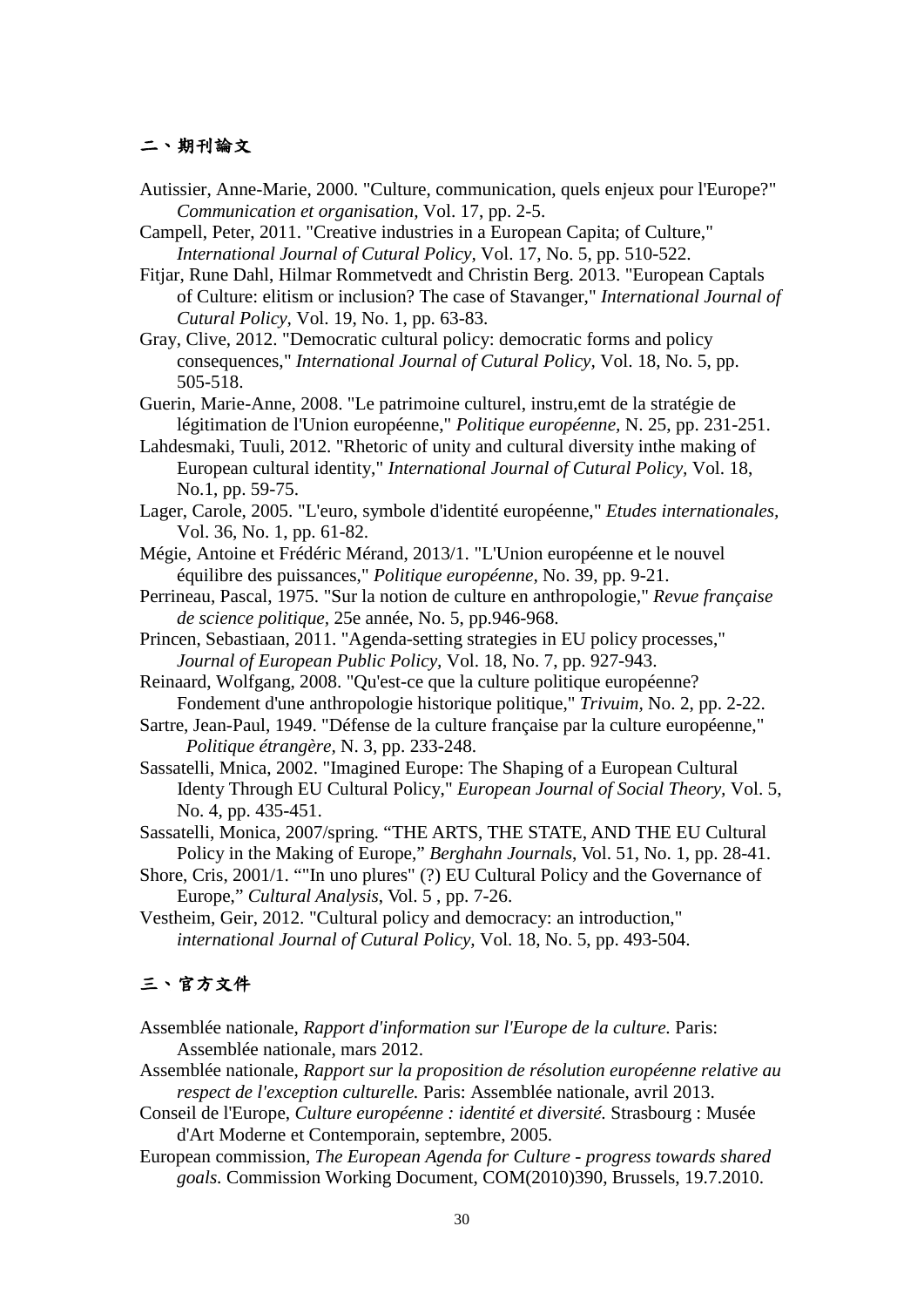La Commission européenne, *La culture en mouvement - Le Programme Culture 2007-2013.* Luxembourg : Office des publications de l'Union européenne, 2010. Ministère de la Culture (France), *Pour une nouvelle stratégie culturelle extérieure de l'Union européenne : Communication de la France.* Décembre 2009, 28p.

## 四、碩、博士論文

Carpano, Eric, 2008. *L'enjeu de l'institutionnalisation d'une politique culturelle communautaire.* Mémoire de recheche, Institut d'Etudes Politiques de Toulouse. Langen, Floris Antal Freek, 2010. *EU Cultural Policy 1974-2007*. PhD Diss.,

 Department of Theatre, Film and Television Studies, University of Glasgow, UK. Parisotto, Laura, 2012. *Culture, identité, Europe: un noeud borroméen?* Mémoire du Masteur en études européennes, Institut européen de l'Université de Genève.

### 五、網際網路

聯合國網址 <http://untreaty.un.org/>

- 歐盟官方網址 <http://www.consilium.europa.eu/>
- 歐洲聯盟執委會 [http://ec.europa.eu](http://ec.europa.eu/)

歐洲議會 [http://europarl.eu.int](http://europarl.eu.int/)

歐洲理事會 [http://www.coe.int](http://europarl.eu.int/) 

法國外交部 [http://www.france.diplomatie.fr](http://www.france.diplomatie.fr/)

舒曼基金會 [http://www.robert-schuman.org](http://www.robert-schuman.org/)

比利時歐洲政策研究中心 http://www.epc.eu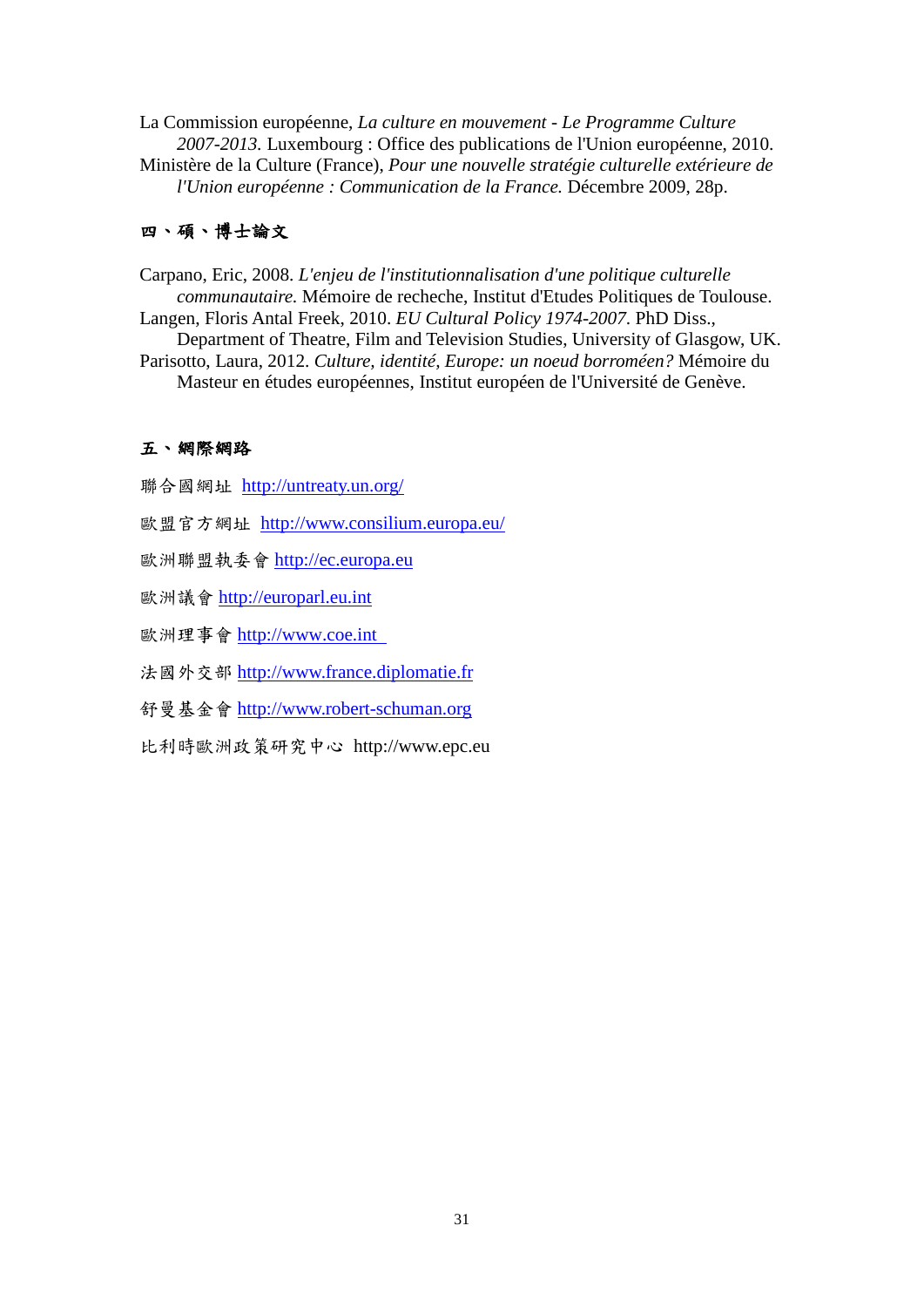## 科技部補助專題研究計畫執行國際合作與移地研究

## 心得報告

| 計畫編號       | MOST $103 - 2410 - H - 004 - 063 -$ |                 |                          |  |  |
|------------|-------------------------------------|-----------------|--------------------------|--|--|
| 計畫名稱       | 歐洲聯盟推動建構共同文化政策的發展與挑戰:兼論             |                 |                          |  |  |
|            | 歐美自由貿易中「文化例外」之因素                    |                 |                          |  |  |
| 出國人員<br>姓名 | 張台麟                                 | 服務機<br>構及職<br>稱 | 國立政治大學歐洲語文<br>學系教授兼歐盟中心主 |  |  |
|            |                                     |                 | 任                        |  |  |
| 出國時間       | 104 年 10<br>月7日至                    | 出國地             | 法國巴黎、比利時布魯塞              |  |  |
|            | 104年10月<br>16E                      | 點               | 爾(歐盟總部)。                 |  |  |
| 出國研究       | │實驗 ▌田野調查│  採集樣本│  國際合作研究           |                 |                          |  |  |
| 目的         | 使用國外研究設施                            |                 |                          |  |  |

日期: 105 年 1 月 14 日

一、執行國際合作與移地研究過程

(一) 本計畫執行移地研究之背景

 如眾所周知,歐洲聯盟成立初期在推動政經統合的過程當中,文化事務或政 策的範圍並非是考量的重點。雖然,所有的創始會員國在 1954 年之時皆有參與 「歐洲理事會」這個泛歐國際組織並簽署「歐洲文化公約」;1957 年「歐洲共同 體」條約第 151 條中也提出了文化合作的內容,但限於各國間認知之差異與時空 背景,這個面向一直受到輕忽,直到1972年開始才有所轉變。1972年起,歐洲 議會正式成立「文化與青年事務委員會」,而部長理事會下也開始設有「文化事 務部長會議」以負責推動文化事務的合作。1992 年的「歐洲聯盟條約」中才開 始將文化事務正式納入合作的範圍並設定了若干目標。2009 年的「里斯本條約」 可說才真正的將推動共同文化政策的目標予以法制化及具體化,條約中除了確認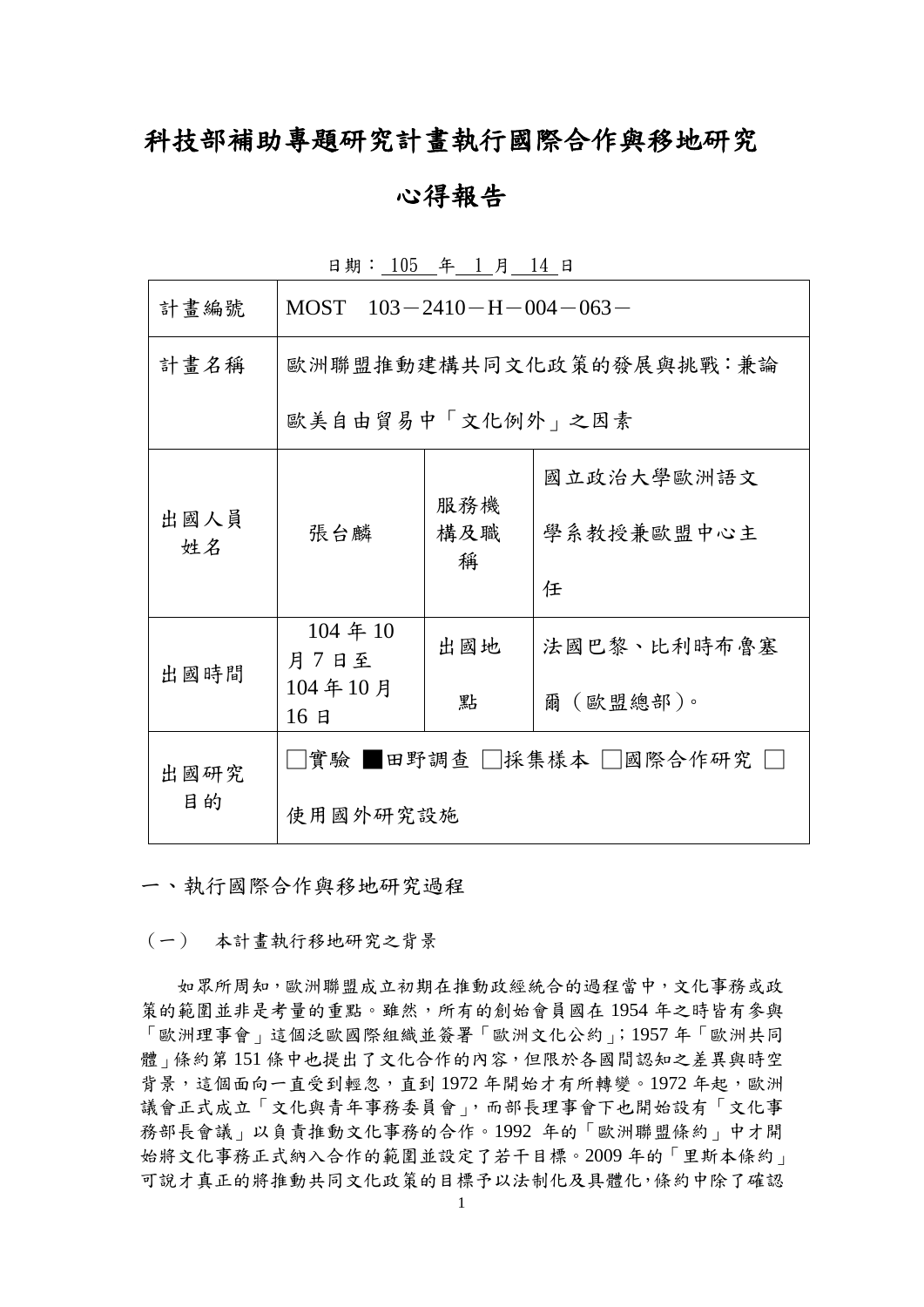文化在歐洲統合的重要基石之外,同時更提出了建構共同文化政策的實踐策略。 事實上,歐盟近年來已經由若干「歐洲文化遺產日」、「歐洲文化首都」以及「歐 洲文創計畫,等計畫,積極推動歐盟的文化合作以建構歐洲文化政策。此外,歐 洲議會也於 2013 年 11 月 19 日表決通過了一個 7 年期的「創意歐洲 2014-2020 計畫,的預算,顯示出歐盟建構共同文化政策的決心。不過,由於歐盟各會員國 之間的歷史文化基礎與特色仍有相當大的差異,同時歐洲人民對歐洲文化的認同 也有相當多元的思維與理想,因而歐盟在推動建構共同文化政策上仍有許多困難 與挑戰。再者,隨著全球貿易自由化的潮流與衝擊,就在歐盟與美國雙方擬於 2013 年 7 月 1 日展開簽署「跨大西洋貿易與投資夥伴關係」((The Transatlantic Trade and Investment Partnership - TTIP)協定談判之前夕,在法國的主導且以「文 化例外 | (Exception culturelle)的名義之下,歐盟理事會 (Council of the European Union)於 6 月 14 日宣佈有關文化視聽產業將不納入談判及協議的內容,如此一 來似凸顯出文化保護政策與自由貿易兩者間的矛盾,其中所反應出的問題與影響 也值得探討。在此背景之下,本研究的研究重點包括,第一是歐盟推動文化合作 與建構文化政策的歷史沿革與發展;第二是歐盟在推動建構共同文化政策上所制 定的法理依據與規範;第三是歐盟在推動與執行各項策略與計畫的成效評估與面 臨之挑戰;第四是歐美自由貿易協定談判中有關「文化例外」的因素與可能產生 之影響。最後,本研究期望經由對歐盟建構共同文化政策的發展與策略之了解以 及對「文化例外」議題之掌握進而對我國未來規劃並推動文化政策上將提供具體 且具前瞻性的研析與建議。

如上所述,本研究係探討歐洲聯盟統合發展之下,其推動建構共同文化政策 的發展沿革、歐盟推動文化政策相關的法理基礎、政策的推動過程、執行與實務 層面的特色以及所遭遇之困難等加以深入研究。其次,則從比較研究的方法為 輔,從臺灣的觀點,隨著經濟發展與民主政治的成熟,文化多樣性的理念與實踐 也日益受到國人的重視。2013 年文化部在組織再造中脫穎而出更顯示出文化政 策在國家發展中所扮演的重要角色。在如此的背景之下,我國應該如何與國際文 化發展潮流接軌,如何面對或認識文化多樣性的理念,如何借鏡歐盟之經驗擬定 前瞻性且可行之政策實屬重要。在研究過程中,雖然在歐盟官方文件或相關的正 式資料可以容易的獲得,但並不足以依此而能做嚴謹的學術研究與客觀比較,特 別是此項研究的議題與內容也是呈現持續發展的態勢,如何同時兼顧理論、政策 與實際、執行兩個層面而不失之偏頗,則是一個重要的課題。

有鑑於此,申請人認為此項研究必需經由實地的訪視考察始能有更深入且更 中肯的成果並提升其在學術與實務的價值和貢獻。申請人預計以 10 日之工作時 間親自前往法國巴黎和比利時布魯塞爾歐盟總部所在地直接蒐集閱讀並購置大 量相關資料或書籍(特別是若干歐洲政黨領袖、歐洲議會議員、新聞記者、政治 觀察家、相關文化組織或社團以及學者專家所出版的多元刊物)之外,同時藉此 與法國(特別是針對法國所主導的「文化例外」的議題)及比利時之國會議員、 相關之歐盟部長理事會、歐盟執委會官員、歐洲議會議員、歐洲政黨人士、學術 文化機構及智庫學者專家進行直接交流與溝通。由於申請人熟諳法文及英文,且 自 95 學年度起亦為本校與歐盟合作之莫內教學模組計劃(European Module, Jean Monnet Action) 主持人, 2015 年 6 月起亦負責政大歐盟中心計書, 故此項考察 與訪談不但可以獲得更多元、深入且完整之資訊,同時亦可有效達成並展現此項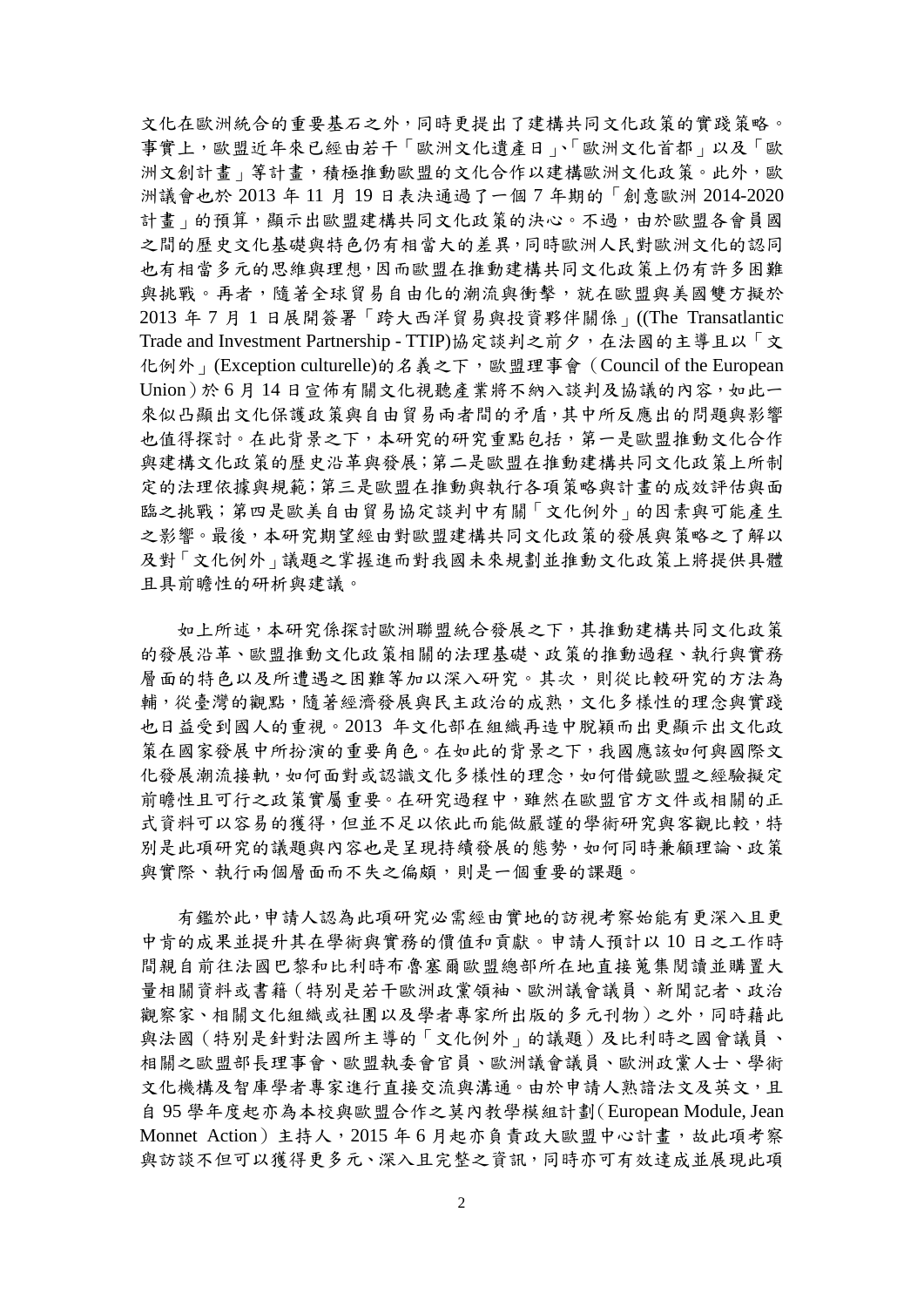研究之成果。在研究過程中,雖然在歐盟官方文件或相關的正式資料可以容易的 獲得,但並不足以依此而能做嚴謹的學術研究與客觀比較,特別是此項研究的議 題與內容也是呈現持續發展的態勢,如何同時兼顧理論、政策與實際、執行兩個 層面而不失之偏頗,則是一個重要的課題。有鑑於此,申請人認為此項研究必需 經由實地的訪視考察始能有更深入且更中肯的成果並提升其在學術與實務的價 值和貢獻。再者,隨著 2014 年 11 月新任歐盟執委會主席容克(Jean-Claude Junker) 以及新任主管文教及青年事務執委會委員納瓦拿西斯(Tibor Navracsics)的正式 上任,歐盟共同文化政策的最新發展與策略更需要進一步的密切觀察。

(二) 本計畫執行移地研究之過程

1、 移地研究之時間:2015年10月7日(週三)至2015年10月16日(週五)共9 天(其中搭機行程2天)。

2、 訪談學術機構之專家及學者:在法國巴黎期間,10月8日下午訪問了法國國 際關係與戰略研究中心(Institut des Relations Internationales et Stratégiques - IRIS) 研究員、教授且兼外交事務網站(Diploweb)負責人、也是歐盟事務專家維爾路斯 (Pierre Verluise)。另亦拜訪法國舒曼基金會(Fondation Robert Schuman)、法 國戰略研究基金會(Fondation pour la recherche stratégique – FRS)巴士克研究員 (Xavier Pasco)以及法國21世紀亞洲基金會(Fondation Asie 21)負責人布榭女 士(Catherine Bouchet-Orphelin)等人會面並就「法國、歐盟與文化例外」議題 交換意見。10月9日上午赴法國國防部戰略研究院(IRSEM)參訪並與夏里翁院 長(Frédéric Charillon)、退休海軍准將摩赫爾執行長(Jean-François Morel)、 研究主任戴特格洛迪(Benoit de Tréglodé)以及研究員貝倫杜瓦絲(Marine Peron-Doise)等專家就「政治與文化例外」議題舉行座談。10月12日應邀赴法國 中部克雷蒙費宏市(Clermont-Ferrand)歐維爾尼大學(Université d'Auvergne) 法政學院專題講座並與院長貝特朗教授(Christine Bertrand)、副院長包段恩教 授(Marie-Elisabeth Baudoin)以及朗特羅教授(Caroline Lantero)等就「歐盟法 治與文化政策」舉行座談會。10月13日上午與巴黎大學敘利亞裔退休榮譽教授塔 汗(Bassan Tahham)會面並就「文化融合與宗教衝突」議題交換意見。10月13 日中午赴湯馬士摩爾基金會(Institut Thomas More)並與副主席戴里翁尼耶爾女 士(Christiane de Livonnière)、執行長勒蘇(Jean-Thomas Lesueur)以及前國防 部長米雍(Charles Millon)會面且就「歐盟的文化認同危機」舉行會談。同日下 午赴法國國際關係研究中心(IFRI)與研究員范文麗(Alice Ekman)及塔吉斯 (Mathieu Tardis)並就「歐盟移民問題與文化認同」舉行座談。10月14日上午 與戴洛基金會(Institut Jacques Delors)資深研究員法布莉女士(Elvire Fabry)就「當 前歐美自由貿易協定談判以及文化產品爭議」進行電話訪談。下午與巴黎第一大 學政治系退休榮譽教授左必布(Charles Zorgbibe)會面並就「歐洲文化認同危機」 交換意見。

二、研究成果

(一)經由此次移地研究並實際與相關專家學考者訪談,計畫主持人更能對歐盟 推動建構共同文化政策、制度以及執行策略有進一步的了解與掌握。特別是近期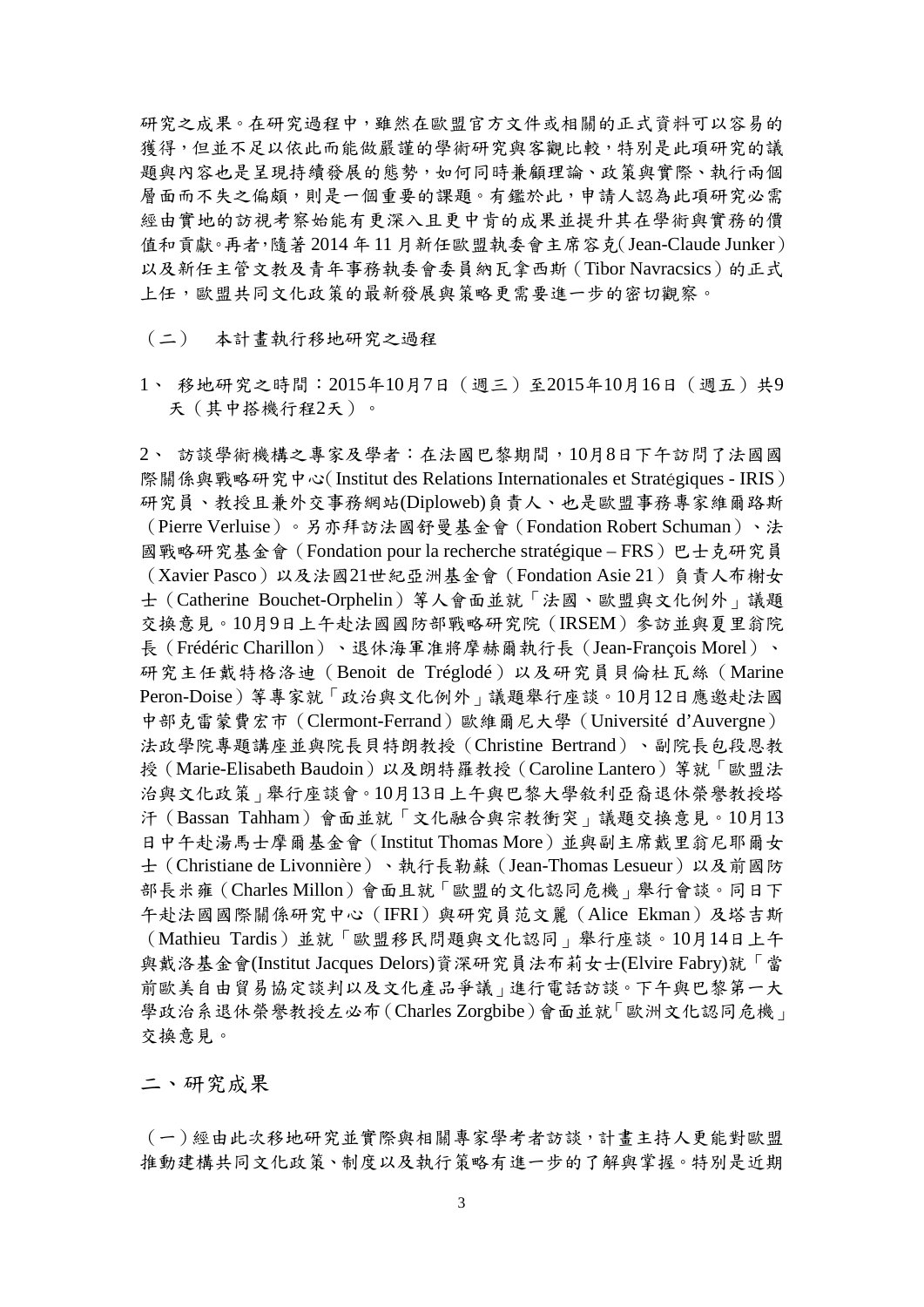2016 年 1 月 17 日及 23 日歐盟在波蘭弗羅茨瓦夫(Wroclaw)以及西班牙聖賽巴 斯提(Saint Sebastian)兩個獲選為歐洲文化首都城市舉行一系列的慶祝活動更 具意義。誠如納瓦拿西斯執行委員所強調的,歐洲文化之都的活動可說是歐盟共 同文化政策中最熱烈且最有共識的一個活動,未來要依此將歐盟的文化活動與文 化創新與產業提升更結合以促進歐盟整體的經濟成長與就業。

(二)研究發現與成果

1、歐洲聯盟成立初期在推動政經統合的過程當中,經濟復甦與安全穩定是當務 之急,而文化事務或政策的範圍並非是考量的重點。雖然,所有的歐洲共同體創 始會員國在 1954 年之時皆有參與「歐洲理事會」(The Council of Europe)這個 泛歐國際組織並簽署「歐洲文化公約」(European Cutural Convention);1957 年「歐洲共同體」條約第 151 條中也提出了文化合作的內容,但限於各國間認知 之差異與時空背景,這個面向一直受到輕忽,直到 1972 年開始才有所轉變。1972 年起,歐洲議會正式成立「文化與青年事務委員會」,而部長理事會下也開始設 有「文化事務部長會議」以負責推動文化事務的合作。1992 年的「歐洲聯盟條 約」中才開始將文化事務正式納入合作的範圍並設定了若干目標。2009 年的「里 斯本條約」可說才真正的將推動共同文化政策的目標予以法制化及具體化,條約 中除了確認文化在歐洲統合的重要基石之外,同時更提出了建構共同文化政策的 實踐策略。事實上,歐盟近年來已經由若干「歐洲文化遺產日」、「歐洲文化首都」 以及「歐洲文創計書」等計書,積極推動歐盟的文化合作以建構歐洲文化政策。 此外,歐洲議會也於 2013 年 11 月 19 日表決通過了一個 7 年期的「創意歐洲 2014-2020 計書」(Programme Europe Créative 2014-2020)的預算,顯示出歐 盟建構共同文化政策的決心。不過,由於歐盟各會員國之間的歷史文化基礎與特 色仍有相當大的差異,同時歐洲人民對歐洲文化的認同也有相當多元的思維與理 想,因而歐盟在推動建構共同文化政策上仍有許多困難與挑戰。再者,隨著全球 貿易自由化的潮流與衝擊,就在歐盟與美國雙方擬於 2013 年 7 月 1 日展開簽署 「跨大西洋貿易與投資夥伴關係」協定談判之前夕,在法國的主導且以「文化例 外 | 名義之下, 集 27 國外貿部長的歐盟理事會於 2013年6月14日宣佈有關文 化視聽產業將不納入談判及協議的內容,如此一來似凸顯出文化保護政策與自由 貿易兩者間的矛盾,其中所反應出的問題與影響也值得探討。

2、基本上,里斯本條約延續了歐洲聯盟條約的規定,只是在文字與措辭方面更 為積極。首先是在歐盟條約的序言中就揭示了有關推動文化政策的主要理念。序 言中的第一段指出,當今個人不可侵犯和不可剝奪的權利以及自由、民主、平等 及法治等這些普世價值皆係基於歐洲文化、宗教及人文主義之遺產而啟發。此 外,序言中也寫到,歐盟應在尊重各會員國人民歷史、文化與傳統的基礎上加強 團結。條約中的第 3 條第 3 項中進一步規定,「聯盟應尊重其多元文化和語言的 多樣性,並確保為維護和發揚歐洲文化遺產。在此理想與目標之下,文化事務的 部份以原 151 條的架構被納入「歐盟運作條約」中的第 13 篇中並改以第 167 條 整體呈現。第167 條第1項規定,聯盟在尊重會員國和地區多樣性以及弘揚共 同文化遺產的基礎上,促進會員國文化的繁榮。第 2 項則進一步列了合作的領 域。第2項內容為,歐盟的作為旨在鼓勵會員國間之相互合作,必要時應支持與 補助會員國在下列領域之活動。包括了,增進對歐洲人民文化與歷史之認識與傳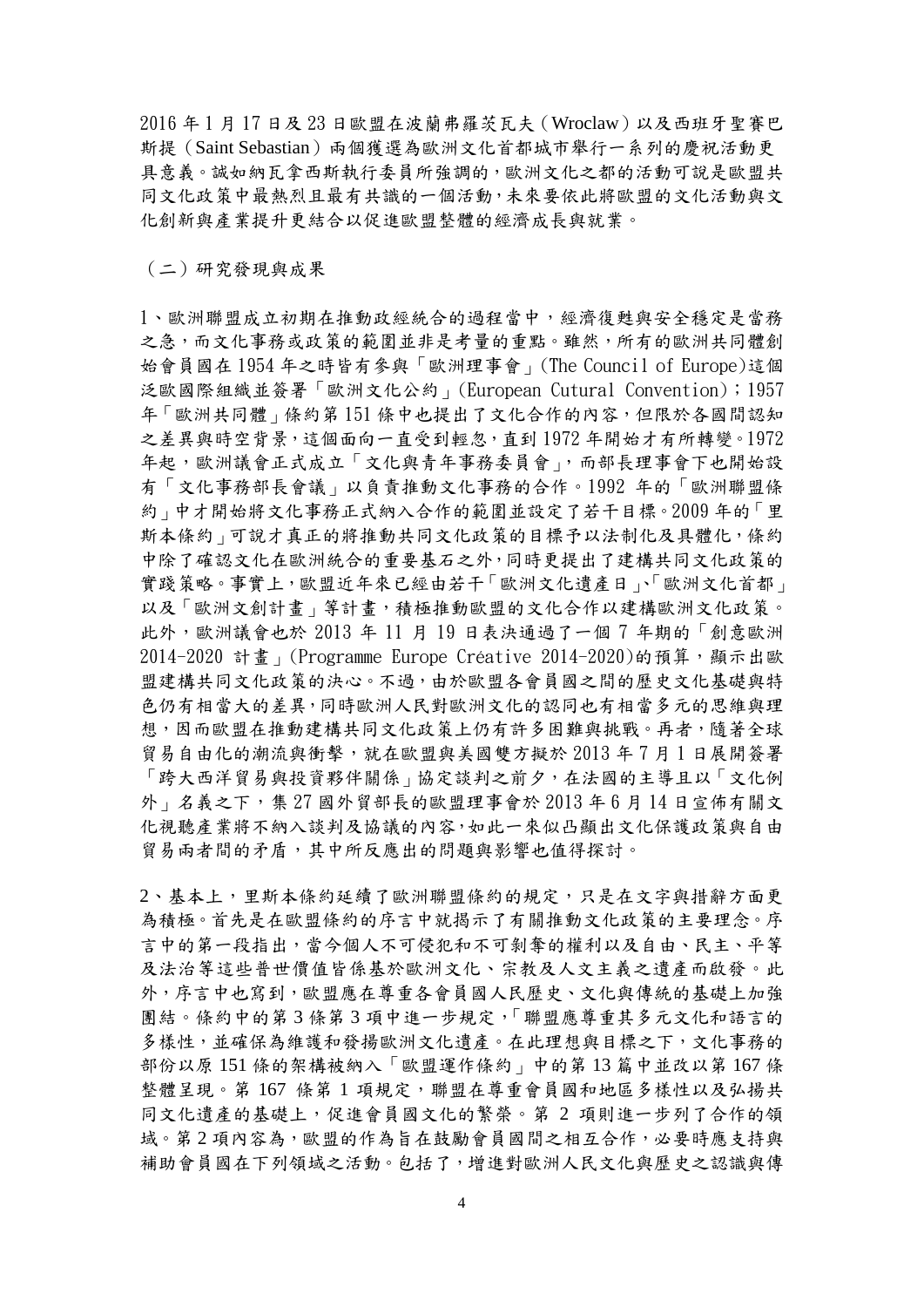播;保存與保障具歐洲意義之文化遺產;非商業性的文化交流;藝術與文學,包 括視聽領域之創作。

條約中第3項內容是強調與第三國或國際組織的文化合作。該項內容寫到, 歐盟與及其會員國應就文化領域事宜,加強與第三國以及與文化事務相關之國際 組織的合作,特別是與歐洲理事會之合作。第 3 條第 4 項則希望歐盟各機構在推 動相關事務時應考量文化的重要性。第 4 項指出,歐盟在推動條約所賦予之各項 行動中,應特別考量這些文化之多樣性。最後,第 5 項則提出了執行與運作的原 則。該項內容強調,為促進本條所擬訂目標之實現,首先歐洲議會與歐盟理事會 (亦原部長理事會)應在咨詢區域委員會後,依正常立法之程序制訂獎勵性措 施,但不包括會員國任何相關法律與規章上的調和措施。其次就是歐盟理事會應 依歐盟執委會之建議案採取相關建議作為。

 從決策程序的角度觀察,里斯本條約中雖然仍規範了「文化」為各會員國主 導的領域,但卻增加了歐洲議會的權力以及未來在歐盟理事會(部長理事會)納 入「條件多數決的」機制,如此的變革勢必有利於歐盟整體推動建構共同文化政 策。不過,我們也看到在共同貿易政策中有關文化保護政策的條款與措施。條約 第 188C條指出,倘國際貿易協定將危害到歐盟文化及語言多樣性,則有關文化 以及視聽產業之談判過程以及所達成之協議皆需經歐盟理事會以一致決通過始 得辦理。同時,在有關文化保護或數量限制的範圍中,歐盟運作條約第36條仍 沿襲原有規定。條約中寫到,基於保護具有藝術、歷史或考古價值的國寶方面的 原因,或者基於保護工商業產權方面的原因得禁止、限制進出口或過境,但此類 禁止或限制不應構成對成員國間貿易的一種任意歧視手段或者一種限制。2008 年 12 月 18 日,歐盟理事會再度修正了原有的「文化產品出口條例」並更新了產 品名單,專門規定文化產品出口許可證制度。規定任何文化產品出口需取得成員 國當局機構的批准,已經批准於歐盟內有效,成員國可以國內保護歷史文化藝術 品為由拒絕批准特定文化產品出口。[1](#page-38-0)從里斯本條約的內容來看,歐盟在推動建 構共同文化政策的目標上顯得更積極與具體。

3、在文化政策的實踐上,比較重要的應為「文化 2007-2013 計畫」以及「創意 歐洲 2014-2010 計畫」。在「文化 2000 年計畫」的基礎之下,歐盟於 2007 年再 提出了「文化 2007-2013 計畫」(Program Culture 2007-2013),希望繼續積極推動 各項文化活動與策略,一方面促進歐洲文化合作的發展,另一方面則有利於歐洲 公民意識的建構。此次通過的預算為歐元4億800萬,比上屆的計書多了許多。 「文化 2007-2013 計畫」的 3 大目標如下。第一是推動文化工作者之跨國流動: 為鼓勵文化工作者短期或長期居留他國創作,歐盟在 2007 計畫中,建構能提供 文化工作者方便、有效利用的相關資訊網絡,以便文化人才、創意的充分流通。 第二是鼓勵文化藝術產品或作品之跨國巡迴交流:藝術作品的跨國流通,牽涉到 相關稅則、保險、市場機制等等的問題,為免藝術創作者煩心於額外的成本,計 畫中針對這一方面進行協助及補助,幫助藝術家免於後顧之憂。第三則是促進跨 文化的對話:以公開、公平為基礎,促成不同文化之間的了解、對話、價值觀的 分享交流,並促進歐洲文化的整合。大體而言,文化 2007-2013 計畫比文化 2000

<span id="page-38-0"></span><sup>&</sup>lt;sup>1</sup> Le Conseil de l'Union européenne, Règlement (CE) No 116/2009 du Council Regulation(EC)No 116/2009 du 18 décember 2008 concernant l'exportation de biens culturels.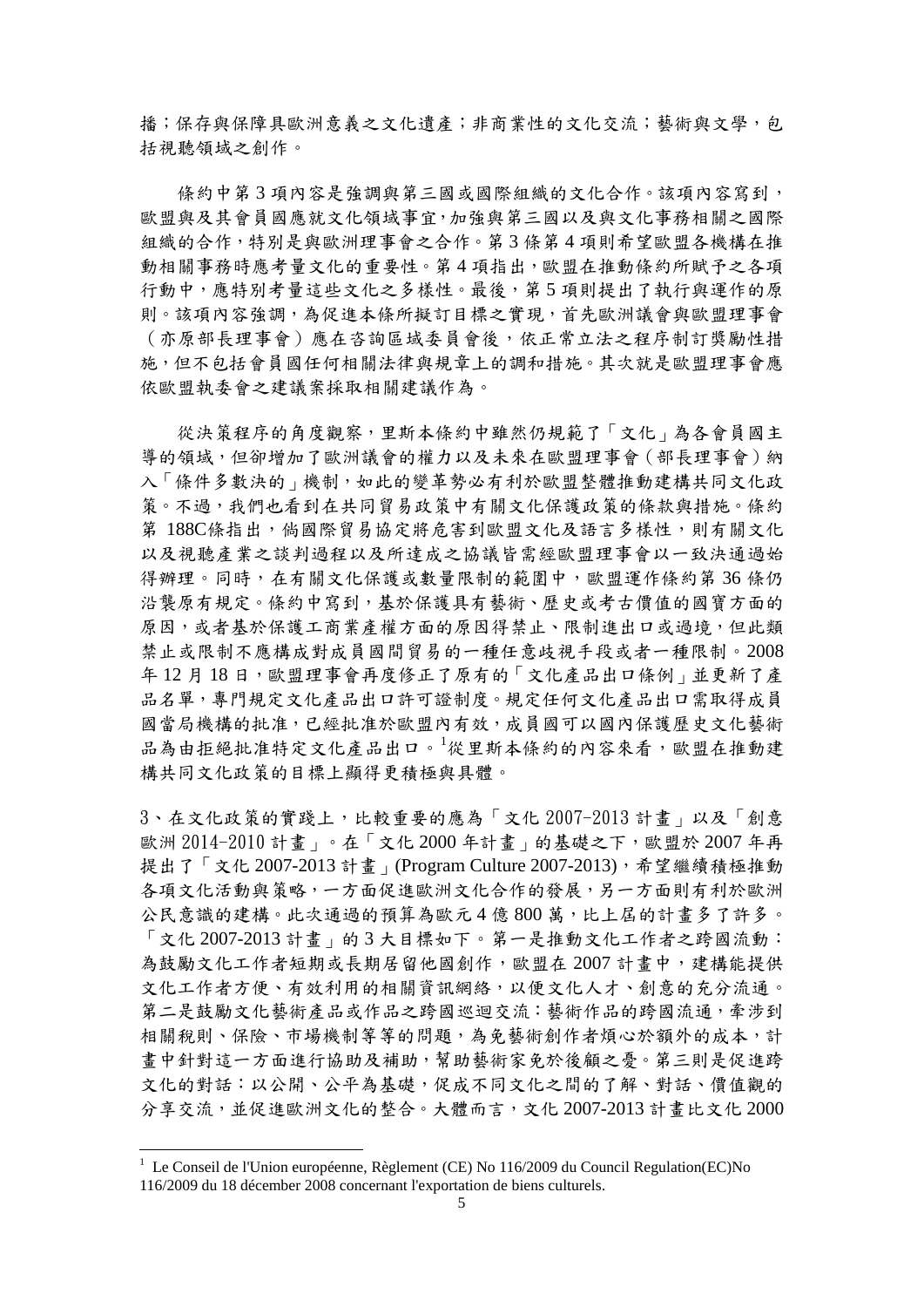計畫更為完整,主要因為該計畫在 6 年的執行與實踐經驗之下,除了各項活動更 有交集之外,同時在財政上也愈來愈整合。在最新通過的「創意的歐洲 2014-2020」 計畫中,整體預算更提高到將近 15 億歐元。

4、「創意歐洲 2014-2020」計畫結合經濟成長與就業。在維護與保存歐盟文化及 語言多樣性的原則以及提升歐洲文化與創意產業競爭力的前提之下,2013 年 11 月19日及12月5日,歐洲議會與歐盟理事會先後通過了多年期的「創意歐洲 2014-2020」計畫(Programme Europe Créative 2014-2020)以及 14 億 4 千 600 萬 歐元的預算。此項計畫除了是配合歐盟 2020 年就業與成長的策略之外,同時更 是展現出歐盟在推動建構文化認同與政策的企圖心。此項計畫可以讓歐盟 25 萬 的藝術家與文化工作者、800 部電影以及 4500 本翻譯作品等受到補助,同時也 促進歐洲文化的交流。基本上,這個計書與預算分配共有3個部份,包括了,文 化補助項目(Volet Culture);此部份約佔總預算 31%,主要是推動文化與創意的產 業。電視影視聽產業項目(Volet MEDIA),此部份約佔總預算56%,主要是對歐 洲影視產業的補助。跨領域合作項目(Volet Transsectoriel);此部份約佔總預算 13%,主要是針對文化產業中結合文化與創意產業以及影視產業跨領域合作的計 畫。

5、為了推動並加速歐盟與美國之間的貿易自由化,2013 年 2、3 月間,歐盟執 委會開始與美國接觸並就雙方簽署貿易投資夥伴協定進行談判。然而,就在歐美 雙方宣布將自 7 月 1 日起展開談判的前夕,歐盟理事會中的外貿部長會議於 2013 年 6 月 14 日做出決議指出,歐盟理事會同意依 2005 年聯合國教科文組織所頒之 文化產出多樣性公約,有關影視產業將不被列入歐盟執委會授權貿易談判的範 圍。這個名為「文化例外」的因素雖然有其正當性及合法性,但卻在雙方談判的 起步中造成相當大的陰影。雖然歐美自由貿易談判已歷經好幾回合,但此一議題 仍持續發酵。

三、建議

就臺灣而言,隨著經濟發展與民主政治的成熟,文化多樣性的理念與實踐也 日益受到國人的重視。2013 年文化部在組織再造中脫穎而出更顯示出文化政策 在國家發展中所扮演的重要角色。在如此的背景之下,歐洲聯盟推動共同文化政 策的理論與實踐值得加以研究與借鏡。此外,在面對全球化的競爭與貿易自由化 的潮流之下,我國也勢將面對「文化例外」的取捨與衝擊,如何擬定並推動符合 國家利益且優質之文化政策是一大課題。本研究擬透過對歐盟推動共同文化政策 的法理基礎與實務經驗的了解,進而對我國未來制定及推動文化政策提出前瞻性 可行性之建議。值得一提的是,隨著文化部的成立且積極推動並整合文化政策之 際,「文化國力」已構成了國家競爭力的一部份,因此基於健全文化環境、保障 人民平等參與文化之權利、尊重文化多樣性、自主性及創新性並凝聚我國之文化 價值,未來必須儘早通通「文化基本法」。

四、本次出國若屬國際合作研究,雙方合作性質係屬:(可複選)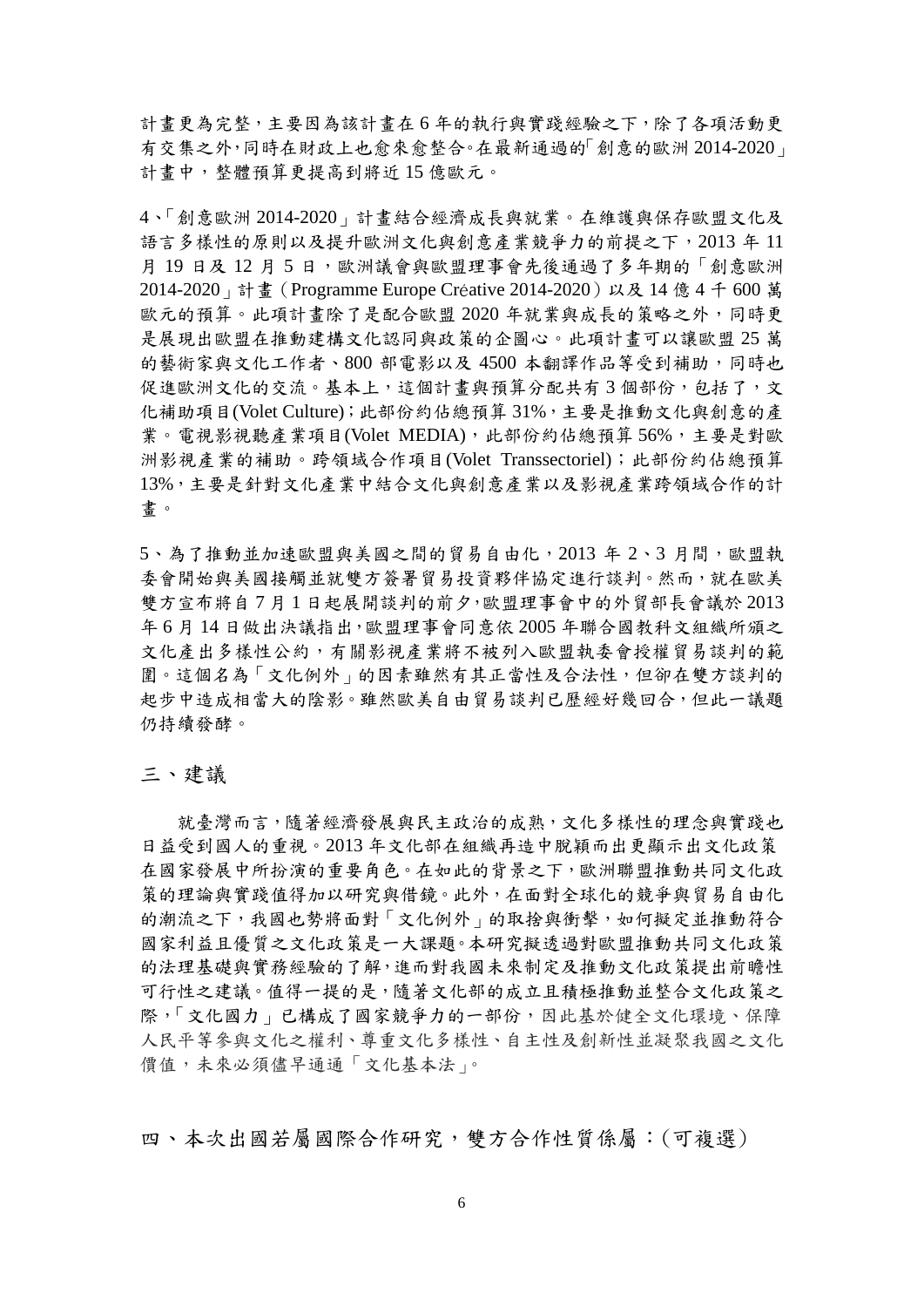□分工收集研究資料 □交換分析實驗或調查結果 □共同執行理論建立模式並驗証 □共同執行歸納與比較分析 □元件或產品分工研發 □其他 (請填寫) \_\_\_\_\_\_\_

五、其他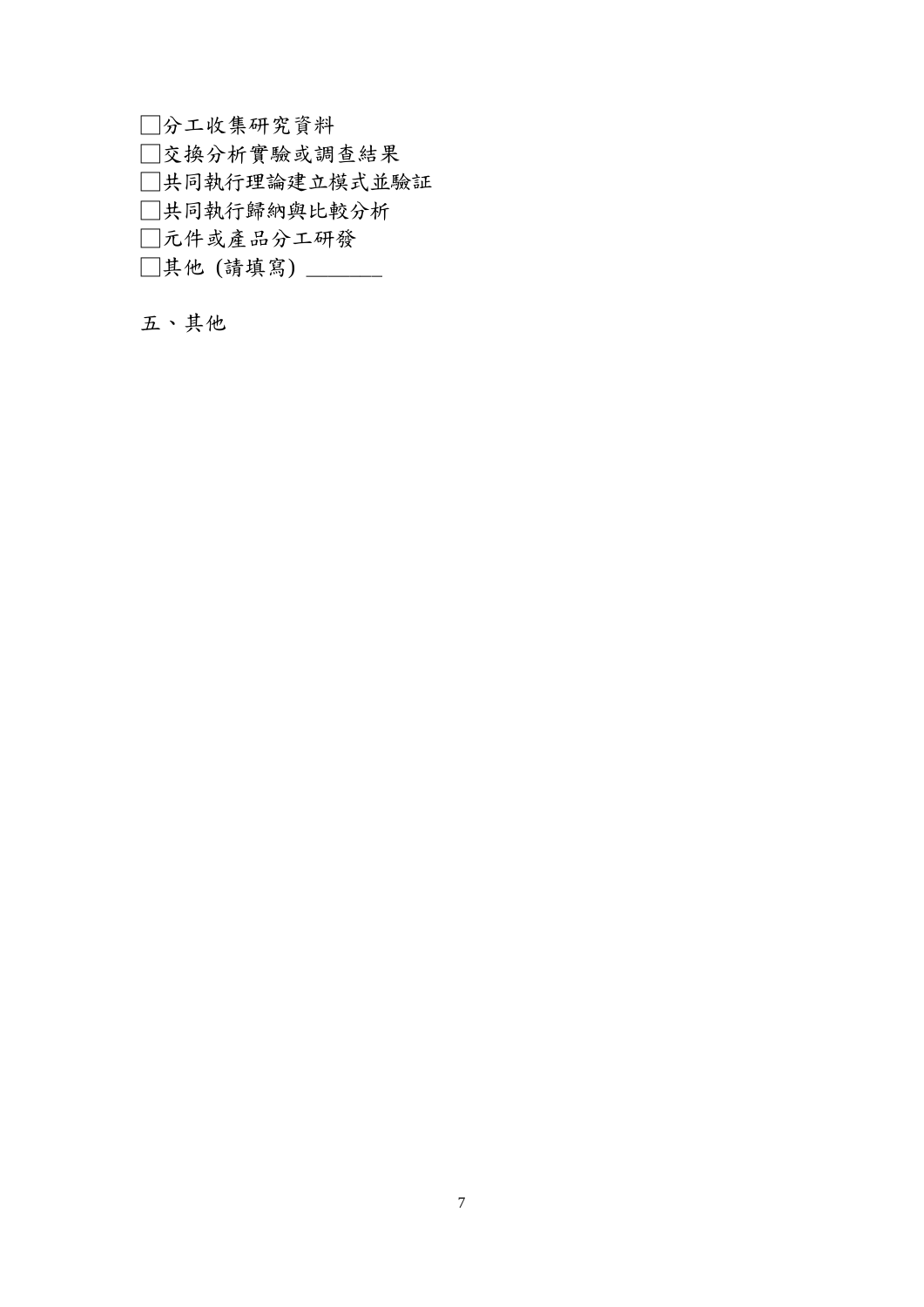科技部補助計畫衍生研發成果推廣資料表

日期:2015/12/31

|           | 計畫名稱:歐洲聯盟推動建構共同文化政策的發展與挑戰:兼論歐美自由貿易中「文化<br>例外」之因素 |  |  |  |  |  |
|-----------|--------------------------------------------------|--|--|--|--|--|
| 科技部補助計畫   | 計畫主持人:張台麟                                        |  |  |  |  |  |
|           | 計畫編號: 103-2410-H-004-063-<br>學門領域: 國際關係          |  |  |  |  |  |
|           |                                                  |  |  |  |  |  |
| 無研發成果推廣資料 |                                                  |  |  |  |  |  |
|           |                                                  |  |  |  |  |  |
|           |                                                  |  |  |  |  |  |
|           |                                                  |  |  |  |  |  |
|           |                                                  |  |  |  |  |  |
|           |                                                  |  |  |  |  |  |
|           |                                                  |  |  |  |  |  |
|           |                                                  |  |  |  |  |  |
|           |                                                  |  |  |  |  |  |
|           |                                                  |  |  |  |  |  |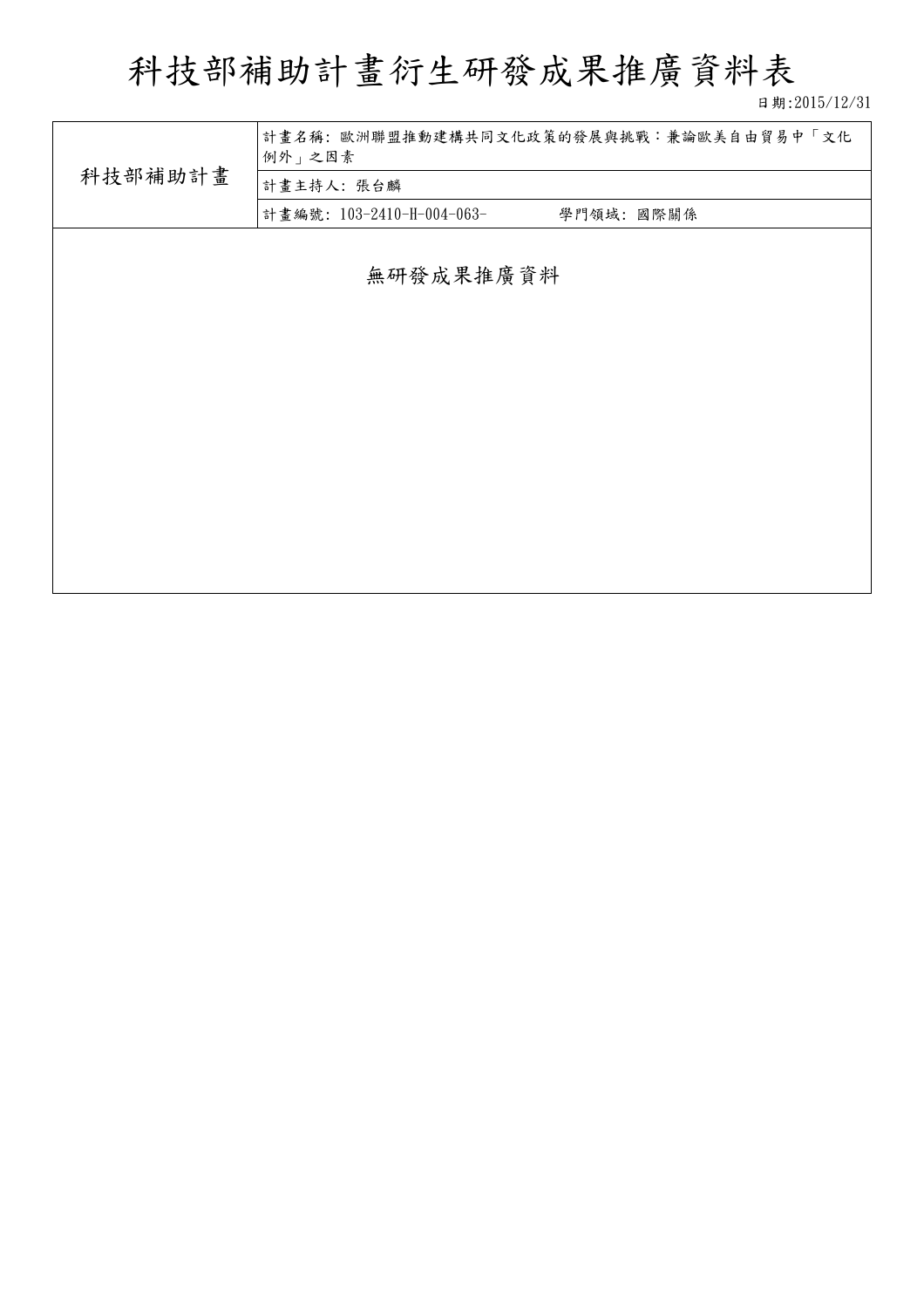103年度專題研究計畫研究成果彙整表

| 計畫主持人:張台麟                                                                                                                                                |                 |           | 計畫編號: 103-2410-H-004-063- |                    |      |     |                                         |
|----------------------------------------------------------------------------------------------------------------------------------------------------------|-----------------|-----------|---------------------------|--------------------|------|-----|-----------------------------------------|
| 計畫名稱:歐洲聯盟推動建構共同文化政策的發展與挑戰:兼論歐美自由貿易中「文化例外」之因素                                                                                                             |                 |           |                           |                    |      |     |                                         |
|                                                                                                                                                          |                 |           | 量化                        |                    |      |     | 備註 (質化說明                                |
|                                                                                                                                                          | 成果項目            |           |                           | 實際已達成 預期總達成        | 本計畫實 | 單位  | :如數個計畫共<br>同成果、成果列                      |
|                                                                                                                                                          |                 |           |                           | 數 (被接受 數 (含實際 際貢獻百 |      |     | 為該期刊之封面                                 |
|                                                                                                                                                          |                 |           | 或已發表)                     | 已達成數)              | 分比   |     | 故事等)                                    |
|                                                                                                                                                          |                 | 期刊論文      | 0                         | $\overline{0}$     | 100% |     |                                         |
|                                                                                                                                                          |                 | 研究報告/技術報告 | 0                         | $\overline{0}$     | 100% | 篇   |                                         |
|                                                                                                                                                          | 論文著作            | 研討會論文     |                           | $\mathbf{1}$       | 100% |     | 外交及國際事務<br>學院研討會。                       |
|                                                                                                                                                          |                 | 專書        |                           | $\mathbf{1}$       | 100% | 章/本 | 名稱:歐洲聯盟<br>推動建構共同文<br>化政策的發展<br>:機會與挑戰。 |
| 國內                                                                                                                                                       |                 | 申請中件數     | 0                         | 0                  | 100% |     |                                         |
|                                                                                                                                                          | 專利              | 已獲得件數     | 0                         | $\overline{0}$     | 100% | 件   |                                         |
|                                                                                                                                                          |                 | 件數        | 0                         | $\overline{0}$     | 100% | 件   |                                         |
|                                                                                                                                                          | 技術移轉            | 權利金       | 0                         | $\boldsymbol{0}$   | 100% | 千元  |                                         |
|                                                                                                                                                          |                 | 碩士生       | 0                         | $\overline{0}$     | 100% | 人次  |                                         |
|                                                                                                                                                          | 參與計畫人力<br>(本國籍) | 博士生       | $\theta$                  | $\overline{0}$     | 100% |     |                                         |
|                                                                                                                                                          |                 | 博士後研究員    | 0                         | 0                  | 100% |     |                                         |
|                                                                                                                                                          |                 | 專任助理      | 0                         | $\overline{0}$     | 100% |     |                                         |
|                                                                                                                                                          | 論文著作            | 期刊論文      | $\vert 0 \vert$           | $\overline{0}$     | 100% |     |                                         |
|                                                                                                                                                          |                 | 研究報告/技術報告 | 0                         | $\overline{0}$     | 100% | 篇   |                                         |
|                                                                                                                                                          |                 | 研討會論文     | 0                         | $\overline{0}$     | 100% |     |                                         |
|                                                                                                                                                          |                 | 專書        | 0                         | 0                  | 100% | 章/本 |                                         |
|                                                                                                                                                          | 專利              | 申請中件數     | 0                         | $\boldsymbol{0}$   | 100% | 件   |                                         |
| 國外                                                                                                                                                       |                 | 已獲得件數     | 0                         | $\overline{0}$     | 100% |     |                                         |
|                                                                                                                                                          | 技術移轉            | 件數        | 0                         | 0                  | 100% | 件   |                                         |
|                                                                                                                                                          |                 | 權利金       | 0                         | 0                  | 100% | 千元  |                                         |
|                                                                                                                                                          |                 | 碩士生       | 0                         | $\overline{0}$     | 100% |     |                                         |
|                                                                                                                                                          | 參與計畫人力<br>(外國籍) | 博士生       | 0                         | 0                  | 100% | 人次  |                                         |
|                                                                                                                                                          |                 | 博士後研究員    | 0                         | $\boldsymbol{0}$   | 100% |     |                                         |
|                                                                                                                                                          |                 | 專任助理      | $\theta$                  | 0                  | 100% |     |                                         |
| 一、獲103年度科技部補助大專院校獎勵特殊優秀人才獎勵。<br>其他成果<br>二、「2014年歐洲聯盟議會改選之研析與展望」研討會論文,2014年第3次臺灣<br>(無法以量化表達之<br>歐盟論壇, 2014年6月27日。<br>成果如辦理學術活動<br>、獲得獎項、重要國<br>際合作、研究成果國 |                 |           |                           |                    |      |     |                                         |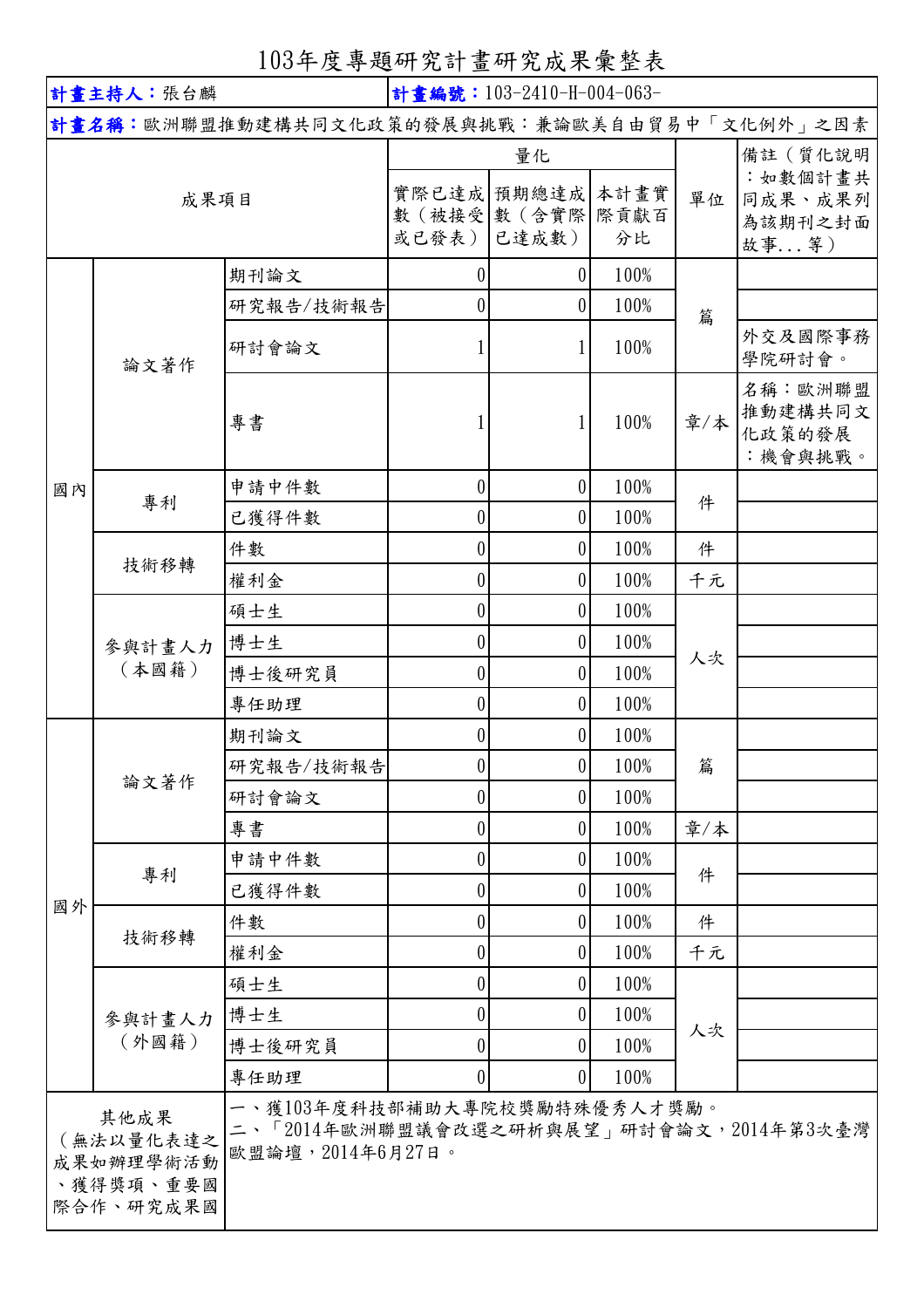|                                                       | 際影響力及其他協助<br>產業技術發展之具體<br>效益事項等,請以文<br>字敘述填列。) |    |           |
|-------------------------------------------------------|------------------------------------------------|----|-----------|
|                                                       | 成果項目                                           | 量化 | 名稱或內容性質簡述 |
| 科<br>教<br>處<br>計<br>畫<br>$\frac{1}{2}$<br>填<br>項<br>目 | 測驗工具(含質性與量性)                                   | 0  |           |
|                                                       | 課程/模組                                          | 0  |           |
|                                                       | 電腦及網路系統或工具                                     | 0  |           |
|                                                       | 教材                                             | 0  |           |
|                                                       | 舉辦之活動/競賽                                       | 0  |           |
|                                                       | 研討會/工作坊                                        | 0  |           |
|                                                       | 電子報、網站                                         | 0  |           |
|                                                       | 計畫成果推廣之參與(閱聽)人數                                | 0  |           |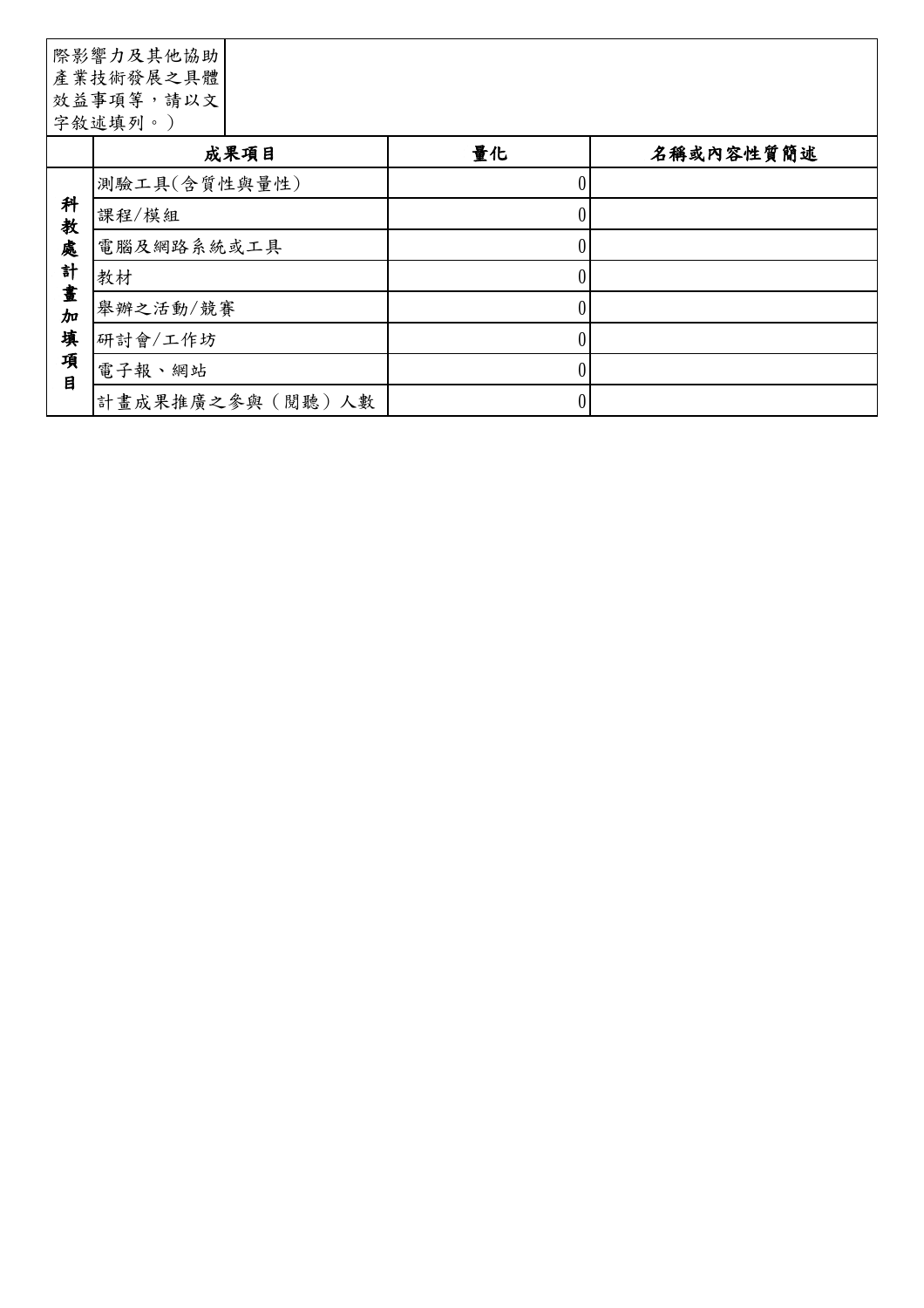# 科技部補助專題研究計畫成果報告自評表

請就研究內容與原計畫相符程度、達成預期目標情況、研究成果之學術或應用價 值(簡要敘述成果所代表之意義、價值、影響或進一步發展之可能性)、是否適 合在學術期刊發表或申請專利、主要發現或其他有關價值等,作一綜合評估。

| 1. 請就研究內容與原計畫相符程度、達成預期目標情況作一綜合評估<br>  達成目標<br>□未達成目標 (請說明,以100字為限)<br>□實驗失敗<br>□因故實驗中斷<br>□其他原因<br>說明:                                                                                                                                                                                                                                                                                                                                                                                                                                                                                                                                                                                                                                                                                                                                                                                                           |
|------------------------------------------------------------------------------------------------------------------------------------------------------------------------------------------------------------------------------------------------------------------------------------------------------------------------------------------------------------------------------------------------------------------------------------------------------------------------------------------------------------------------------------------------------------------------------------------------------------------------------------------------------------------------------------------------------------------------------------------------------------------------------------------------------------------------------------------------------------------------------------------------------------------|
| 2. 研究成果在學術期刊發表或申請專利等情形:<br>論文:□已發表 ■未發表之文稿 □撰寫中 □無<br>專利:□已獲得 □申請中 ■無<br>技轉:□已技轉 □洽談中 ■無<br>其他: (以100字為限)                                                                                                                                                                                                                                                                                                                                                                                                                                                                                                                                                                                                                                                                                                                                                                                                        |
| 3. 請依學術成就、技術創新、社會影響等方面,評估研究成果之學術或應用價值 <br>(簡要敘述成果所代表之意義、價值、影響或進一步發展之可能性) (以<br>$500$ 字為限)<br>如眾所周知,歐洲聯盟成立初期在推動政經統合的過程當中,文化事務或政策<br>的範圍並非是考量的重點。雖然,所有的創始會員國在1954年之時皆有參與「<br>歐洲理事會   這個泛歐國際組織並簽署「歐洲文化公約   ;1957年「歐洲共同 <br>體   條約第151條中也提出了文化合作的內容,但限於各國間認知之差異與時<br>空背景,這個面向一直受到輕忽,直到1972年開始才有所轉變。1972年起,歐<br>洲議會正式成立「文化與青年事務委員會」,而部長理事會下也開始設有「文」<br>化事務部長會議 的以負責推動文化事務的合作。1992年的「歐洲聯盟條約」中<br>才開始將文化事務正式納入合作的範圍並設定了若干目標。2009年的「里斯本<br>條約   可說才真正的將推動共同文化政策的目標予以法制化及具體化,條約中<br>除了確認文化在歐洲統合的重要基石之外,同時更提出了建構共同文化政策的<br>實踐策略。事實上,歐盟近年來已經由若干「歐洲文化遺產日」、「歐洲文化」<br>首都   以及「歐洲文創計畫   等計畫,積極推動歐盟的文化合作以建構歐洲文<br>化政策。此外,歐洲議會也於2013年11月19日表決通過了一個7年期的「創意<br>歐洲2014-2020計畫 的預算,顯示出歐盟建構共同文化政策的決心。不過<br>,由於歐盟各會員國之間的歷史文化基礎與特色仍有相當大的差異,同時歐洲 <br>人民對歐洲文化的認同也有相當多元的思維與理想,因而歐盟在推動建構共同<br>文化政策上仍有許多困難與挑戰。再者,隨著全球貿易自由化的潮流與衝擊<br>,就在歐盟與美國雙方擬於2013年7月1日展開簽署「跨大西洋貿易與投資夥伴<br>關係」((The Transatlantic Trade and Investment Partnership - TTIP)協 |